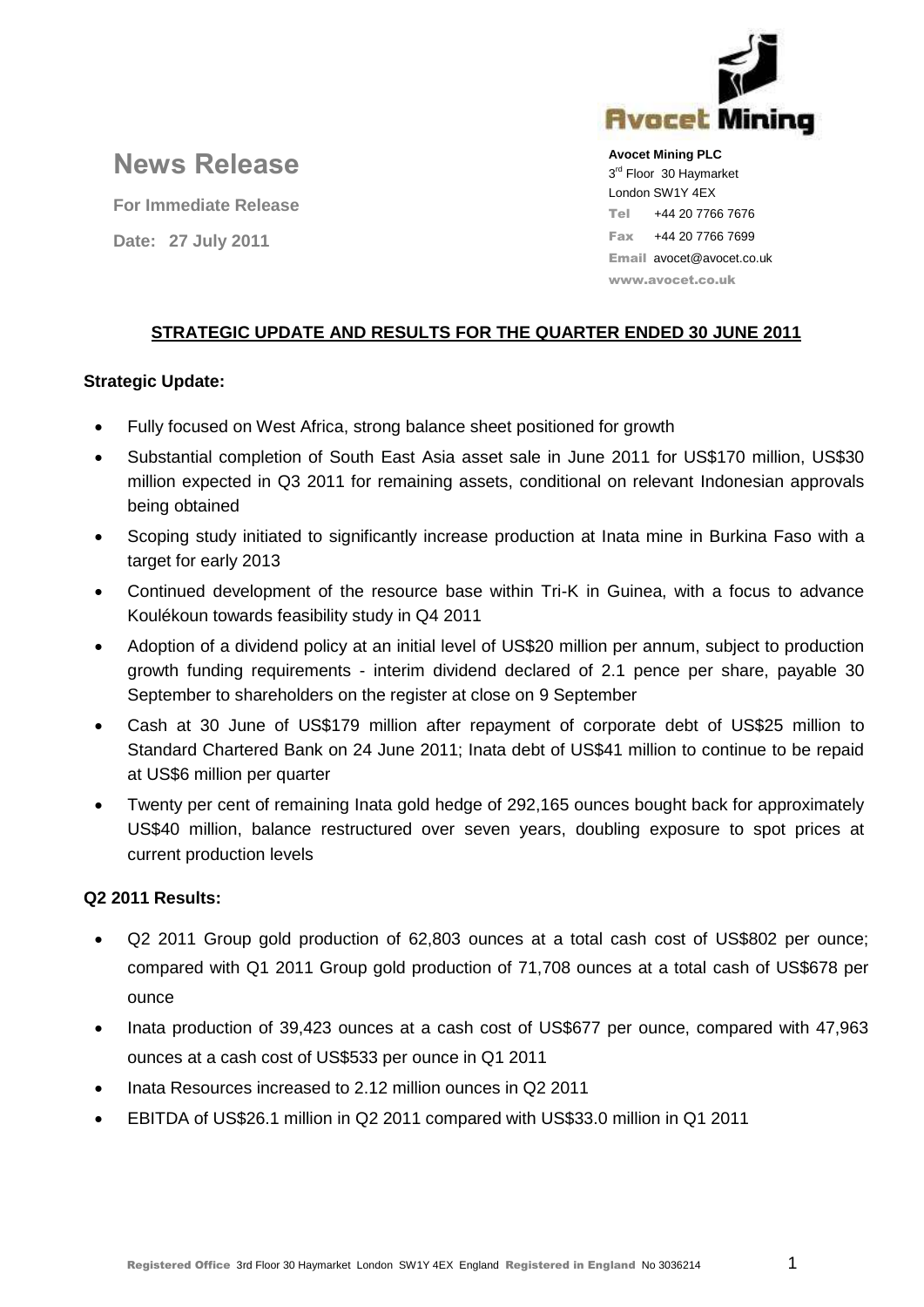|                                                                        | Quarter ended | Quarter ended | Quarter ended | <b>Quarter ended</b> |
|------------------------------------------------------------------------|---------------|---------------|---------------|----------------------|
|                                                                        | 31 March      | 31 March      | 30 June       | 30 June              |
|                                                                        | 2010          | 2011          | 2010          | 2011                 |
| <b>Period</b>                                                          | Unaudited     | Unaudited     | Unaudited     | <b>Unaudited</b>     |
| Total gold production (ounces)                                         | 44,877        | 71,708        | 52,870        | 62,803               |
| Average realised gold price (US\$/oz)                                  | 1,107         | 1,241         | 1,203         | 1,292                |
| Cash production costs (US\$/oz)                                        | 735           | 678           | 701           | 802                  |
| EBITDA <sup>1</sup> from continuing operations<br>(US\$000)            | (4, 148)      | 25,403        | 18,297        | 16,600               |
| <b>EBITDA</b> from continuing and<br>discontinued operations (US\$000) | 4,115         | 32,994        | 24,559        | 26,083               |
| Profit/(loss) before tax from continuing<br>operations (US\$000)       | (4, 143)      | 12,570        | 7,765         | 14,862               |
| Profit before tax (US\$000)                                            | 196           | 20,321        | 10,900        | 96,973               |
|                                                                        |               |               |               |                      |

<sup>1.</sup> EBITDA represents earnings before exceptional items, finance items, tax, depreciation and amortisation. EBITDA is not defined by IFRS but is commonly used as an indication of underlying cash generation.

### *Brett Richards, Chief Executive Officer, commented:*

*"In addition to our Q2 2011 results released today, I am pleased to announce several strategic initiatives that will position Avocet as a leading West African gold mining and exploration company. These initiatives are designed to deliver additional production at Inata; a new mine in Guinea; increased*  exposure to the spot price of gold; and an interim dividend, all of which are aimed at generating *increased shareholder value."*

### **Board of Directors statement:**

**The Board of Directors of Avocet Mining PLC would like to extend its deepest sympathies to the people of Norway, and the families and friends affected by the tragic events that occurred in Oslo and on Utoya Island on Friday 22 July 2011. Over thirty five percent of Avocet's shareholders are based in Oslo and throughout Norway, and this terrible event will reach deep into the lives of many for a long time to come. Our thoughts are with all those affected.**

# **The Company has made a donation to the Norwegian Red Cross – Røde Kors.**

Avocet Mining will host a conference call on **Wednesday 27 July at 09:30am (London, UK time)** to update investors and analysts on its strategic update Q2 2011 results. Participants may join the call by dialing one of the following three numbers, approximately 10 minutes before the start of the call.

From UK: (toll free) 0800 368 1895 From Norway: (toll free) 800 135 47 From rest of world: +44 (0)203 140 0693 Participant pass code: 175331#

A live audio webcast of the call will be available on: <http://mediaserve.buchanan.uk.com/2011/avocet270711/registration.asp>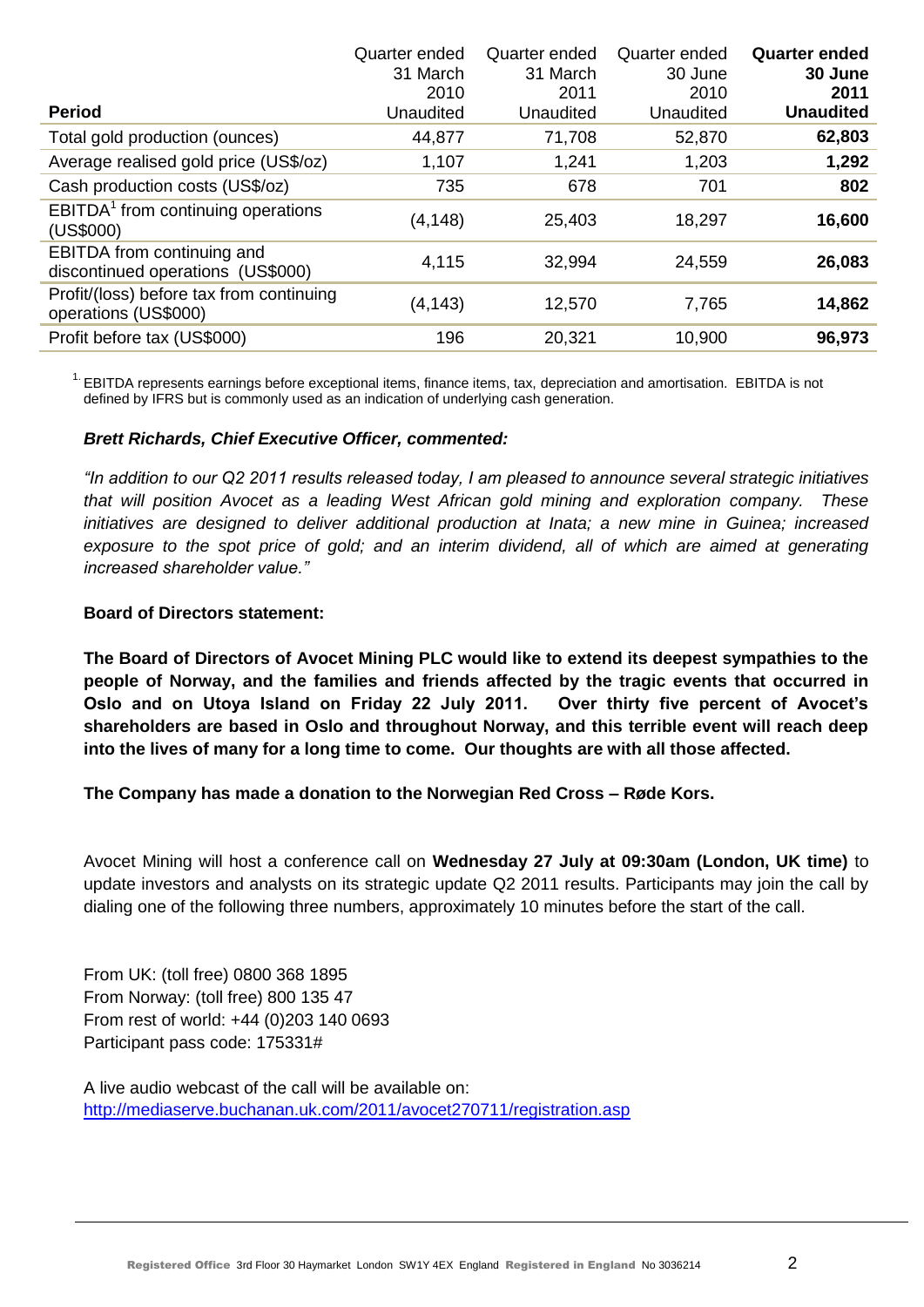| For further information please contact: |                                 |                                 |                           |                          |                     |
|-----------------------------------------|---------------------------------|---------------------------------|---------------------------|--------------------------|---------------------|
| <b>Avocet Mining PLC</b>                | <b>Buchanan</b>                 | <b>Ambrian Partners Limited</b> | J.P. Morgan Cazenove      | <b>Arctic Securities</b> | <b>SEB Enskilda</b> |
|                                         | <b>Financial PR Consultants</b> | NOMAD & Joint Broker            | Lead Broker               | Financial Adviser &      | Market Maker        |
|                                         |                                 |                                 |                           | Market Maker             |                     |
| Brett Richards, CEO                     | <b>Bobby Morse</b>              | Samantha Harrison               | Michael Wentworth-Stanley | Arne Wenger              | Fredrik Cappelen    |
| Mike Norris, FD                         | Katharine Sutton                | Jen Boorer                      | Neil Passmore             | Petter Bakken            |                     |
| Hans-Arne L'orange                      |                                 |                                 |                           |                          |                     |
| EVP, BD & IR                            |                                 |                                 |                           |                          |                     |
| Angela Parr, Investor                   |                                 |                                 |                           |                          |                     |
| Relations                               |                                 |                                 |                           |                          |                     |
| +44 20 7766 7676                        | +44 20 7466 5000                | +44 20 7634 4700                | +44 20 7588 2828          | +47 2101 3100            | +47 21008500        |
|                                         | +44 78 7260 4783                |                                 |                           |                          |                     |
| www.avocet.co.uk                        | www.buchanan.uk.com             | www.ambrian.com                 | www.jpmorgancazenove.com  | www.arcticsec.no         | www.sebenskilda.no  |

# **Notes to Editors**

Avocet Mining PLC ("Avocet" or "the Company") is a gold mining and exploration company listed on the AIM market of the London Stock Exchange (Ticker: AVM.L) and the Oslo Børs (Ticker: AVM.OL). The Company"s principal activities are gold mining and exploration in Burkina Faso (as 90 per cent owner of the Inata gold mine) and exploration in Guinea.

In December 2010 Avocet announced that it had signed a binding agreement for the conditional sale of its South East Asian assets to PT Bara Kutai Energi, an affiliate J & Partners L.P., a private company, for US\$200 million. On 24 June 2011, the Company announced it had completed the sale of its main South East Asian assets, including its 100 per cent interest in the Penjom Gold Mine ("Penjom") in Malaysia and its 80 per cent interest in PT Avocet Bolaang Mongondow ("PT ABM"), which owns the North Lanut mine and Bakan project in North Sulawesi, Indonesia, for proceeds of US\$170 million. The completion of the sale of Avocet's remaining South East Asian assets pursuant to the same sale agreement is expected to occur during Q3 2011.

The substantial completion of this transaction has left Avocet as a West African gold producer and explorer, with a clear strategy for growth in that region. Further details can be found in the press releases dated 24 December 2010 and 27 June 2011, and in the Company"s preliminary results statement for 2010, dated 22 February 2011.

# **Background to Operations**

The Inata deposit presently comprises a Mineral Resource of 2.12 million ounces and a Mineral Reserve of 1.08 million ounces. Inata poured its first gold in December 2009 and has now reached a production rate in excess of 13,500 ounces per month. Other assets in West Africa include exploration permits in Burkina Faso (the most advanced being the Souma trend at Bélahouro, some 20 kilometers from Inata, with a Mineral Resource of 561,100 ounces), Guinea and Mali (the most advanced being the Tri-K gold exploration project in Guinea with a Mineral Resource of 1.10 million ounces).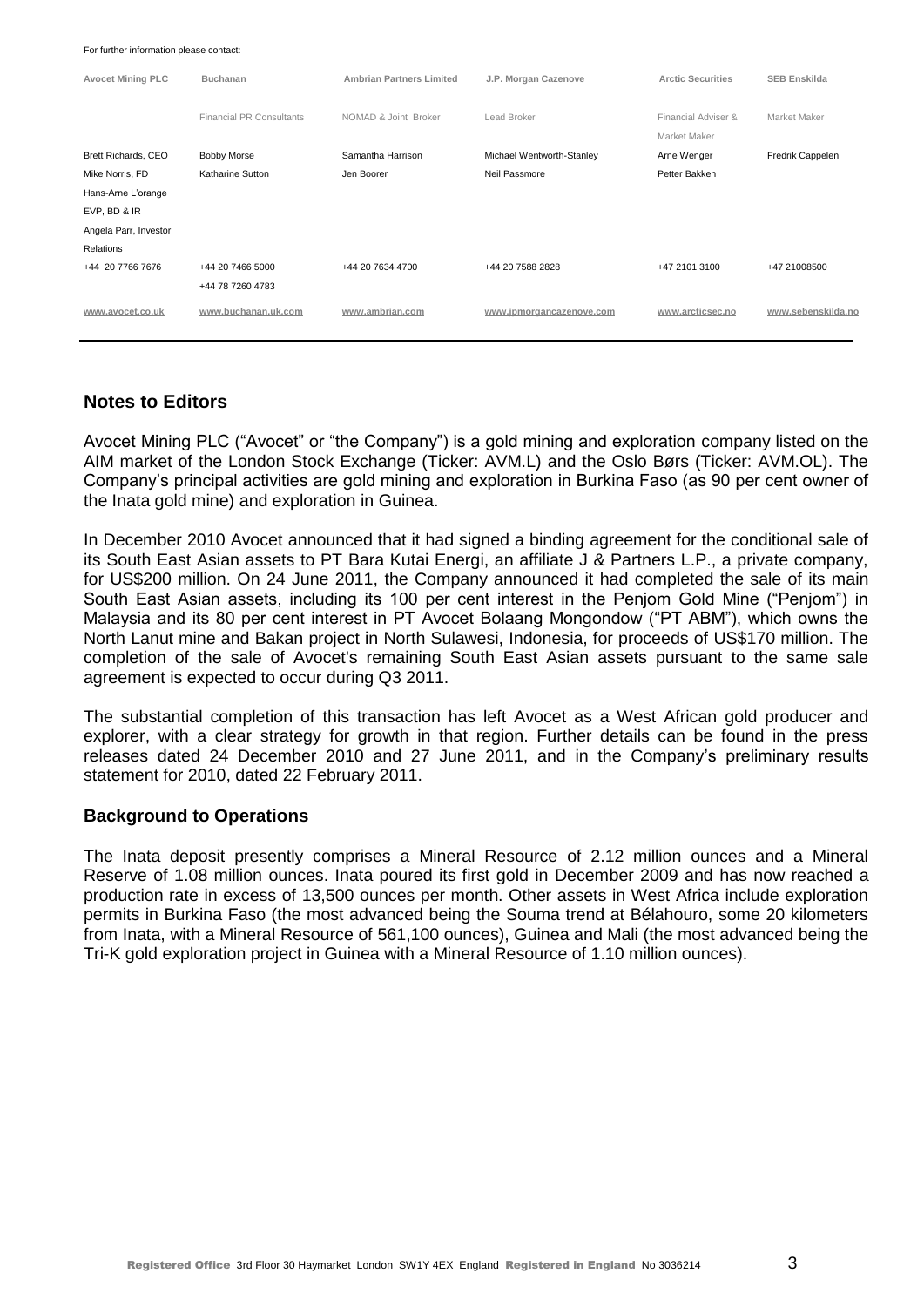# **CHIEF EXECUTIVE OFFICER'S STATEMENT AND OPERATIONAL REVIEW**

# **Strategic Update**

The substantial completion of the sale of Avocet's South East Asia assets for US\$170 million on 24 June marks the beginning of a new chapter for Avocet, with the Company now focused entirely on growing a larger business in West Africa. The Company expects sale completion in respect of the remaining assets for US\$30 million to take place during Q3 2011.

Avocet"s first priority will be to exploit its existing land packages in Burkina Faso and Guinea, and to expedite new production growth in both countries.

In Burkina Faso, the Souma Trend currently has a resource of 561,000 ounces and will now be subject to a further drilling campaign aimed at increasing the resource and generating a reserve to supplement ore feed at the current Inata processing plant. Inata"s reserves are expected to double to 1.8 million ounces as a result of drilling during 2011, notably within the existing pits and from the comprehensive drilling program along the northern strike from Inata"s north pit. A drilling shortfall caused by industrial action in May means that the 1.8 million ounce target may now be achieved in two steps, with reserve announcements now planned in September 2011 and January 2012, after exploration drilling resumes following the July to September rainy season.

To support longer term production growth at Inata, the Company will embark on a three year, US\$20 million annual commitment to exploration programmes in the Bélahouro region effective immediately. These programmes are intended to increase the resource base in an effort to maintain regional mine life in excess of ten years.

This increase in Mineral Resources and a further commitment to extensive exploration programmes, has provided a platform for a scoping study to be initiated with the aim of adding significant new production capacity at Inata. The study will initially incorporate mineralised areas within the Inata mine license area, as well as the future processing of material from the Souma Trend. The scoping study at Inata will evaluate the potential for future reserves as well as the exact location, configuration and size of new plant capacity. The expansion has a target of 80,000 additional ounces per year with capital expenditure estimated in the region of US\$120 million, and with production commencing in early 2013.

In Guinea, drilling is on track to increase resources at Koulékoun by the end of 2011 to underpin a feasibility study of the large, highly mineralised region of the Tri-K district. During the second half of 2011, further infill drilling and metallurgical test work will be accelerated to advance Koulékoun towards a feasibility study before the end of the year. The Company is targeting commencing construction in 2013 and first gold production in 2014, however the Guinean government will be introducing a new mining code in September 2011 for parliamentary adoption, which requires the review and approval of the First Minister (Minister of Mines) before proceeding to the national assembly for vote. At this time, the Guinean Minister of Mines Department has solicited input from mining companies, but the exact timing and final terms and conditions of the new Mining Code, as well as how these could impact any development plans, are not yet clear.

The Company will announce at the appropriate time any commitments it enters into to order long lead time items, as well as the appointment of advisors and consultants to conduct feasibility studies or Engineering, Procurement and Construction Management work in both Burkina Faso and Guinea.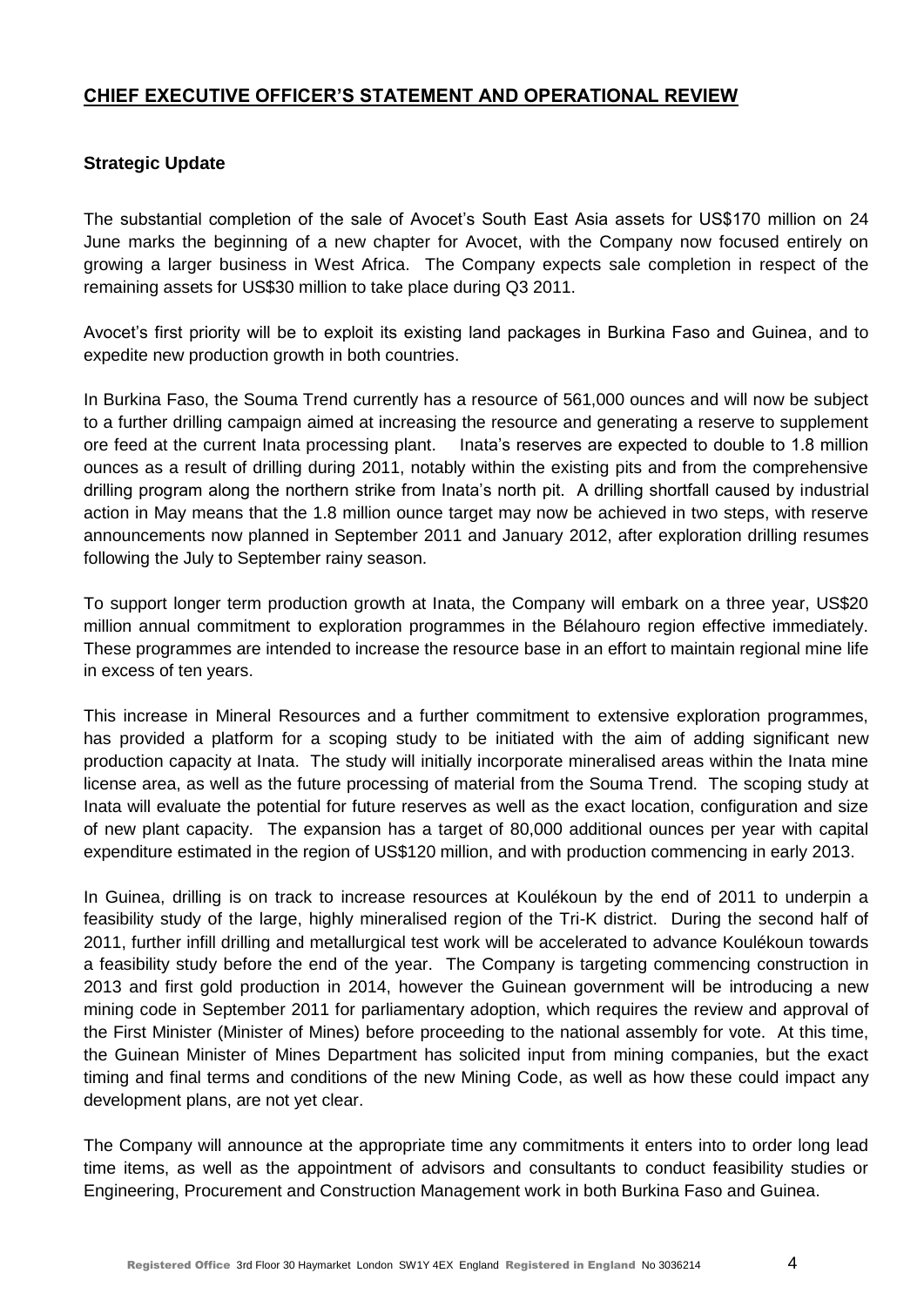The sale proceeds from South East Asia means that the Company had cash of US\$179 million at 30 June 2011, after repaying the Company"s US\$25 million debt facility from Standard Chartered Bank. Further proceeds of approximately US\$30 million are expected in the third quarter of 2011 subject to sale completion of the Company"s remaining, minor assets in South East Asia.

The Company has today announced the adoption of a dividend policy at an initial level of US\$20 million per annum, or approximately 6.3 pence per share. The Company has today declared an interim dividend of 2.1 pence per share, payable to shareholders on the register at the record date of 9 September 2011 and paid out on 30 September 2011, in accordance with the policy set out below. The Company has therefore adopted the following dividend policy: *"It is the intention of the Company to pay dividends to its shareholders initially at a level totalling approximately US\$20 million per annum, with one third to be declared at the interim and two thirds as a final dividend. This level of payment strikes a balance between returning profit to shareholders and being able to invest in the growth of our business. It has been set after taking into account the expected profitability of the business including future growth plans, cash flow requirements to support future production and expansions, and the availability of capital."*

Today, Avocet has also announced that it has restructured Inata"s gold hedge, including a partial buyback, in order to increase the Company"s exposure to spot gold prices. Under the restructure, 20 per cent of the hedge book has been eliminated at a cost of approximately US\$40 million, and the remaining position of 233,733 ounces previously deliverable at approximately 25,000 ounces per quarter through to June 2014 at a price of US\$970 per ounce has been replaced by a new profile spread over the next seven years with deliveries of 8,250 ounces per quarter through to June 2018 at a price of US\$950 per ounce. The lower hedge price reflects the funding and credit costs associated with extending the profile by a further four years. As a result of the restructure, the proportion of Inata"s annual production in the next three years that is exposed to spot prices will double from 40 per cent to approximately 80 per cent, equivalent to additional EBITDA of approximately US\$32 million per annum for the original hedge term of three years, at current gold prices. This percentage is expected to climb to approximately 85 per cent when new production capacity at Inata comes on line.

The Company remains ready and prepared to act on any merger and acquisition opportunities in West Africa that can be demonstrated as accretive, and which will add shareholder value.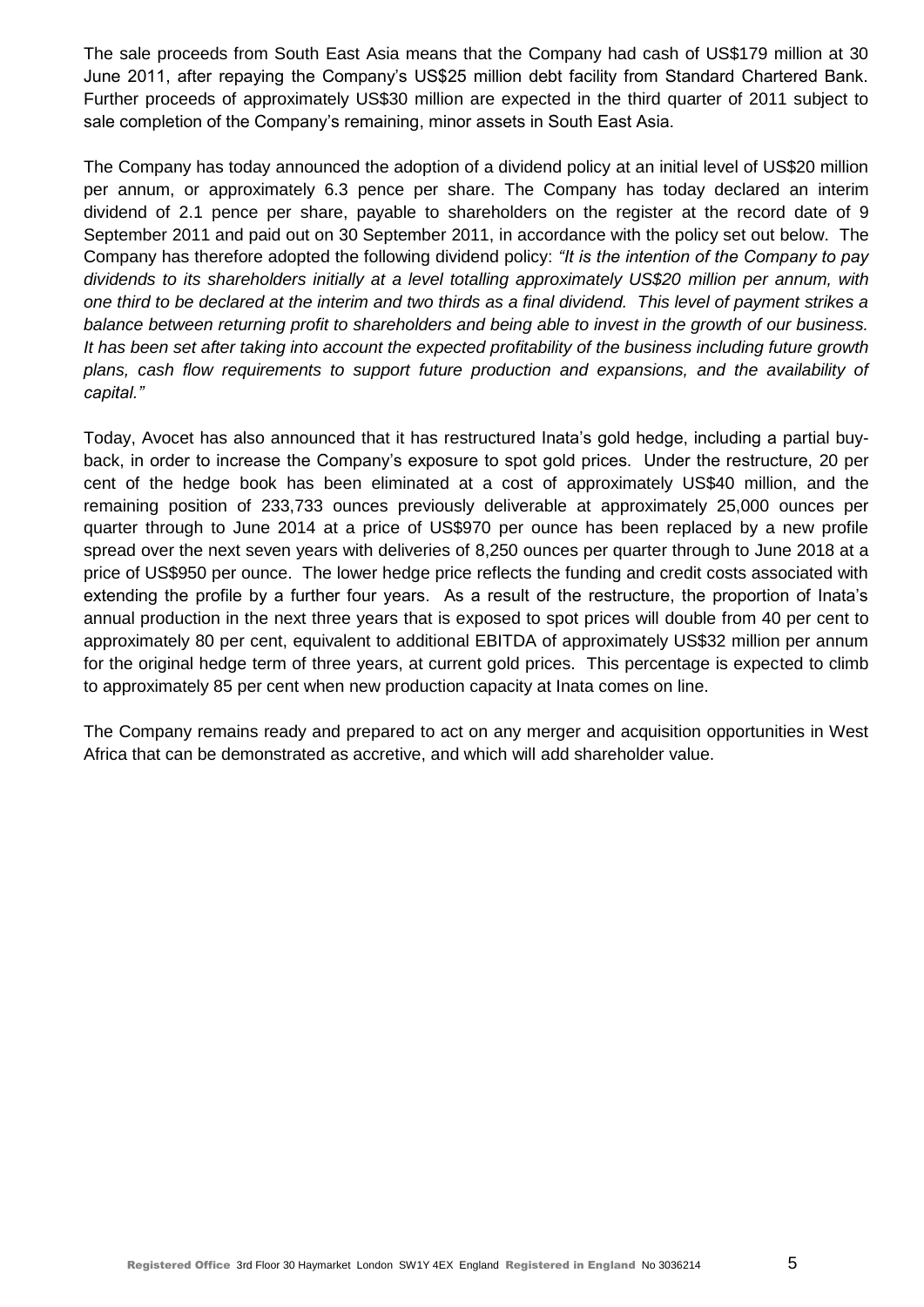# **Q2 2011 Gold Production and Cash Costs**

|              |        | 2011                |       |                       |
|--------------|--------|---------------------|-------|-----------------------|
|              |        | Gold produced (oz.) |       | Cash costs (US\$/oz.) |
|              | Q1     | Q2                  | Q1    | Q2                    |
| Inata        | 47,963 | 39,423              | 533   | 677                   |
| Penjom       | 11,597 | 13,671              | 1.194 | 1,103                 |
| North Lanut  | 12,148 | 9,709               | 759   | 890                   |
| <b>Total</b> | 71,708 | 62,803              | 678   | 802                   |

|                    | 2010                |                |        |                |                       |                |                |                |  |
|--------------------|---------------------|----------------|--------|----------------|-----------------------|----------------|----------------|----------------|--|
|                    | Gold produced (oz.) |                |        |                | Cash costs (US\$/oz.) |                |                |                |  |
|                    | Q1                  | Q <sub>2</sub> | Q3     | Q <sub>4</sub> | Q <sub>1</sub>        | Q <sub>2</sub> | Q <sub>3</sub> | Q <sub>4</sub> |  |
| Inata              | 19,838              | 31,225         | 40,461 | 46,208         | n/a                   | 569            | 526            | 511            |  |
| Penjom             | 13,669              | 10,461         | 15,020 | 11,934         | 818                   | 1,119          | 841            | 1,064          |  |
| <b>North Lanut</b> | 11,370              | 11,184         | 12,311 | 12,715         | 635                   | 678            | 657            | 722            |  |
| <b>Total</b>       | 44,877              | 52,870         | 67,792 | 70,857         | 735                   | 701            | 619            | 641            |  |

*1) Excludes Inata results prior to start of commercial operations on 1 April 2010*

Gold production in the quarter totalled 62,803 ounces. As expected, production at Inata was lower than Q1 due to lower grades and the impact of a one week strike in May. In aggregate, Penjom and North Lanut production up to the date of sale (24 June 2011) was in line with Q1, with improved mining at Penjom offsetting a drop in production at North Lanut, largely caused by a five day strike early in the quarter.

The Group's average cost per ounce increased from US\$678 in the first quarter to US\$802 in Q2, reflecting the combined effects of lower production at Inata and rising input prices which have affected the mining industry in general. Management is implementing initiatives to minimise the impact of increasing costs.

The Group"s average realised gold price for Q2 was US\$1,292 per ounce, which includes the impact of 24,792 ounces sold into the hedge book at US\$970 per ounce. The average realised price on ounces sold at spot in the period was US\$1,508 per ounce. On 30 June 2011, the hedge book had reduced to 299,401 ounces, and had subsequently reduced to 292,165 ounces prior to the restructure announced today.

On 24 June 2011, Avocet announced that it had completed the sale of its main South East Asian assets, including its 100 per cent interest in the Penjom gold mine and its 80 per cent interest in PT Avocet Bolaang Mongondow, which owns the North Lanut mine and Bakan project in North Sulawesi, Indonesia for proceeds of US\$170 million. This outcome allows Avocet to focus on growing its West African business, while realising a profit on disposal estimated to be US\$72.8 million (subject to finalisation of sale completion accounts).

Avocet's remaining assets in South East Asia, including its interests in the exploration projects at Doup, Seruyung and Pani, are expected to be sold during Q3 2011, once relevant government approvals have been obtained. The consideration for these assets has been agreed as US\$30 million on a debt-free cash-free basis, and is expected to realise a profit on disposal of approximately US\$15 million.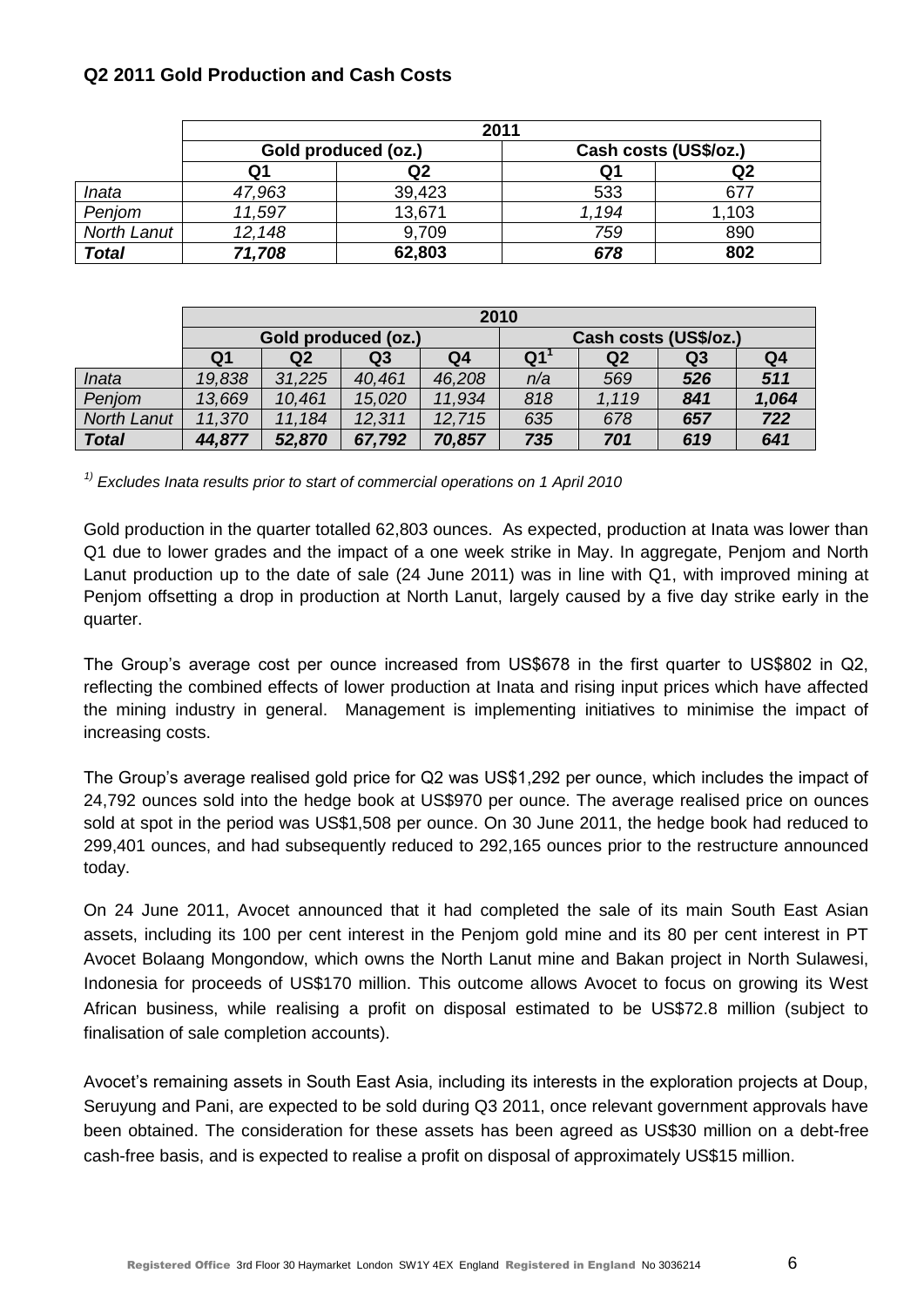# **West Africa Region: Inata – Burkina Faso**

|                                           |                | 2010      | 2011           |           |                |           |
|-------------------------------------------|----------------|-----------|----------------|-----------|----------------|-----------|
|                                           | Q <sub>1</sub> | Q2        | Q <sub>3</sub> | Q4        | Q <sub>1</sub> | Q2        |
| <b>Production statistics</b> <sup>1</sup> |                |           |                |           |                |           |
| Ore mined (tonnes)                        | 342,000        | 418,000   | 481,000        | 638,000   | 618,000        | 634,000   |
| Waste mined (tonnes)                      | 2,005,000      | 2,437,000 | 2,619,000      | 4,369,000 | 4,673,000      | 3,804,000 |
| Ore and waste mined<br>(tonnes)           | 2,347,000      | 2,855,000 | 3,100,000      | 5,007,000 | 5,291,000      | 4,438,000 |
| Ore processed (tonnes)                    | 228,000        | 389,000   | 549,000        | 593,000   | 645,000        | 586,000   |
| Average ore head grade (g/t)<br>Au)       | 2.80           | 2.87      | 2.43           | 2.68      | 2.37           | 2.24      |
| Process recovery rate                     | 94%            | 95%       | 94%            | 94%       | 94%            | 93%       |
| Gold produced (ounces)                    | 19,838         | 31,225    | 40,461         | 46,208    | 47,963         | 39,423    |
| Cash costs $(US$/oz.)1$                   |                |           |                |           |                |           |
| - mining                                  | $\blacksquare$ | 147       | 114            | 132       | 136            | 200       |
| - processing                              | $\blacksquare$ | 211       | 211            | 209       | 205            | 238       |
| - royalties and overheads                 | $\blacksquare$ | 211       | 201            | 170       | 192            | 239       |
| Total cash cost                           |                | 569       | 526            | 511       | 533            | 677       |

 $(1)$  Production statistics include figures for Q1 2010; however cash costs are excluded for Q1 2010, as Inata did not reach commercial production until 1 April 2010.

Gold production at Inata in Q2 totalled 39,423 ounces, compared with 47,963 in Q1 2011, as an anticipated moderation in grades was exacerbated by labour disruption in May, which impacted both mining and plant operations as well as exploration.

Mining activities continued to focus primarily on the Inata North and Central pits. In April, the higher grades which had been seen in the first quarter began to normalise to lower levels more consistent with the life of mine. Stripping ratios increased in line with expectations, as operations moved into a period of higher waste stripping expected to last for the next two years. However, the impact of the labour dispute in May was seen not only on the total tonnes mined, which at 4.4 million tonnes was 16 per cent lower than Q1, but also in the strip ratio, as mining was temporarily diverted from waste stripping in order to maintain ore feed to the stockpile. It is anticipated that the shortfall in waste clearance will be caught up over the remainder of 2011.

Mill throughput was also impacted by the strike action; however plant throughput rates and availabilities were otherwise in line with the previous quarter.

Cash costs increased to US\$677 per ounce in Q2, which reflects the lower gold production levels, but also the impact of input price increases. Higher oil prices earlier in the year led to substantial increases in fuel and lubricant costs, as well as indirectly affecting other key input costs such as transportation and reagents. In addition, higher gold prices have led to increased royalty costs.

These factors and the higher royalty costs resulting from the hedge restructure and doubling of exposure to spot prices, mean that cash costs for the full year 2011 are now expected to be in the order of US\$675 per ounce.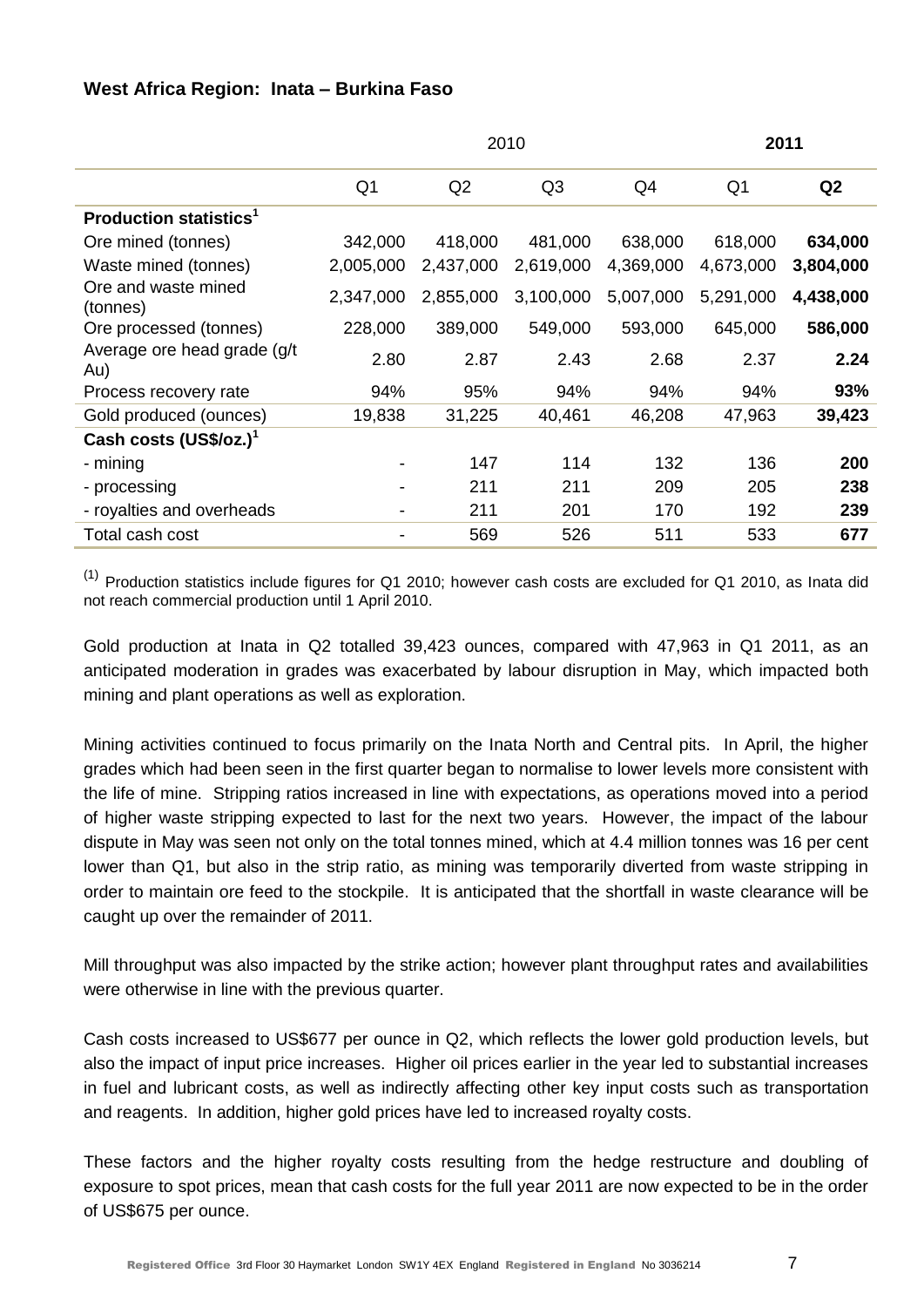# **West Africa Region: Exploration**

Exploration in the second quarter of 2011 focused on continuing programmes designed to define the scale of the resource in and around Inata in Burkina Faso, and Koulékoun in the Tri-K block of permits in Guinea.

On 12 April 2011, the Company announced an increase in Mineral Resource at Inata to 2.1 million ounces. On 20 June 2011 Avocet released another set of positive drill results from the Inata mining license area, having received assays from approximately two thirds of the drill samples that had been completed. Results from the remaining assays are currently being analysed and expected to be announced before the end of the third quarter.

Industrial action at Inata in May brought the drilling programme to an early close ahead of the scheduled break for the rainy season in June with only 15,070 metres of reverse circulation and diamond drilling completed in the quarter, and approximately 9,000 metres of deep drill holes still to be completed beneath the Inata Central and Inata North pits. The outstanding drilling will be completed once activity resumes in early Q4. The Company remains confident that the targeted doubling of Inata"s Mineral Reserve will be achieved, but depending on the results of reserve modelling and mine planning currently under way, the target may now be achieved in two steps with reserve announcements now planned in September 2011 and January 2011 with an interim Mineral Resource scheduled in August.

Once the Inata drilling programme has been completed, the drill rigs will test the defined prospects of Filio and Souma, where the Company sees further resource upside potential. The Company will also accelerate a comprehensive Rotary Air Blast ("RAB") drilling programme in the Pali and Damba areas in order to develop targets for resource drilling.

The second quarter drill programme in Guinea focused on drilling the northern and southern extents of the Koulékoun deposit and on evaluating a number of targets in the vicinity of Koulékoun. A total of 142 reverse circulation and diamond drill holes, representing approximately 19,000 metres, was completed in the second quarter.

On 11 May 2011, the Company announced an increase in the Mineral Resource at Koulékoun from 0.7 to 1.1 million ounces, including details of significant intercepts. Further analysis of drilling results is currently underway with a view to completing a new Mineral Resource update by the end of Q3. Scout drilling results from other prospects, including Balandougou, Kourounin and Forowa, are also being received and will be reported once the assays have been validated.

In addition to the drilling programme, results from an airborne geophysical survey of the Tri-K block undertaken in March have recently been received. The programme has identified several conductive and resistive anomalies and offsetting structures that point to a number of potentially interesting drill targets, which will be the subject of further drilling when the field season recommences in October.

The Government of Guinea has released a draft of the New Mining Code, which is expected to be passed into law by the end of the year. The new Code modifies the old Mining Law with much of the legislation remaining intact, including the Government"s 15% free-carried interest in mining ventures. Material changes include a provision for the Government to purchase up to an additional 20% equity and initiatives to encourage the employment of Guinean nationals.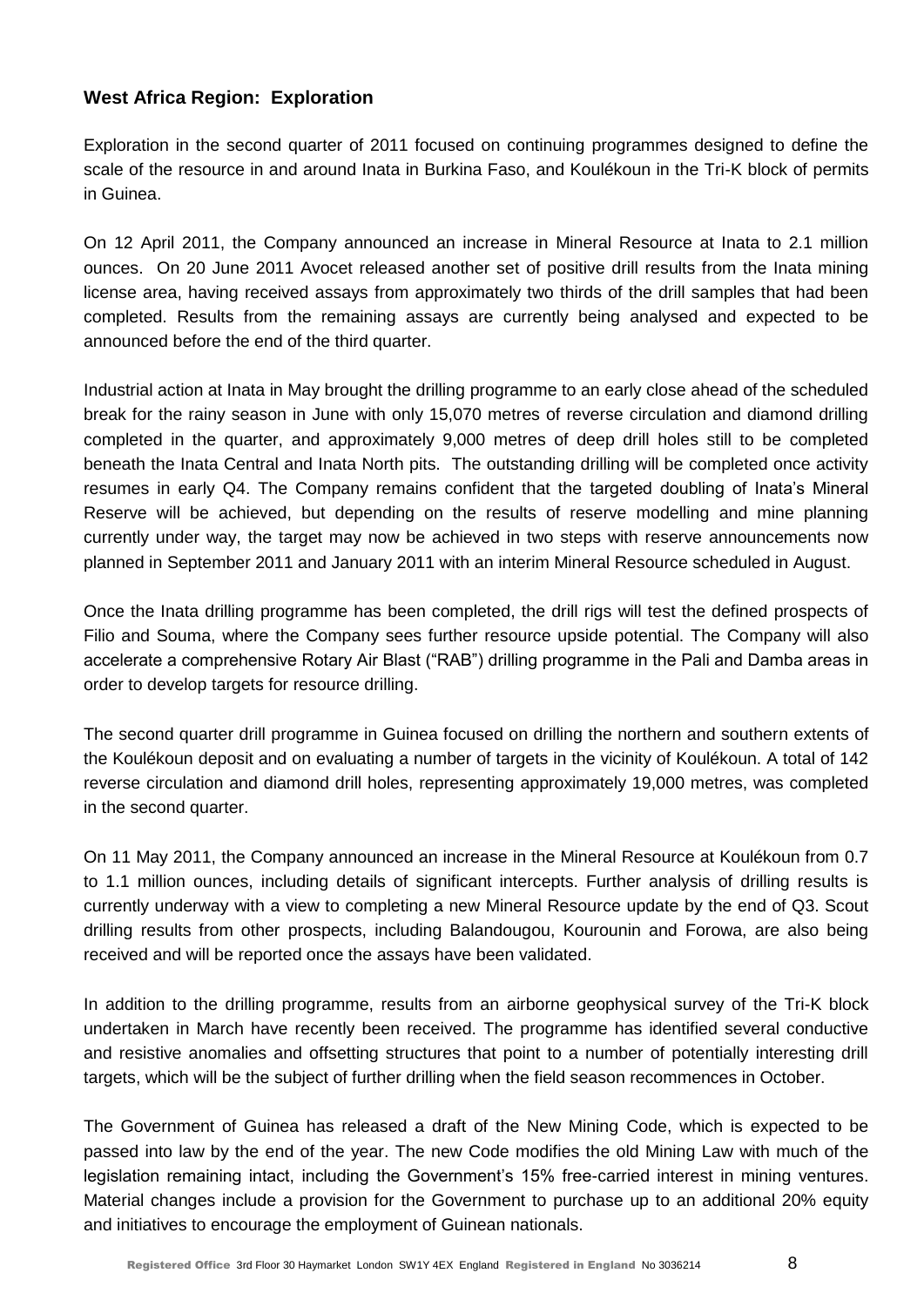In Mali, low key field work has continued, the results of which will be reviewed in the coming months.

# **South East Asia Region: Penjom - Malaysia**

|                                     |                |                | 2010           |           |                | 2011      |  |
|-------------------------------------|----------------|----------------|----------------|-----------|----------------|-----------|--|
|                                     | Q <sub>1</sub> | Q <sub>2</sub> | Q <sub>3</sub> | Q4        | Q <sub>1</sub> | Q2        |  |
| <b>Production statistics</b>        |                |                |                |           |                |           |  |
| Ore mined (tonnes)                  | 105,000        | 51,000         | 127,000        | 137,000   | 80,000         | 211,000   |  |
| Waste mined (tonnes)                | 3,736,000      | 4,115,000      | 3,871,000      | 3,772,000 | 3,286,000      | 3,408,000 |  |
| Ore and waste mined<br>(tonnes)     | 3,841,000      | 4,166,000      | 3,998,000      | 3,909,000 | 3,366,000      | 3,619,000 |  |
| Ore processed (tonnes)              | 186,000        | 187,000        | 193,000        | 180,000   | 187,000        | 187,000   |  |
| Average ore head grade (g/t)<br>Au) | 2.80           | 2.21           | 2.86           | 2.36      | 2.29           | 2.95      |  |
| Process recovery rate               | 83%            | 79%            | 85%            | 87%       | 84%            | 85%       |  |
| Gold produced (ounces)              | 13,669         | 10,461         | 15,020         | 11,934    | 11,597         | 13,671    |  |
| Cash costs (US\$/oz.)               |                |                |                |           |                |           |  |
| - mining                            | 482            | 682            | 517            | 667       | 742            | 685       |  |
| - processing                        | 218            | 293            | 201            | 255       | 310            | 273       |  |
| - royalties and overheads           | 118            | 144            | 123            | 142       | 142            | 145       |  |
| Total cash cost                     | 818            | 1,119          | 841            | 1,064     | 1,194          | 1,103     |  |

Gold production at Penjom in the second quarter, up until its sale on 24 June 2011, amounted to 13,671 ounces at a cash cost of US\$1,103 per ounce. This improvement on the first quarter reflected the impact of operating improvements as well as the benefit of mining in areas where ore grades were higher and reconciled more closely to the geological model.

Cash costs of US\$1,103 per ounce reflect input cost increases as well as the continued strength of the Malaysian ringgit compared with the US dollar in 2011.

# **South East Asia Region: North Lanut – Indonesia**

|                                 |         | 2010    |                |         |                |                |
|---------------------------------|---------|---------|----------------|---------|----------------|----------------|
|                                 | Q1      | Q2      | Q <sub>3</sub> | Q4      | Q <sub>1</sub> | Q <sub>2</sub> |
| <b>Production statistics</b>    |         |         |                |         |                |                |
| Ore mined (tonnes)              | 415,000 | 295,000 | 305,000        | 341,000 | 298,000        | 251,000        |
| Waste mined (tonnes)            | 392,000 | 428,000 | 380,000        | 335,000 | 291,000        | 200,000        |
| Ore and waste mined (tonnes)    | 807,000 | 723,000 | 685,000        | 676,000 | 589,000        | 451,000        |
| Ore treated (tonnes)            | 265,000 | 267,000 | 368,000        | 400,000 | 366,000        | 236,000        |
| Average ore head grade (g/t Au) | 1.93    | 1.70    | 1.92           | 1.88    | 2.06           | 2.15           |
| Process recovery rate           | 69%     | 77%     | 54%            | 53%     | 50%            | 60%            |
| Gold produced (ounces)          | 11,370  | 11,184  | 12,311         | 12,715  | 12,148         | 9,709          |
| Cash costs (US\$/oz.)           |         |         |                |         |                |                |
| - mining                        | 330     | 343     | 329            | 383     | 412            | 449            |
| - processing                    | 155     | 172     | 177            | 186     | 201            | 235            |
| - royalties and overheads       | 150     | 163     | 151            | 153     | 146            | 206            |
| Total cash cost                 | 635     | 678     | 657            | 722     | 759            | 890            |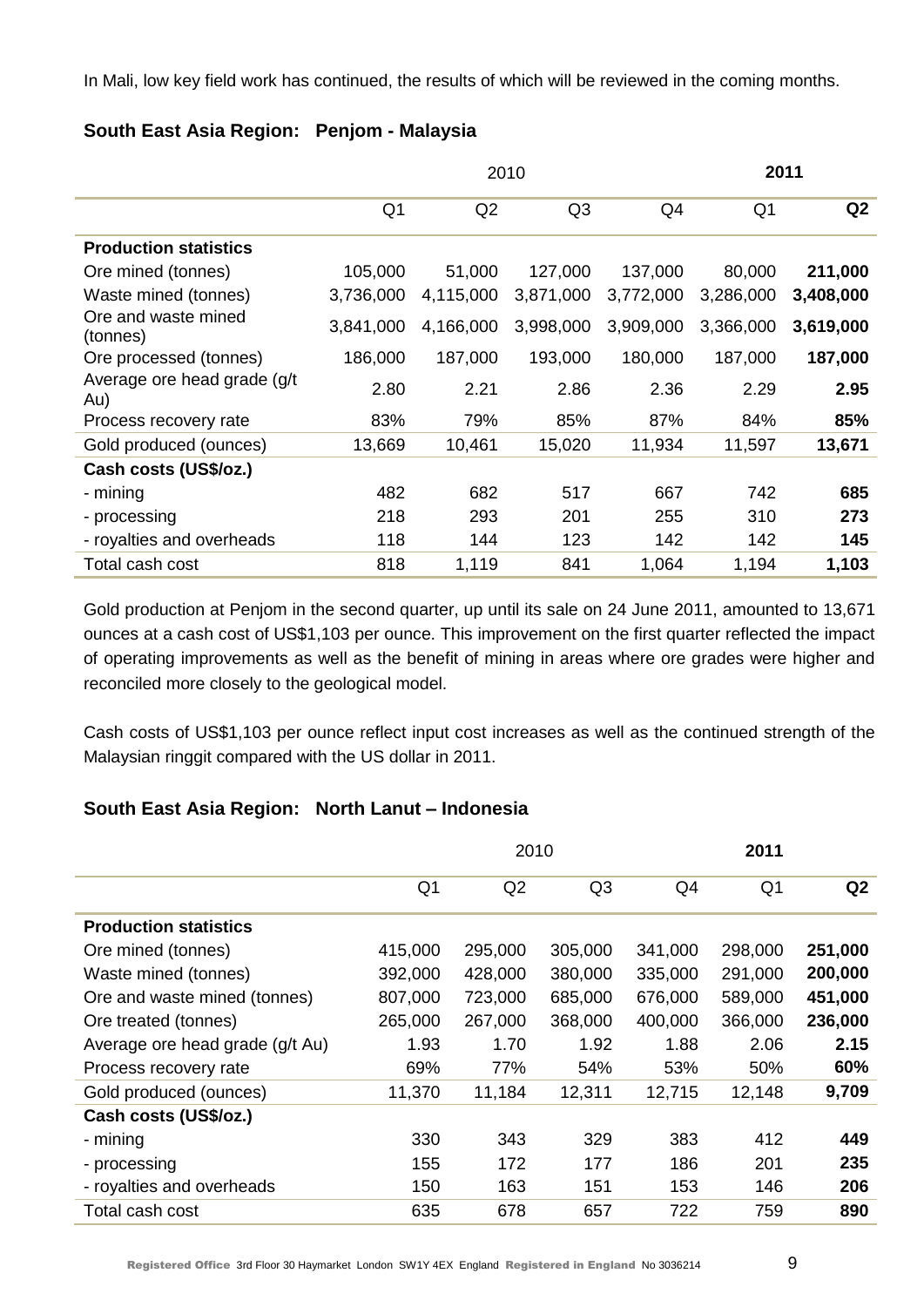The North Lanut mine produced 9,709 ounces up until its sale on 24 June 2011, at a cash cost of US\$890 per ounce. Mining and leach pad stacking operations were affected by continued rainfall throughout the quarter, as well as by industrial action in April.

# **South East Asia Region: Exploration**

Although the majority of Avocet"s South East Asian assets were disposed on 24 June 2011, the Company has yet to complete the divestment of the Doup, Seruyung and Pani exploration projects and will continue to expend minimum amounts on these to comply with licence requirements. Sale completion in respect of these assets is expected during Q3 2011.

# **Financial Results**

Since the signing on 24 December 2010 of the conditional agreement to sell the Group"s assets in South East Asia, the operating results of these assets have been presented in the consolidated income statement as discontinued operations for the current and comparative periods, and those assets and liabilities that remained within the Group at 30 June 2011 have been presented separately as a disposal group in the statement of financial position at 31 December 2010 and 30 June 2011, as required by International Financial Reporting Standards (IFRS). A detailed analysis of the results, assets, and cash flows of the disposal group is presented in the segmental information.

The Group reported a profit before tax from continuing and discontinued operations for the quarter of US\$97.0 million compared with US\$10.9 million in the quarter ended 30 June 2010 and US\$20.3 million in the first quarter of 2011. The increase compared with Q1 is largely due to the inclusion of US\$72.8 million of gain on disposal resulting from the sale of the Group's assets in South East Asia.

Net cash generated by operations during Q2 was US\$10.8 million compared with US\$23.1 million in Q2 2010 and US\$30.2 million in the first quarter of 2011. Other cash flows during Q2 2011 included capital expenditure at Inata of US\$8.2 million, exploration investment of US\$9.2 million in West Africa and US\$1.5 million in South East Asia, and debt repayments of US\$31 million.

**BRETT A. RICHARDS** Chief Executive Officer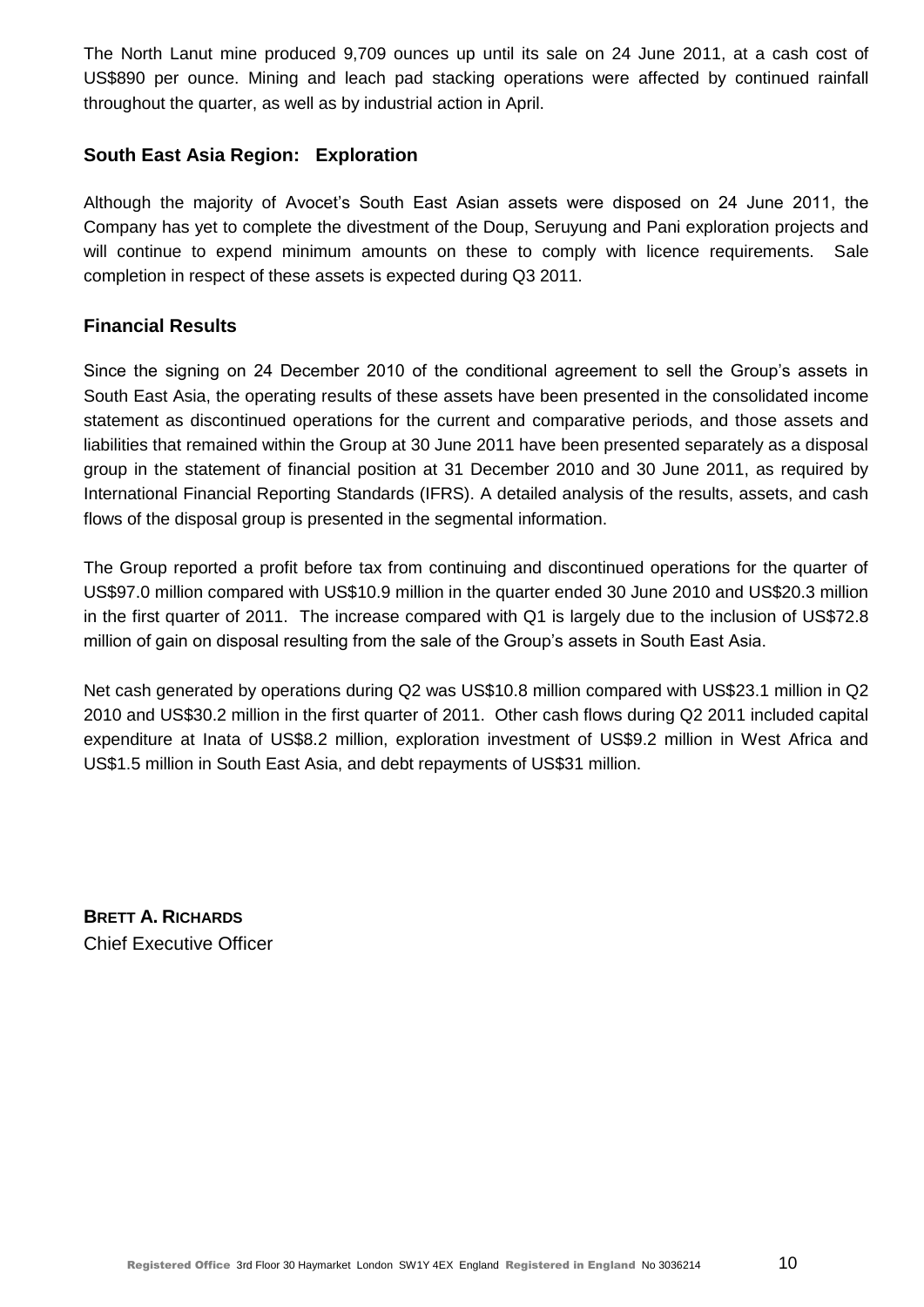### **CONDENSED CONSOLIDATED INCOME STATEMENT**

For the three months ended 30 June 2011

|                                                                  |             | Three months ended 30 June 2011<br><b>Unaudited</b> |                                   |                | Three months ended 30 June 2010<br>Unaudited |                            |                |  |
|------------------------------------------------------------------|-------------|-----------------------------------------------------|-----------------------------------|----------------|----------------------------------------------|----------------------------|----------------|--|
|                                                                  | <b>Note</b> | Continuing<br>operations                            | <b>Discontinued</b><br>operations | <b>Total</b>   | Continuing<br>operations                     | Discontinued<br>operations | Total          |  |
|                                                                  |             | <b>US\$000</b>                                      | <b>US\$000</b>                    | <b>US\$000</b> | <b>US\$000</b>                               | <b>US\$000</b>             | <b>US\$000</b> |  |
| Revenue                                                          | 3           | 44,749                                              | 35,215                            | 79,964         | 36,604                                       | 28,280                     | 64,884         |  |
| Cost of sales                                                    | 3           | (34, 200)                                           | (25, 732)                         | (59, 932)      | (24, 201)                                    | (25, 049)                  | (49, 250)      |  |
| <b>Gross profit</b>                                              |             | 10,549                                              | 9,483                             | 20,032         | 12,403                                       | 3,231                      | 15,634         |  |
| Administrative expenses                                          |             | (2,872)                                             |                                   | (2,872)        | (1, 157)                                     | $\overline{\phantom{a}}$   | (1, 157)       |  |
| Share based payments                                             |             | (305)                                               |                                   | (305)          | (1, 572)                                     |                            | (1, 572)       |  |
| <b>Profit from operations</b>                                    |             | 7,372                                               | 9,483                             | 16,855         | 9,674                                        | 3,231                      | 12,905         |  |
| Profit on disposal of investments                                | 11          | 8,990                                               |                                   | 8,990          | 1,986                                        |                            | 1,986          |  |
| Profit on disposal of subsidiaries                               | 2,11        |                                                     | 72,807                            | 72,807         |                                              |                            |                |  |
| <b>Finance items</b>                                             |             |                                                     |                                   |                |                                              |                            |                |  |
| Exchange losses                                                  |             | (144)                                               |                                   | (144)          | (152)                                        |                            | (152)          |  |
| Finance expense                                                  |             | (1, 356)                                            |                                   | (1, 356)       | (1,380)                                      |                            | (1,380)        |  |
| Net finance items - discontinued<br>operations                   |             |                                                     | (179)                             | (179)          |                                              | (96)                       | (96)           |  |
| Expenses of listing on Oslo Børs                                 | 11          |                                                     |                                   |                | (2, 363)                                     |                            | (2, 363)       |  |
| <b>Profit before taxation</b>                                    |             | 14,862                                              | 82,111                            | 96,973         | 7,765                                        | 3,135                      | 10,900         |  |
| Analysed as:                                                     |             |                                                     |                                   |                |                                              |                            |                |  |
| Profit before taxation and<br>exceptional items                  |             | 5,872                                               | 9,304                             | 15,176         | 8,142                                        | 3,135                      | 11,277         |  |
| <b>Exceptional items</b>                                         | 11          | 8,990                                               | 72,807                            | 81,797         | (377)                                        |                            | (377)          |  |
| <b>Profit before taxation</b>                                    |             | 14,862                                              | 82,111                            | 96,973         | 7,765                                        | 3,135                      | 10,900         |  |
| <b>Taxation</b>                                                  |             | (1,981)                                             | (1, 393)                          | (3, 374)       | (2,060)                                      | (1,521)                    | (3,581)        |  |
| Profit for the period                                            |             | 12,881                                              | 80,718                            | 93,599         | 5,705                                        | 1,614                      | 7,319          |  |
| Attributable to:<br>Equity shareholders of the parent<br>company |             | 12,614                                              | 79,703                            | 92,317         | 4,598                                        | 810                        | 5,408          |  |
| Non-controlling interest                                         |             | 267                                                 | 1,015                             | 1,282          | 1,107                                        | 804                        | 1,911          |  |
|                                                                  |             | 12,881                                              | 80,718                            | 93,599         | 5,705                                        | 1,614                      | 7,319          |  |
|                                                                  |             |                                                     |                                   |                |                                              |                            |                |  |
| <b>Earnings per share</b>                                        |             |                                                     |                                   |                |                                              |                            |                |  |
| Basic earnings per share (cents<br>per share)                    | 5           | 6.32                                                | 39.94                             | 46.26          | 2.35                                         | 0.41                       | 2.77           |  |
| Diluted earnings per share (cents<br>per share)                  | 5           | 6.21                                                | 39.23                             | 45.44          | 2.32                                         | 0.41                       | 2.73           |  |
| EBITDA <sup>(1)</sup>                                            |             | 16,600                                              | 9,483                             | 26,083         | 18,297                                       | 6,262                      | 24,559         |  |

 $(1)$  EBITDA represents earnings before exceptional items, finance items, taxation, depreciation and amortisation. EBITDA is not defined by IFRS but is commonly used as an indication of underlying cash generation.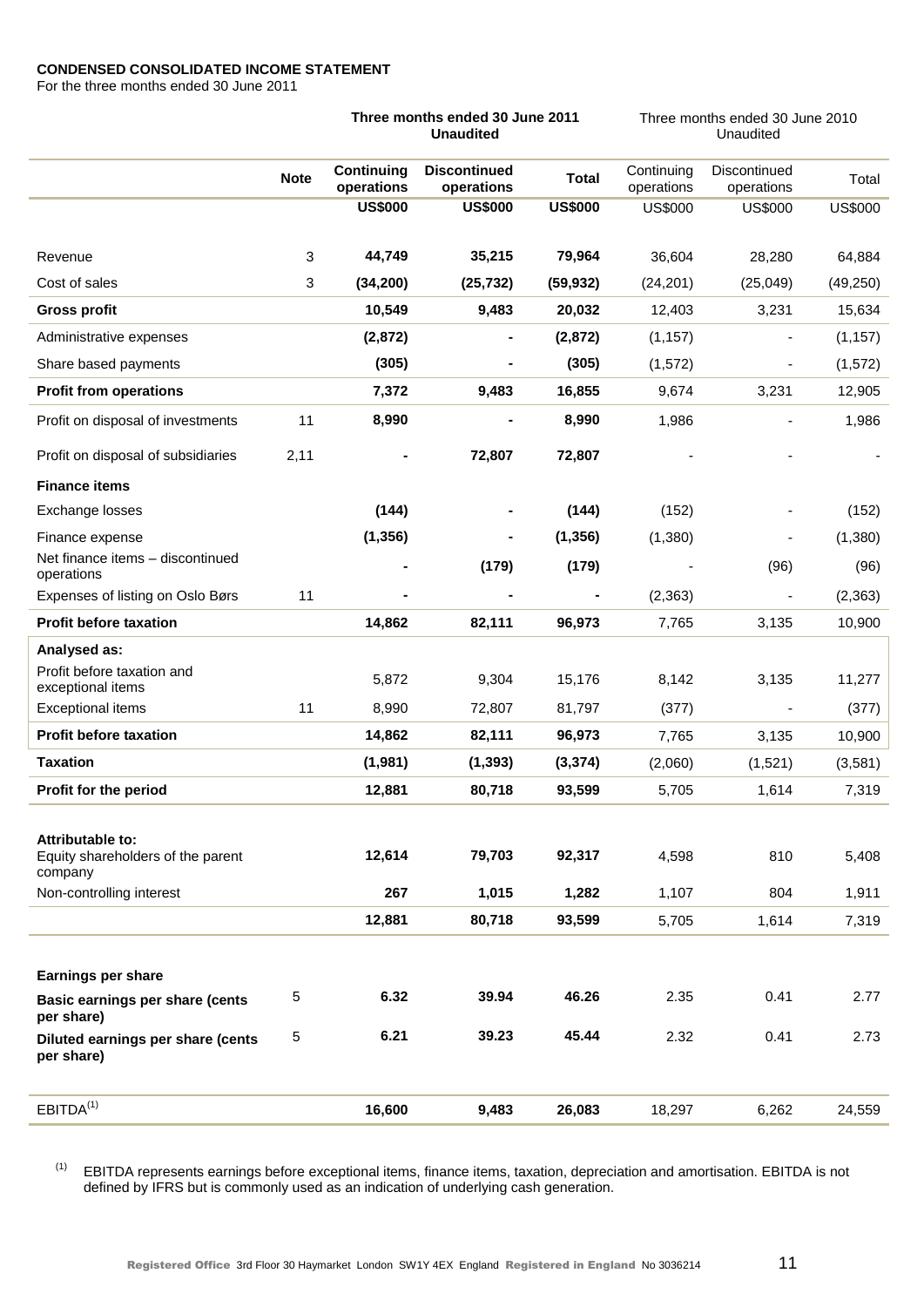# **CONDENSED CONSOLIDATED INCOME STATEMENT**

**For the six months ended 30 June 2011**

|                                                               |             | Six months ended 30 June 2011<br><b>Unaudited</b> |                                   |                | Six months ended 30 June 2010<br>Unaudited |                            |                |
|---------------------------------------------------------------|-------------|---------------------------------------------------|-----------------------------------|----------------|--------------------------------------------|----------------------------|----------------|
|                                                               | <b>Note</b> | <b>Continuing</b><br>operations                   | <b>Discontinued</b><br>operations | <b>Total</b>   | Continuing<br>operations                   | Discontinued<br>operations | Total          |
|                                                               |             | <b>US\$000</b>                                    | <b>US\$000</b>                    | <b>US\$000</b> | <b>US\$000</b>                             | <b>US\$000</b>             | <b>US\$000</b> |
| Revenue                                                       | 3           | 100,516                                           | 67,236                            | 167,752        | 36,604                                     | 55,450                     | 92,054         |
| Cost of sales                                                 | 3           | (73, 488)                                         | (50, 162)                         | (123, 650)     | (25, 139)                                  | (48, 044)                  | (73, 183)      |
| <b>Gross profit</b>                                           |             | 27,028                                            | 17,074                            | 44,102         | 11,465                                     | 7,406                      | 18,871         |
| Administrative expenses                                       |             | (4,806)                                           | $\blacksquare$                    | (4,806)        | (2,821)                                    | $\overline{\phantom{a}}$   | (2,821)        |
| Share based payments                                          |             | (666)                                             |                                   | (666)          | (3, 148)                                   | $\overline{\phantom{a}}$   | (3, 148)       |
| <b>Profit from operations</b>                                 |             | 21,556                                            | 17,074                            | 38,630         | 5,496                                      | 7,406                      | 12,902         |
| Profit on disposal of investments                             | 11          | 8,990                                             |                                   | 8,990          | 1,986                                      | $\overline{\phantom{a}}$   | 1,986          |
| Profit on disposal of subsidiaries                            | 2,11        |                                                   | 72,807                            | 72,807         |                                            |                            |                |
| <b>Finance items</b>                                          |             |                                                   |                                   |                |                                            |                            |                |
| Exchange losses                                               |             | (82)                                              |                                   | (82)           | (117)                                      |                            | (117)          |
| Finance expense                                               |             | (3,032)                                           | ۰                                 | (3,032)        | (1,380)                                    |                            | (1,380)        |
| Net finance items - discontinued<br>operations                |             |                                                   | (19)                              | (19)           |                                            | 68                         | 68             |
| Expenses of listing on Oslo Børs                              |             |                                                   |                                   | $\blacksquare$ | (2, 363)                                   | $\overline{\phantom{a}}$   | (2, 363)       |
| <b>Profit before taxation</b>                                 |             | 27,432                                            | 89,862                            | 117,294        | 3,622                                      | 7,474                      | 11,096         |
| Analysed as:                                                  |             |                                                   |                                   |                |                                            |                            |                |
| Profit before taxation and exceptional items                  |             | 18,442                                            | 17,055                            | 35,497         | 3,999                                      | 7,474                      | 11,473         |
| Exceptional items                                             | 11          | 8,990                                             | 72,807                            | 81,797         | (377)                                      | $\overline{\phantom{a}}$   | (377)          |
| <b>Profit before taxation</b>                                 |             | 27,432                                            | 89,862                            | 117,294        | 3,622                                      | 7,474                      | 11,096         |
| <b>Taxation</b>                                               |             | (4,602)                                           | (2, 723)                          | (7, 325)       | (873)                                      | (1,600)                    | (2, 473)       |
| Profit for the period                                         |             | 22,830                                            | 87,139                            | 109,969        | 2,749                                      | 5,874                      | 8,623          |
|                                                               |             |                                                   |                                   |                |                                            |                            |                |
| Attributable to:<br>Equity shareholders of the parent company |             | 21,475                                            | 84,930                            | 106,405        | 1,642                                      | 4,871                      | 6,513          |
| Non-controlling interest                                      |             | 1,355                                             | 2,209                             | 3,564          | 1,107                                      | 1,003                      | 2,110          |
|                                                               |             | 22,830                                            | 87,139                            | 109,969        | 2,749                                      | 5,874                      | 8,623          |
|                                                               |             |                                                   |                                   |                |                                            |                            |                |
| Earnings per share                                            |             |                                                   |                                   |                |                                            |                            |                |
| Basic earnings per share (cents per<br>share)                 | 5           | 10.80                                             | 42.70                             | 53.50          | 0.84                                       | 2.50                       | 3.34           |
| Diluted earnings per share (cents per<br>share)               | $\sqrt{5}$  | 10.59                                             | 41.88                             | 52.47          | 0.84                                       | 2.48                       | 3.32           |
| EBITDA <sup>(1)</sup>                                         |             | 42,003                                            | 17,074                            | 59,077         | 14,149                                     | 14,525                     | 28,674         |
|                                                               |             |                                                   |                                   |                |                                            |                            |                |

(1) EBITDA represents earnings before finance items, taxation, depreciation and amortisation. EBITDA is not defined by IFRS but is commonly used as an indication of underlying cash generation.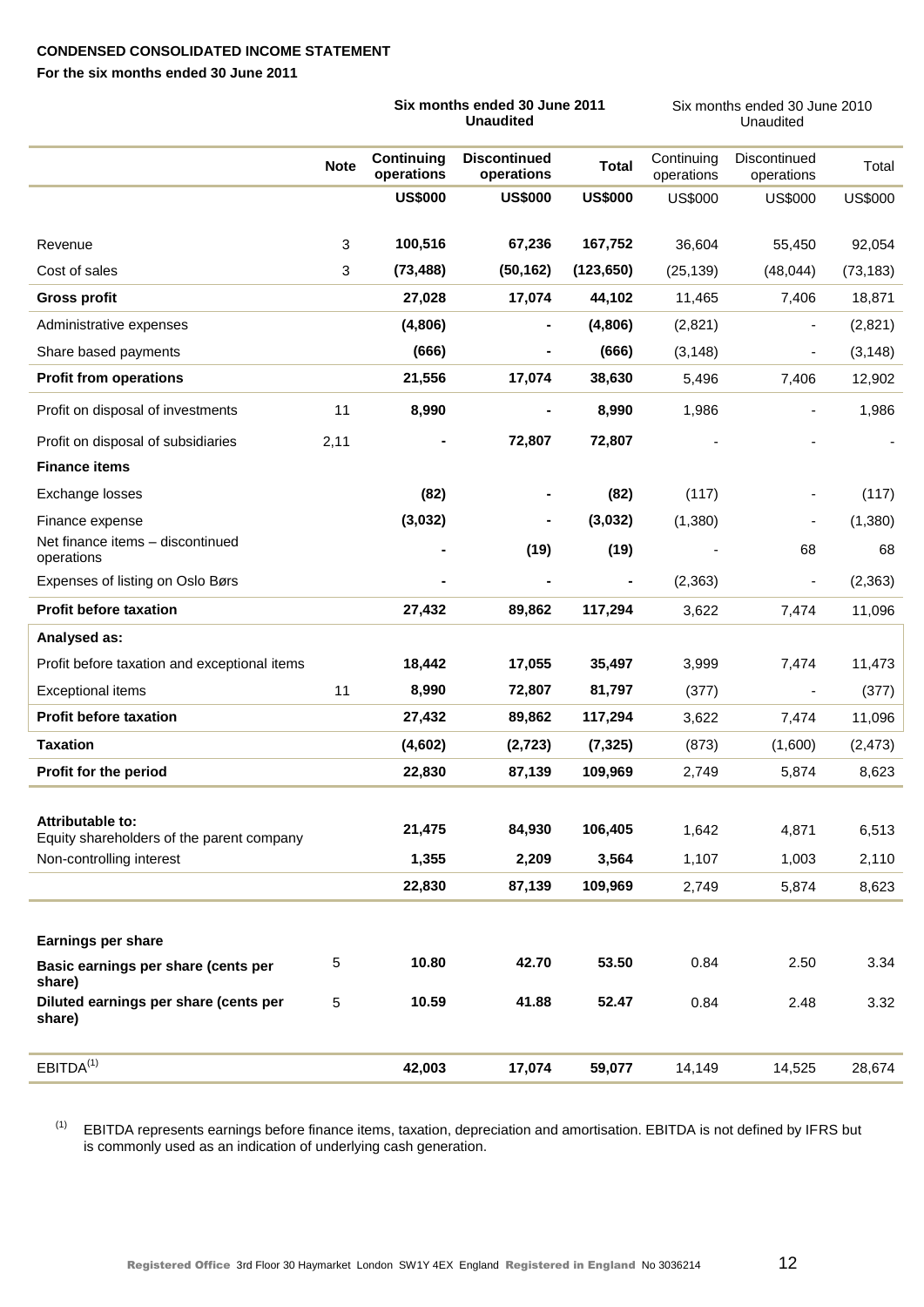### **CONDENSED CONSOLIDATED STATEMENT OF COMPREHENSIVE INCOME For the three months ended 30 June 2011**

|                                                                                     |      | Three months ended 30 June 2011                                                      |                  |                | Three months ended 30 June 2010 |                                       |                |  |
|-------------------------------------------------------------------------------------|------|--------------------------------------------------------------------------------------|------------------|----------------|---------------------------------|---------------------------------------|----------------|--|
|                                                                                     |      |                                                                                      | <b>Unaudited</b> |                | Unaudited                       |                                       |                |  |
|                                                                                     | Note | <b>Discontinued</b><br><b>Continuing</b><br>operations<br>operations<br><b>Total</b> |                  |                | operations                      | Continuing Discontinued<br>operations | Total          |  |
|                                                                                     |      | <b>US\$000</b>                                                                       | <b>US\$000</b>   | <b>US\$000</b> | <b>US\$000</b>                  | <b>US\$000</b>                        | <b>US\$000</b> |  |
| Profit for the period                                                               |      | 12,881                                                                               | 80,718           | 93,599         | 5,705                           | 1,614                                 | 7,319          |  |
| Revaluation of other financial<br>assets                                            | 12   | 204                                                                                  |                  | 204            | (2,021)                         | $\overline{\phantom{m}}$              | (2,021)        |  |
| Disposal of other financial<br>assets                                               | 12   | (9, 725)                                                                             |                  | (9, 725)       | 841                             |                                       | 841            |  |
| Exchange differences on<br>translation of foreign<br>operations                     |      |                                                                                      |                  |                | 191                             |                                       | 191            |  |
| Recycling of foreign exchange<br>translation reserve on disposal<br>of subsidiaries | 2a   | (627)                                                                                |                  | (627)          |                                 |                                       |                |  |
| <b>Total comprehensive</b><br>income for the period                                 |      | 2,733                                                                                | 80,718           | 83,451         | 4,716                           | 1,614                                 | 6,330          |  |
| Attributable to:                                                                    |      |                                                                                      |                  |                |                                 |                                       |                |  |
| Equity holders of the parent<br>company                                             |      | 2,466                                                                                | 79,703           | 82,169         | 3,609                           | 810                                   | 4,419          |  |
| Non-controlling interest                                                            |      | 267                                                                                  | 1,015            | 1,282          | 1,107                           | 804                                   | 1,911          |  |
|                                                                                     |      | 2,733                                                                                | 80,718           | 83,451         | 4,716                           | 1,614                                 | 6,330          |  |

# **CONDENSED CONSOLIDATED STATEMENT OF COMPREHENSIVE INCOME**

**For the six months ended 30 June 2011**

|                                                                                     |             | Six months ended 30 June 2011 |                                   |                | Six months ended 30 June 2010 |                            |                |  |
|-------------------------------------------------------------------------------------|-------------|-------------------------------|-----------------------------------|----------------|-------------------------------|----------------------------|----------------|--|
|                                                                                     |             |                               | <b>Unaudited</b>                  |                | Unaudited                     |                            |                |  |
|                                                                                     | <b>Note</b> | Continuing<br>operations      | <b>Discontinued</b><br>operations | <b>Total</b>   | Continuing<br>operations      | Discontinued<br>operations | Total          |  |
|                                                                                     |             | <b>US\$000</b>                | <b>US\$000</b>                    | <b>US\$000</b> | <b>US\$000</b>                | <b>US\$000</b>             | <b>US\$000</b> |  |
| Profit for the period                                                               |             | 22,830                        | 87,139                            | 109,969        | 2,749                         | 5,874                      | 8,623          |  |
| Revaluation of other financial<br>assets                                            | 12          | (2,903)                       | $\blacksquare$                    | (2,903)        | (3,063)                       | -                          | (3,063)        |  |
| Disposal of other financial<br>assets                                               | 12          | (9, 725)                      |                                   | (9, 725)       | 841                           |                            | 841            |  |
| Recycling of foreign exchange<br>translation reserve on disposal<br>of subsidiaries | 2a          | (627)                         |                                   | (627)          |                               |                            |                |  |
| <b>Total comprehensive</b><br>income for the period                                 |             | 9,575                         | 87,139                            | 96,714         | 527                           | 5,874                      | 6,401          |  |
| Attributable to:                                                                    |             |                               |                                   |                |                               |                            |                |  |
| Equity holders of the parent<br>company                                             |             | 8,220                         | 84,930                            | 93,150         | (580)                         | 4,871                      | 4,291          |  |
| Non-controlling interest                                                            |             | 1,355                         | 2,209                             | 3,564          | 1,107                         | 1,003                      | 2,110          |  |
|                                                                                     |             | 9,575                         | 87,139                            | 96,714         | 527                           | 5,874                      | 6,401          |  |
|                                                                                     |             |                               |                                   |                |                               |                            |                |  |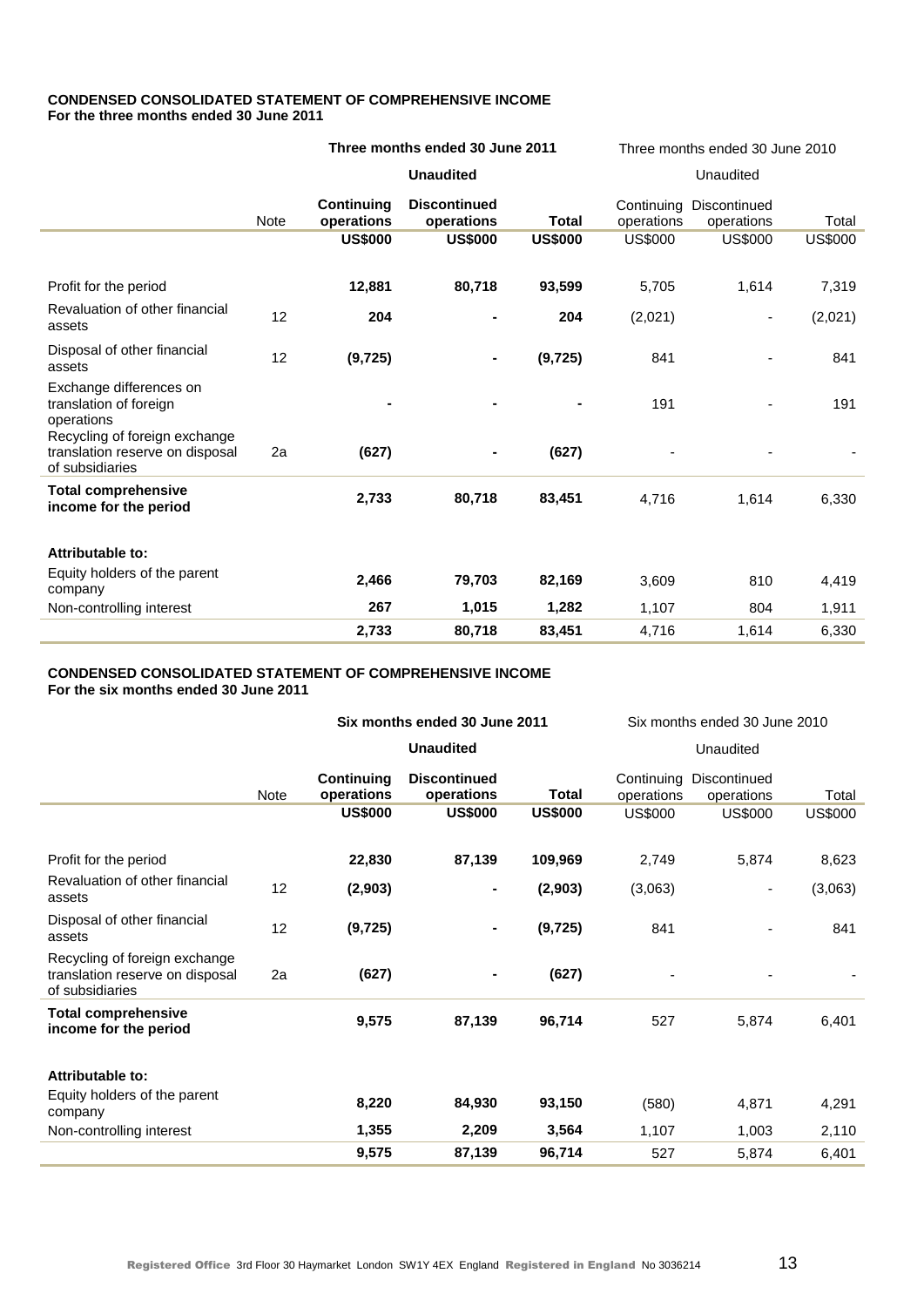### **CONDENSED CONSOLIDATED STATEMENT OF FINANCIAL POSITION**

At 30 June 2011

|                                                         | <b>Note</b>    | 30 June 2011<br><b>Unaudited</b> | 31 December 2010<br>Audited | 30 June 2010<br>Unaudited |
|---------------------------------------------------------|----------------|----------------------------------|-----------------------------|---------------------------|
|                                                         |                | <b>US\$000</b>                   | <b>US\$000</b>              | <b>US\$000</b>            |
| <b>Non-current assets</b>                               |                |                                  |                             |                           |
| Goodwill                                                |                |                                  |                             | 11,071                    |
| Intangible assets                                       | 6              | 29,747                           | 11,091                      | 22,727                    |
| Property, plant and equipment                           | $\overline{7}$ | 241,528                          | 239,979                     | 294,862                   |
| Other financial assets                                  | 12             |                                  | 20,293                      | 6,183                     |
| Deferred tax assets                                     |                | 1,459                            | 1,459                       | 5,084                     |
|                                                         |                | 272,734                          | 272,822                     | 339,927                   |
| <b>Current assets</b>                                   |                |                                  |                             |                           |
| Inventories                                             |                | 27,865                           | 20,379                      | 39,429                    |
| Trade and other receivables                             |                | 25,998                           | 16,157                      | 21,104                    |
| Cash and cash equivalents                               | 9              | 179,293                          | 49,523                      | 45,347                    |
|                                                         |                | 233,156                          | 86,059                      | 105,880                   |
| Assets of disposal group classified as held for<br>sale | 2,3            | 6,474                            | 125,550                     |                           |
| <b>Current liabilities</b>                              |                |                                  |                             |                           |
| Trade and other payables                                |                | 46,593                           | 28,430                      | 43,050                    |
| <b>Current tax liabilities</b>                          |                |                                  |                             | 1,119                     |
| Other financial liabilities                             | 8              | 24,000                           | 24,000                      |                           |
|                                                         |                | 70,593                           | 52,430                      | 44,169                    |
| Liabilities included in disposal group held for sale    | 2,3            | 1,244                            | 45,432                      |                           |
| <b>Non-current liabilities</b>                          |                |                                  |                             |                           |
| Other financial liabilities                             | 8              | 17,000                           | 54,000                      | 90,000                    |
| Deferred tax liabilities                                |                | 13,330                           | 9,593                       | 5,183                     |
| Other liabilities                                       |                | 3,737                            | 3,737                       | 18,065                    |
|                                                         |                | 34,067                           | 67,330                      | 113,248                   |
| <b>Net assets</b>                                       |                | 406,460                          | 319,239                     | 288,390                   |
| <b>Equity</b>                                           |                |                                  |                             |                           |
| Issued share capital                                    |                | 16,247                           | 16,086                      | 16,004                    |
| Share premium                                           |                | 149,915                          | 144,571                     | 144,271                   |
| Other reserves                                          |                | 17,852                           | 30,632                      | 13,582                    |
| Retained earnings                                       |                | 220,157                          | 118,606                     | 106,661                   |
| Total equity attributable to the parent                 |                | 404,171                          | 309,895                     | 280,518                   |
| Non-controlling interest                                |                | 2,289                            | 9,344                       | 7,872                     |
| <b>Total equity</b>                                     |                | 406,460                          | 319,239                     | 288,390                   |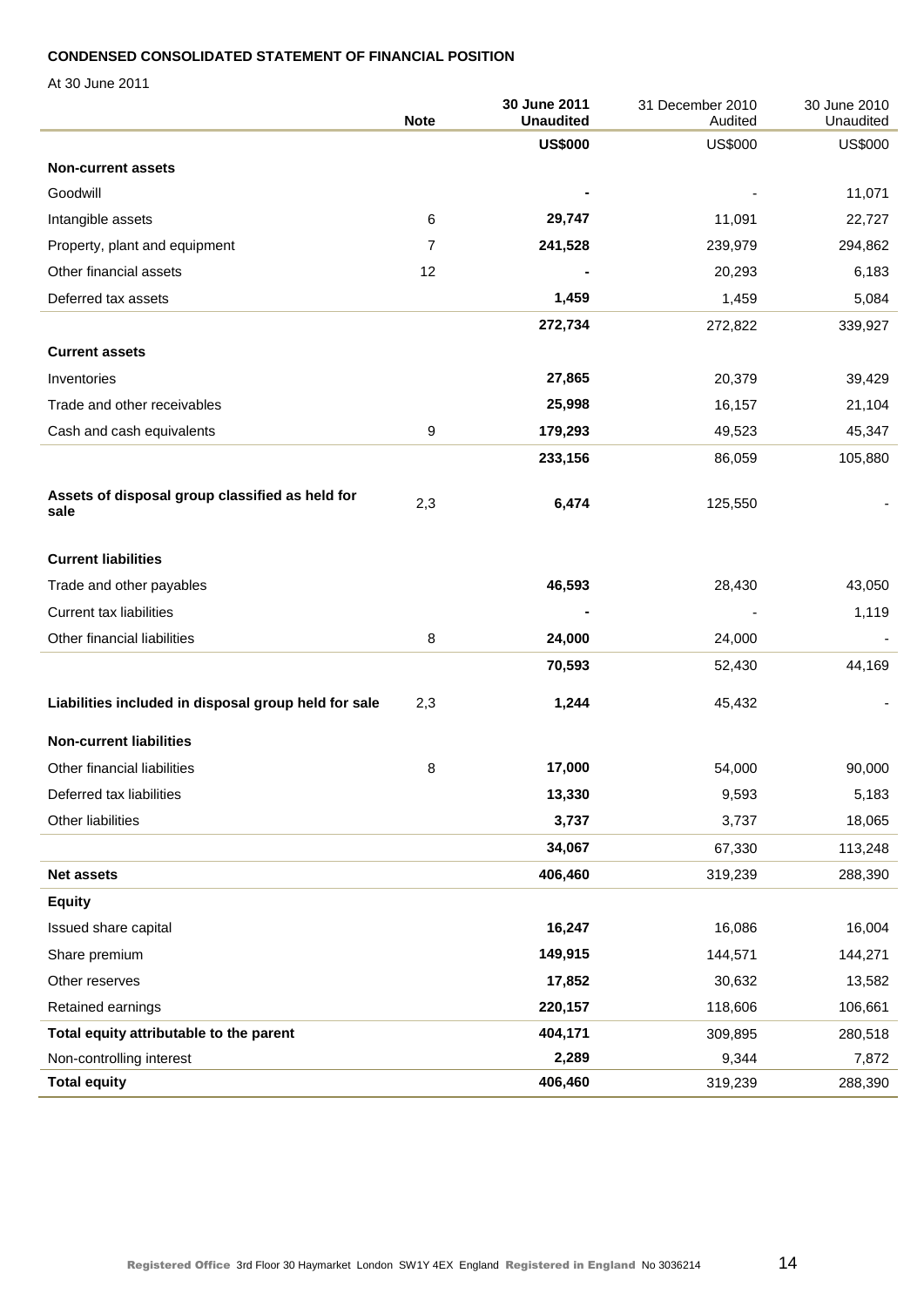# **CONDENSED CONSOLIDATED STATEMENT OF CHANGES IN EQUITY**

| 6 months ended 30 June 2010                               | <b>Share</b><br>capital | <b>Share</b><br>premium  | Other<br>reserves | <b>Retained</b><br>earnings | <b>Total</b><br>attributable<br>to the parent | Non-<br>controlling<br>interest | Total<br>equity |
|-----------------------------------------------------------|-------------------------|--------------------------|-------------------|-----------------------------|-----------------------------------------------|---------------------------------|-----------------|
|                                                           | <b>US\$000</b>          | <b>US\$000</b>           | <b>US\$000</b>    | <b>US\$000</b>              | <b>US\$000</b>                                | <b>US\$000</b>                  | <b>US\$000</b>  |
| At 31 December 2009<br>(Audited)                          | 15,904                  | 142,778                  | 11,321            | 101,611                     | 271,614                                       | 5,762                           | 277,376         |
| Profit for the period                                     |                         |                          |                   | 6,513                       | 6,513                                         | 2,110                           | 8,623           |
| Revaluation of other<br>financial assets                  |                         | $\overline{\phantom{a}}$ | (3,063)           |                             | (3,063)                                       |                                 | (3,063)         |
| Disposal of other financial<br>assets                     |                         |                          | 841               |                             | 841                                           |                                 | 841             |
| <b>Total comprehensive</b><br>income for the period       |                         |                          | (2, 222)          | 6,513                       | 4,291                                         | 2,110                           | 6,401           |
| Share based payments                                      |                         |                          |                   | 448                         | 448                                           |                                 | 448             |
| Transfer between<br>reserves                              |                         | $\overline{a}$           | 1,569             | (1, 569)                    |                                               |                                 |                 |
| Issue of shares                                           | 100                     | 1,493                    |                   |                             | 1,593                                         |                                 | 1,593           |
| Loss on issue from<br>treasury shares                     |                         |                          |                   | (342)                       | (342)                                         |                                 | (342)           |
| Movements on<br>investments in treasury<br>and own shares |                         | $\blacksquare$           | 2,914             |                             | 2,914                                         |                                 | 2,914           |
| At 30 June 2010<br>(Unaudited)                            | 16,004                  | 144,271                  | 13,582            | 106,661                     | 280,518                                       | 7,872                           | 288,390         |

| 6 months ended 30 June 2011                                                            | <b>Share</b><br>capital | <b>Share</b><br>premium      | Other<br>reserves | <b>Retained</b><br>earnings | <b>Total</b><br>attributable<br>to the parent | Non-<br>controlling<br>interest | <b>Total</b><br>equity |
|----------------------------------------------------------------------------------------|-------------------------|------------------------------|-------------------|-----------------------------|-----------------------------------------------|---------------------------------|------------------------|
|                                                                                        | <b>US\$000</b>          | <b>US\$000</b>               | <b>US\$000</b>    | <b>US\$000</b>              | <b>US\$000</b>                                | <b>US\$000</b>                  | <b>US\$000</b>         |
| At 31 December 2010<br>(Audited)                                                       | 16,086                  | 144,571                      | 30,632            | 118,606                     | 309,895                                       | 9,344                           | 319,239                |
| Profit for the period                                                                  |                         |                              |                   | 106,405                     | 106,405                                       | 3,564                           | 109,969                |
| Revaluation of other<br>financial assets                                               |                         | $\blacksquare$               | (2,903)           |                             | (2,903)                                       | ۰                               | (2,903)                |
| Disposal of other financial<br>assets                                                  |                         |                              | (9, 725)          |                             | (9, 725)                                      |                                 | (9, 725)               |
| Recycling of foreign<br>exchange translation<br>reserve on disposal of<br>subsidiaries |                         |                              | (627)             |                             | (627)                                         |                                 | (627)                  |
| <b>Total comprehensive</b><br>income for the period                                    |                         | $\qquad \qquad \blacksquare$ | (13, 255)         | 106,405                     | 93,150                                        | 3,564                           | 96,714                 |
| Share based payments                                                                   |                         |                              |                   | 614                         | 614                                           |                                 | 614                    |
| Issue of shares - exercise<br>of share options                                         | 35                      |                              |                   |                             | 35                                            |                                 | 35                     |
| Issue of shares - bonuses                                                              | 75                      | 3,177                        |                   | (3,200)                     | 52                                            |                                 | 52                     |
| Issue of shares into EBT                                                               | 51                      | 2,167                        | (2, 218)          |                             |                                               |                                 |                        |
| Non-controlling interest<br>share of dividend from<br>subsidiary                       |                         |                              |                   |                             |                                               | (2,000)                         | (2,000)                |
| Disposal of subsidiaries                                                               |                         |                              |                   |                             |                                               | (8,619)                         | (8,619)                |
| Release of EBT shares                                                                  |                         |                              | 701               | (276)                       | 425                                           |                                 | 425                    |
| Transfer acquisition<br>reserve                                                        |                         |                              | 1,992             | (1,992)                     |                                               |                                 |                        |
| At 30 June 2011<br>(Unaudited)                                                         | 16,247                  | 149,915                      | 17,852            | 220,157                     | 404,171                                       | 2,289                           | 406,460                |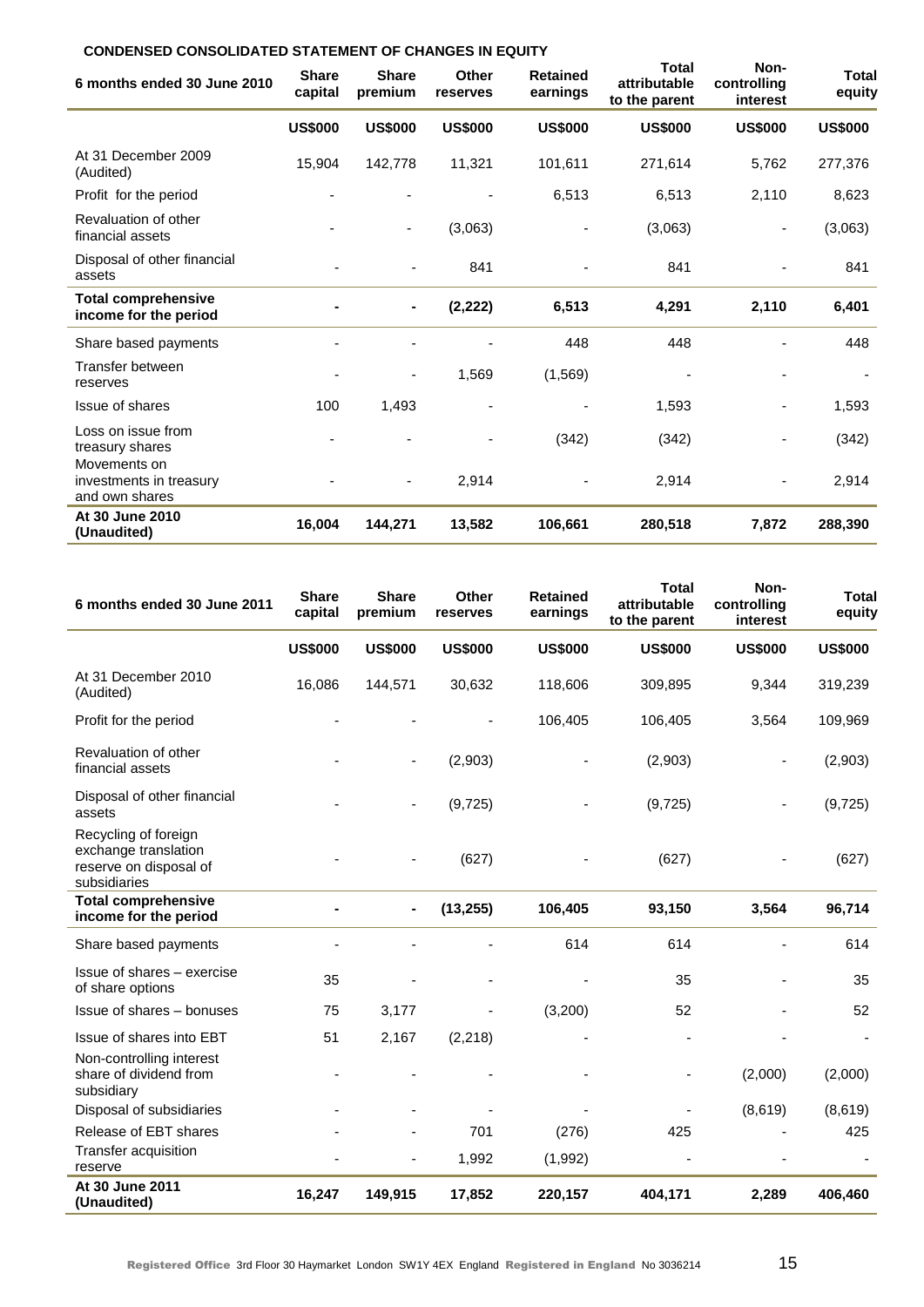#### **CONDENSED CONSOLIDATED CASH FLOW STATEMENT**

|                                                                |                | Six months ended 30 June 2011<br>(Unaudited) |                                   |                | Six months ended 30 June 2010<br>(Unaudited) |                            |                |  |
|----------------------------------------------------------------|----------------|----------------------------------------------|-----------------------------------|----------------|----------------------------------------------|----------------------------|----------------|--|
|                                                                | <b>Note</b>    | Continuing<br>operations                     | <b>Discontinued</b><br>operations | Total          | Continuing<br>operations                     | Discontinued<br>operations | Total          |  |
|                                                                |                | <b>US\$000</b>                               | <b>US\$000</b>                    | <b>US\$000</b> | <b>US\$000</b>                               | <b>US\$000</b>             | <b>US\$000</b> |  |
| Cash flows from operating activities                           |                |                                              |                                   |                |                                              |                            |                |  |
| Profit for the period                                          |                | 22,830                                       | 87,139                            | 109,969        | 2,749                                        | 5,874                      | 8,623          |  |
| Adjusted for:                                                  |                |                                              |                                   |                |                                              |                            |                |  |
| Depreciation of non-current assets                             | $\overline{7}$ | 20,447                                       |                                   | 20,447         | 8,653                                        | 7,119                      | 15,772         |  |
| Share based payments                                           |                | 666                                          |                                   | 666            | 3,148                                        |                            | 3,148          |  |
| Provisions                                                     |                |                                              | 574                               | 574            | (2)                                          | 375                        | 373            |  |
| Taxation in the income statement                               |                | 4,602                                        | 2,723                             | 7,325          | 873                                          | 1,600                      | 2,473          |  |
| Non-operating items in the income statement                    | 10             | (5,988)                                      | (72, 981)                         | (78, 969)      | 5,067                                        | (17)                       | 5,050          |  |
|                                                                |                | 42,557                                       | 17,455                            | 60,012         | 20,488                                       | 14,951                     | 35,439         |  |
| Movements in working capital                                   |                |                                              |                                   |                |                                              |                            |                |  |
| (Increase)/decrease in inventory                               |                | (7, 486)                                     | 341                               | (7, 145)       | (8, 133)                                     | (30)                       | (8, 163)       |  |
| Increase in trade and other receivables                        |                | (10, 583)                                    | (1, 274)                          | (11, 857)      | (7,296)                                      | (2,637)                    | (9,933)        |  |
| Increase/(decrease) in trade and other payables                |                | 6,675                                        | (248)                             | 6,427          | (1,460)                                      | (687)                      | (2, 147)       |  |
| Net cash generated by operations                               |                | 31,163                                       | 16,274                            | 47,437         | 3,599                                        | 11,597                     | 15,196         |  |
| Interest received                                              |                |                                              | 17                                | 17             |                                              | 72                         | 72             |  |
| Interest paid                                                  |                | (1,944)                                      | ٠                                 | (1, 944)       | (2,398)                                      | (3)                        | (2,401)        |  |
| Income tax (paid)/refunded                                     |                | (865)                                        | (3,679)                           | (4, 544)       |                                              | 790                        | 790            |  |
| Net cash generated by operating activities                     |                | 28,354                                       | 12,612                            | 40,966         | 1,201                                        | 12,456                     | 13,657         |  |
| Cash flows from investing activities                           |                |                                              |                                   |                |                                              |                            |                |  |
| Payments for property, plant and equipment                     | 7              | (21, 996)                                    | (884)                             | (22, 880)      | (14, 993)                                    | (1, 321)                   | (16, 314)      |  |
| Inata pre-commercial revenues capitalised                      | 3              |                                              |                                   |                | 21,495                                       | $\blacksquare$             | 21,495         |  |
| Inata pre-commercial costs capitalised                         | 3              |                                              |                                   |                | (14, 296)                                    |                            | (14, 296)      |  |
| Deferred consideration paid                                    |                |                                              | (1, 330)                          | (1, 330)       | (983)                                        |                            | (983)          |  |
| Exploration and evaluation expenses                            | 3,6            | (19, 231)                                    | (2,995)                           | (22, 226)      | (2,355)                                      | (2, 315)                   | (4,670)        |  |
| <b>Rehabilitation costs</b>                                    |                |                                              | (393)                             | (393)          |                                              |                            |                |  |
| Disposal of discontinued operation, net of cash<br>disposed of | 2c             | 158,151                                      | ٠                                 | 158,151        |                                              |                            |                |  |
| Net cash received from disposal of other investments           | 11             | 16,501                                       |                                   | 16,501         |                                              |                            |                |  |
| Net cash generated by/(used in) investing<br>activities        |                | 133,425                                      | (5,602)                           | 127,823        | (11, 132)                                    | (3,636)                    | (14, 768)      |  |
| Cash flows from financing activities                           |                |                                              |                                   |                |                                              |                            |                |  |
| Expenses of listing on Oslo Børs                               | 11             |                                              |                                   |                | (2,363)                                      |                            | (2,363)        |  |
| Proceeds from issue of equity shares                           |                | 35                                           |                                   | 35             | 1,883                                        |                            | 1,883          |  |
| Loans repaid                                                   | 8              | (37,000)                                     |                                   | (37,000)       |                                              |                            |                |  |
| Non-controlling interest share of dividend from<br>subsidiary  |                |                                              | (2,000)                           | (2,000)        |                                              |                            |                |  |
| Net cash used in financing activities                          |                | (36, 965)                                    | (2,000)                           | (38, 965)      | (480)                                        |                            | (480)          |  |
| Net cash movement                                              |                | 124,814                                      | 5,010                             | 129,824        | (10, 411)                                    | 8,820                      | (1,591)        |  |
| Intercompany transfers                                         |                |                                              |                                   |                | 14,743                                       | (14, 743)                  |                |  |
| Exchange gains/(losses)                                        |                | 183                                          | (237)                             | (54)           | (117)                                        | (1)                        | (118)          |  |
| Transfer of cash not held for sale                             | 2,3            | 4,773                                        | (4, 773)                          |                |                                              |                            |                |  |
| Total increase (decrease) in cash and cash<br>equivalents      |                | 129,770                                      | -                                 | 129,770        | 4,215                                        | (5,924)                    | (1,709)        |  |
| Cash and cash equivalents at start of the period               |                | 49,523                                       | $\qquad \qquad \blacksquare$      | 49,523         | 29,463                                       | 17,593                     | 47,056         |  |
| Cash and cash equivalents at end of period                     |                | 179,293                                      | ۰                                 | 179,293        | 33,678                                       | 11,669                     | 45,347         |  |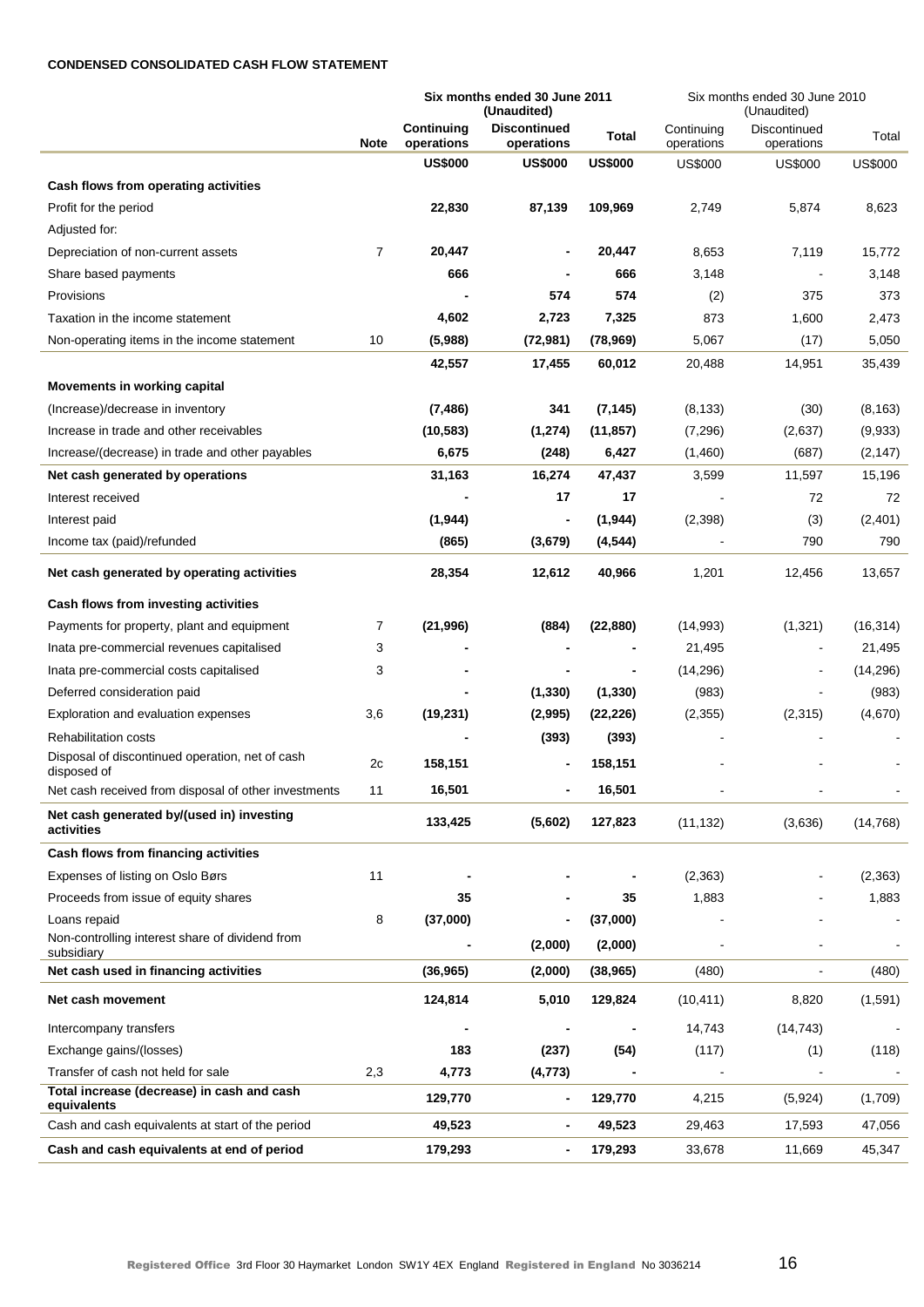### **NOTES TO THE CONDENSED CONSOLIDATED FINANCIAL STATEMENTS**

#### **1. BASIS OF PREPARATION**

The condensed consolidated interim financial statements, which are unaudited, have been prepared in accordance with the requirements of International Accounting Standard 34 as adopted for use in the European Union. This condensed interim report does not include all the notes of the type normally included in an annual financial report. Accordingly, this condensed report is to be read in conjunction with the Annual Report for the year ended 31 December 2010, which has been prepared in accordance with IFRS as adopted by the European Union, and any public announcements made by the Group during the interim reporting period.

The financial information set out in this interim report does not constitute statutory accounts as defined in Section 435 of the Companies Act 2006. The unaudited condensed interim financial statements for the three and six months ended 30 June 2011 have been prepared using accounting policies and presentation expected to be adopted in the Group"s full financial statements for the year ending 31 December 2011, which are not expected to be significantly different to those set out in note 1 to the Group"s audited financial statements for the year ended 31 December 2010.

The Company"s statutory financial statements for the year ended 31 December 2010 have been filed with the Registrar of Companies and are available on the Company's website [www.avocet.co.uk.](http://www.avocet.co.uk/) The auditor's report on those financial statements was unqualified and did not contain a statement under sections 498(2) or (3) of the Companies Act 2006.

After review of the Group"s operations, the directors have a reasonable expectation that the Group has adequate resources to continue in operational existence for the foreseeable future. Accordingly, the directors continue to adopt the going concern basis in preparing the unaudited condensed interim financial statements.

#### **2. DISPOSAL GROUP CLASSIFIED AS HELD FOR SALE AND DISCONTINUED OPERATIONS**

On 24 June 2011, Avocet completed the sale of its main South East Asian assets, namely its 100 per cent interest in the Penjom gold mine in Malaysia and its 80 per cent interest in PT Avocet Bolaang Mongondow ("PT ABM"), which owns the North Lanut mine and Bakan project in North Sulawesi, Indonesia, for proceeds of US\$170 million. The sale was originally announced on 24 December 2010.

In accordance with IFRS 5, Non-current Assets Held for Sale and Discontinued Operations, all of the assets and liabilities of the Indonesian and Malaysian operations, apart from cash, were treated as a disposal group from the date of the announcement of the sale on 24 December 2010, and were disclosed separately in the statement of financial position at 31 December 2010 and 31 March 2011. As the transaction was on a cash free debt free basis, the cash held by Penjom and PTABM was classified as continuing operations rather than discontinued operations. Comparative statements of financial position, prior to the signing of the agreement for sale, are not re-presented. Prior to the reclassification, management reviewed the carrying values and recognition of assets and liabilities respectively, and no adjustments were required to measure assets and liabilities at the lower of carrying value or fair value less costs to sell. Since 24 December 2010, the date on which the criteria for being held for sale were met, no depreciation has been charged in the Group financial statements for the Malaysian and Indonesian assets, in accordance with IFRS.

The results of the disposal group are presented separately in the consolidated income statement and the segmental analysis, and comparative income statements are represented on this basis, as required by IFRS.

The provisional profit on disposal of PT ABM and the Penjom mine is presented below in note 2a). The final profit will be determined following the agreement of completion accounts.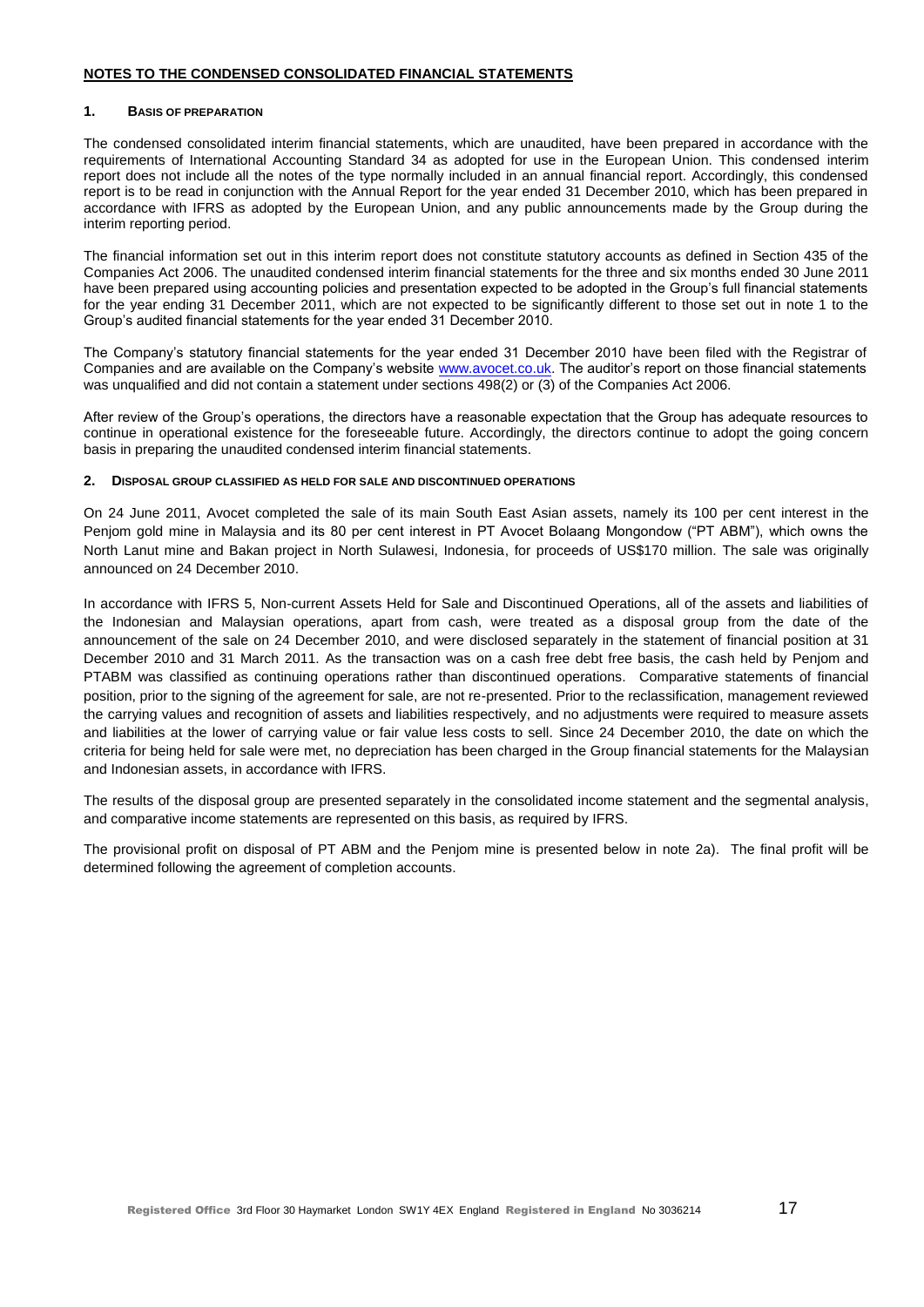#### **C) PROVISIONAL UNAUDITED PROFIT ON DISPOSAL OF DISCONTINUED OPERATIONS**

|                                                                       | At 24 June 2011 |
|-----------------------------------------------------------------------|-----------------|
|                                                                       | <b>US\$000</b>  |
| Consideration received                                                | 170,000         |
| Cash held in subsidiaries at completion                               | 15,558          |
| Working capital and other adjustments                                 | (4, 565)        |
| <b>Net consideration</b>                                              | 180,993         |
| Less transaction costs                                                | (17, 450)       |
| Net assets disposed (b)                                               | (91, 363)       |
| Foreign currency translation reserve recycled on<br>disposal          | 627             |
| Pre-tax provisional profit on disposal of<br>discontinued operations  | 72,807          |
| Taxation <sup>1</sup>                                                 |                 |
| Post-tax provisional profit on disposal of<br>discontinued operations | 72,807          |

<sup>1</sup>The Company anticipates that no UK tax will be payable on the disposal of its operations in South East Asia on the basis that the sale qualifies for the UK substantial shareholding exemption.

### **b) PROVISIONAL AND UNAUDITED CARRYING AMOUNTS OF ASSETS AND LIABILITIES OF OPERATIONS SOLD IN THE PERIOD**

|                                                   | At 24 June 2011 |
|---------------------------------------------------|-----------------|
| <b>Assets</b>                                     | <b>US\$000</b>  |
| Goodwill                                          | 13,555          |
| Intangible assets                                 | 17,467          |
| Property, plant and equipment                     | 62,547          |
| Deferred tax assets                               | 1,977           |
| Inventories                                       | 21,199          |
| Trade and other receivables                       | 8,957           |
| Cash                                              | 15,558          |
|                                                   | 141,260         |
| <b>Liabilities</b>                                |                 |
| Trade and other payables                          | (13, 158)       |
| <b>Tax liabilities</b>                            | (3, 108)        |
| Deferred tax liabilities                          | (3, 492)        |
| Other liabilities                                 | (21, 520)       |
|                                                   | (41, 278)       |
| <b>Net assets</b>                                 | 99,982          |
| Non-controlling interest share of assets disposed | (8,619)         |
| Net assets disposed                               | 91,363          |
|                                                   |                 |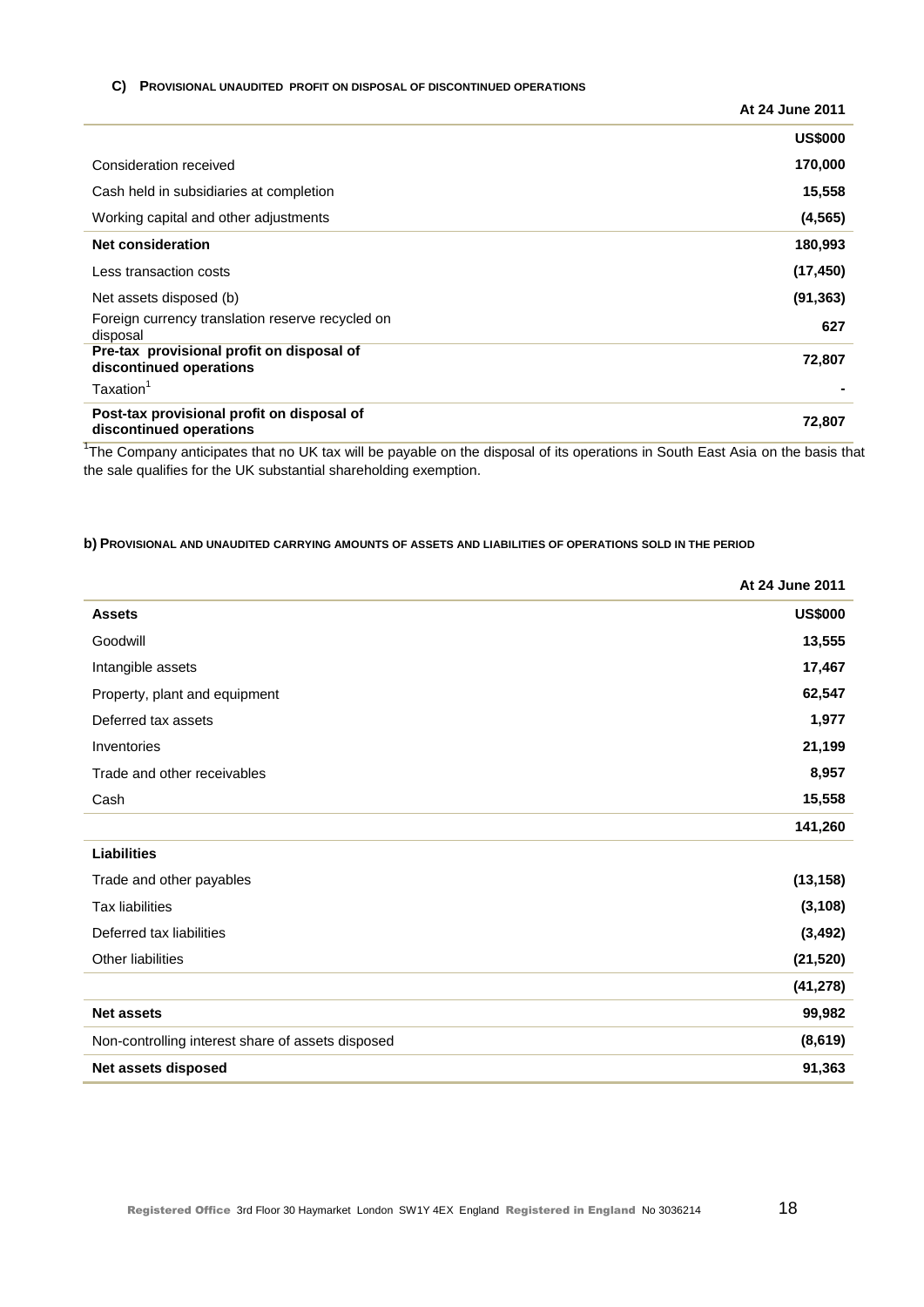### **C) CASH FLOWS ON DISPOSAL**

|                                                                          | At 24 June 2011 |
|--------------------------------------------------------------------------|-----------------|
|                                                                          | <b>US\$000</b>  |
| Disposal consideration                                                   | 170,000         |
| Advance payment in respect of cash held by subsidiaries at<br>completion | 9,704           |
| Transaction costs paid                                                   | (5,995)         |
| Net cash received in the period                                          | 173,709         |
| Cash held in subsidiaries sold                                           | (15, 558)       |
| Net cash movement on disposal of subsidiaries                            | 158,151         |

In addition to the cash-free debt-free purchase consideration of US\$170 million, a further US\$9.7 million was paid on 24 June 2011 in respect of cash balances in the disposed subsidiaries as estimated at the time of signing of the sale agreements in December 2011. Actual cash balances at that date, which are subject to review and finalisation as part of the completion accounts, are expected to be US\$15.6 million. On agreement of the completion accounts, the Company will receive a further payment in respect of cash held at completion, which payment is estimated at US\$5.9 million. The Company will also receive or pay amounts related to working capital, being the difference between estimates at 24 December 2010 and actual balances in the completion accounts.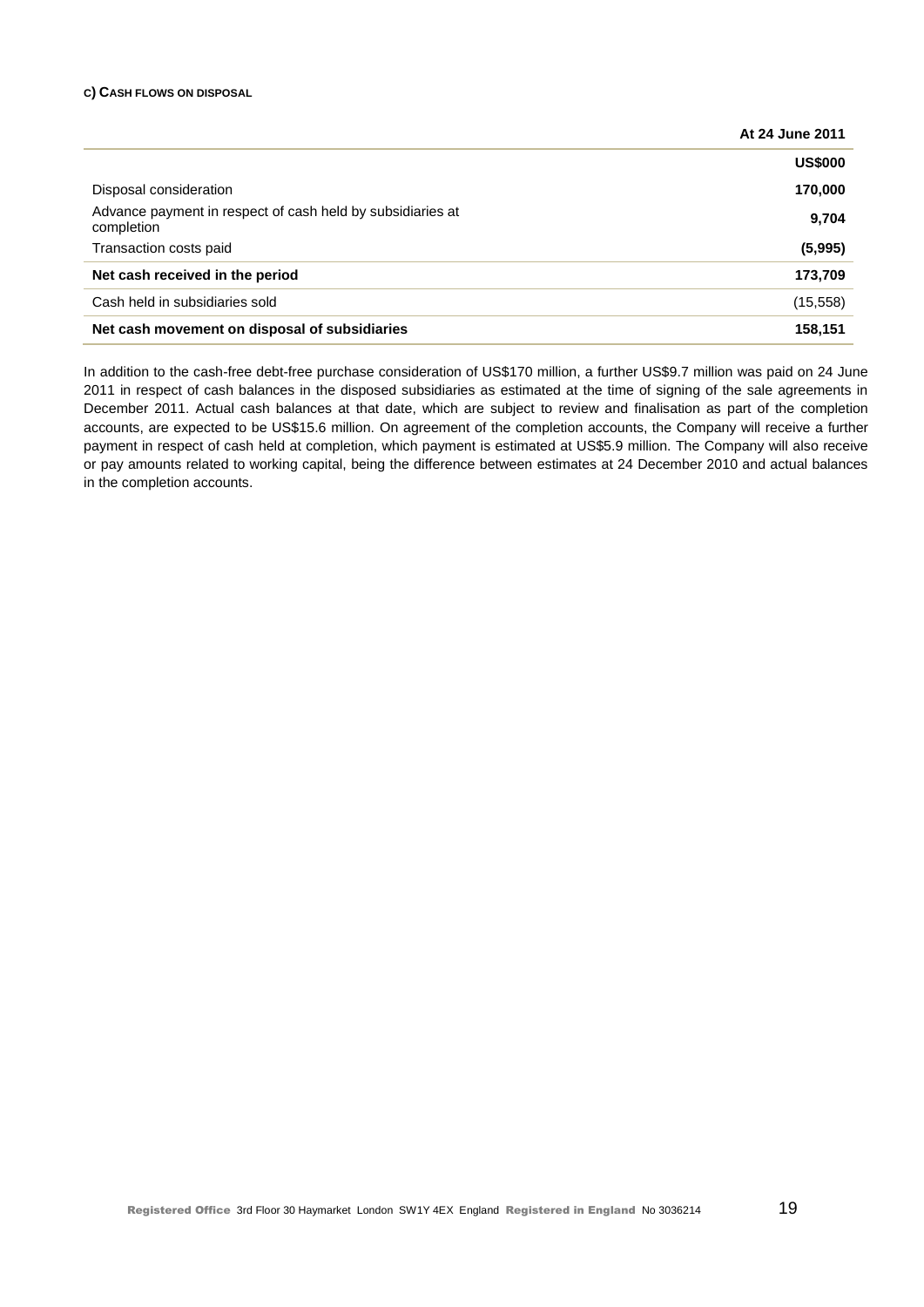### **3. SEGMENTAL REPORTING**

|                                                     |     |                              | <b>Continuing operations</b> | <b>Discontinued</b><br>operations |                |                |
|-----------------------------------------------------|-----|------------------------------|------------------------------|-----------------------------------|----------------|----------------|
|                                                     |     |                              | West                         |                                   |                |                |
| For the three months ended 30 June 2011             |     | <b>UK</b>                    | Africa                       | <b>Total</b>                      | <b>Total</b>   | <b>TOTAL</b>   |
|                                                     |     | <b>US\$000</b>               | <b>US\$000</b>               | <b>US\$000</b>                    | <b>US\$000</b> | <b>US\$000</b> |
| <b>INCOME STATEMENT</b>                             |     |                              |                              |                                   |                |                |
| <b>Revenue</b>                                      |     |                              | 44,749                       | 44,749                            | 35,215         | 79,964         |
| <b>Cost of Sales</b>                                |     | 167                          | (34, 367)                    | (34, 200)                         | (25, 732)      | (59, 932)      |
| Cash production costs:                              |     |                              |                              |                                   |                |                |
| - mining                                            |     | $\overline{\phantom{a}}$     | (7,891)                      | (7,891)                           | (13, 723)      | (21, 614)      |
| - processing                                        |     |                              | (9,381)                      | (9, 381)                          | (6,007)        | (15, 388)      |
| - overheads                                         |     |                              | (6,221)                      | (6, 221)                          | (2,611)        | (8,832)        |
| - royalties                                         |     |                              | (3,211)                      | (3,211)                           | (1,369)        | (4,580)        |
|                                                     |     | $\qquad \qquad \blacksquare$ | (26, 704)                    | (26, 704)                         | (23, 710)      | (50, 414)      |
| Changes in inventory                                |     |                              | 3,004                        | 3,004                             | (145)          | 2,859          |
| Other cost of sales                                 | (a) | 201                          | (1, 473)                     | (1,272)                           | (1, 877)       | (3, 149)       |
| Depreciation and amortisation                       | (b) | (34)                         | (9, 194)                     | (9,228)                           |                | (9,228)        |
| <b>Gross profit</b>                                 |     | 167                          | 10,382                       | 10,549                            | 9,483          | 20,032         |
| Administrative expenses and share based<br>payments |     | (3, 177)                     | ۰                            | (3, 177)                          | ٠              | (3, 177)       |
| (Loss)/profit from operations                       |     | (3,010)                      | 10,382                       | 7,372                             | 9,483          | 16,855         |
| Profit on disposal of investments                   |     |                              | 8,990                        | 8,990                             |                | 8,990          |
| Profit on disposal of subsidiaries                  |     |                              |                              |                                   | 72,807         | 72,807         |
| Net finance items                                   |     | (301)                        | (1, 199)                     | (1,500)                           | (179)          | (1,679)        |
| (Loss)/profit before taxation                       |     | (3, 311)                     | 18,173                       | 14,862                            | 82,111         | 96,973         |
| Taxation                                            |     | (865)                        | (1, 116)                     | (1,981)                           | (1, 393)       | (3, 374)       |
| (Loss)/profit for the period                        |     | (4, 176)                     | 17,057                       | 12,881                            | 80,718         | 93,599         |
| Attributable to:                                    |     |                              |                              |                                   |                |                |
| Non-controlling interest                            |     |                              | 267                          | 267                               | 1,015          | 1,282          |
| Equity shareholders of parent company               |     | (4, 176)                     | 16,790                       | 12,614                            | 79,703         | 92,317         |
|                                                     |     | (4, 176)                     | 17,057                       | 12,881                            | 80,718         | 93,599         |
| <b>EBITDA</b>                                       | (c) | (2, 976)                     | 19,576                       | 16,600                            | 9,483          | 26,083         |

(a) Other cost of sales represents costs not directly attributable to production, including exploration expenditure expensed;

(b) Includes amounts in respect of the amortisation of mine closure provision at Inata;

(c) EBITDA represents earnings before exceptional items, finance items, tax, depreciation and amortisation. EBITDA is not defined by IFRS but is commonly used as an indication of underlying cash generation.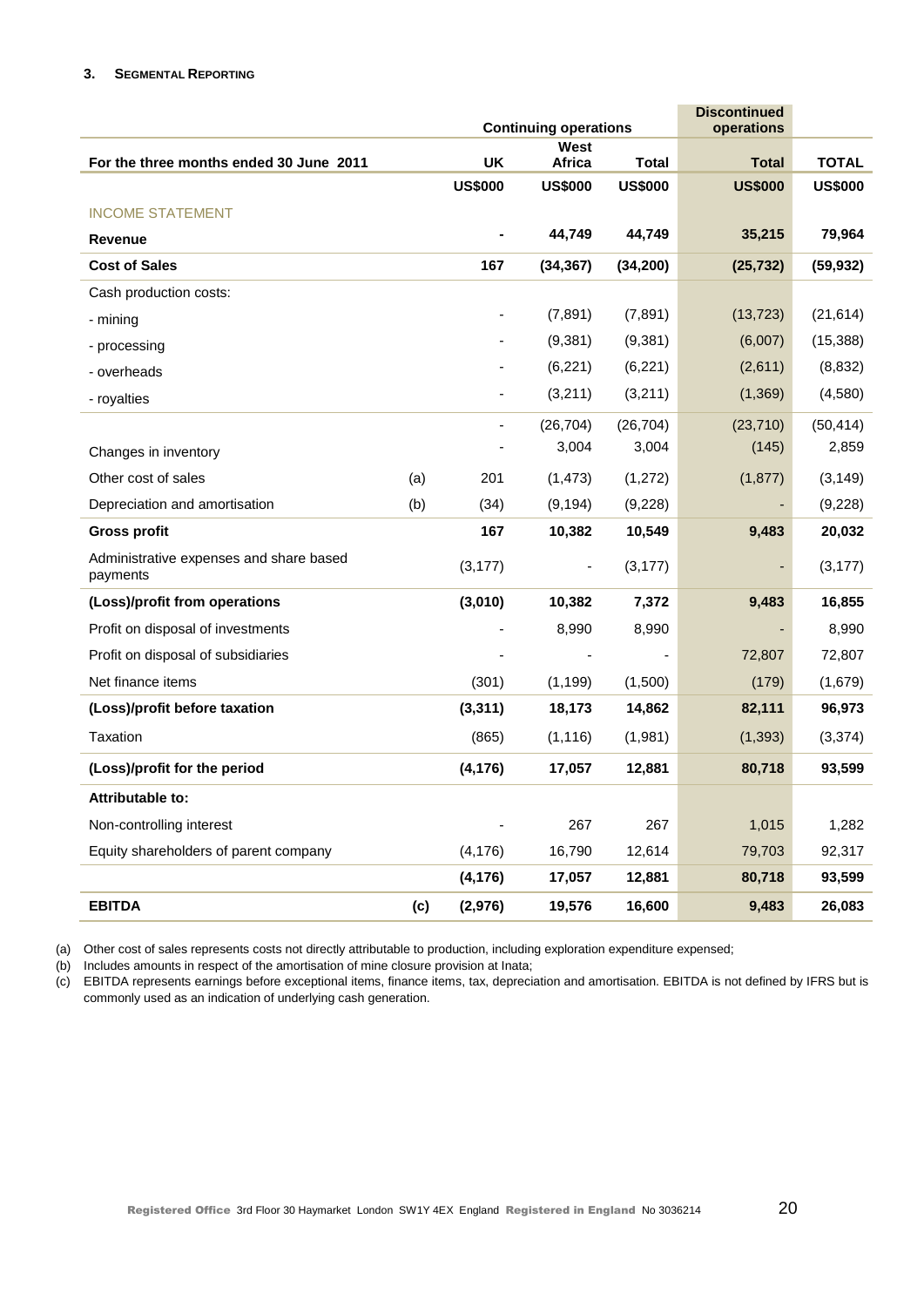### **3. SEGMENTAL REPORTING (CONTINUED)**

|                                                           |     |                             | <b>Discontinued</b><br><b>Continuing operations</b> |                                |                                                       |                                |  |
|-----------------------------------------------------------|-----|-----------------------------|-----------------------------------------------------|--------------------------------|-------------------------------------------------------|--------------------------------|--|
| At 30 June 2011                                           |     | <b>UK</b>                   | West<br>Africa                                      | <b>Total</b>                   | <b>Total</b>                                          | <b>TOTAL</b>                   |  |
|                                                           |     | <b>US\$000</b>              | <b>US\$000</b>                                      | <b>US\$000</b>                 | <b>US\$000</b>                                        | <b>US\$000</b>                 |  |
| STATEMENT OF FINANCIAL POSITION                           |     |                             |                                                     |                                |                                                       |                                |  |
|                                                           |     |                             |                                                     |                                |                                                       |                                |  |
| Non-current assets                                        |     | 1,646                       | 271,088                                             | 272,734                        | 2,761                                                 | 275,495                        |  |
| Inventories                                               |     |                             | 27,865                                              | 27,865                         |                                                       | 27,865                         |  |
| Trade and other receivables                               |     | 1,770                       | 24,228                                              | 25,998                         | 3,713                                                 | 29,711                         |  |
| Cash and cash equivalents                                 |     | 159,021                     | 20,272                                              | 179,293                        | ÷                                                     | 179,293                        |  |
| <b>Total assets</b>                                       |     | 162,437                     | 343,453                                             | 505,890                        | 6,474                                                 | 512,364                        |  |
| <b>Current liabilities</b>                                |     | (13, 417)                   | (57, 176)                                           | (70, 593)                      | (1,244)                                               | (71, 837)                      |  |
| Non-current liabilities                                   |     | (430)                       | (33, 637)                                           | (34,067)                       |                                                       | (34,067)                       |  |
| <b>Total liabilities</b>                                  |     | (13, 847)                   | (90, 813)                                           | (104, 660)                     | (1, 244)                                              | (105, 904)                     |  |
| <b>Net assets</b>                                         |     | 148,590                     | 252,640                                             | 401,230                        | 5,230                                                 | 406,460                        |  |
| For the three months ended 30 June 2011                   |     | <b>UK</b><br><b>US\$000</b> | West<br><b>Africa</b><br><b>US\$000</b>             | <b>Total</b><br><b>US\$000</b> | <b>Discontinued</b><br><b>Total</b><br><b>US\$000</b> | <b>TOTAL</b><br><b>US\$000</b> |  |
| <b>CASH FLOW STATEMENT</b>                                |     |                             |                                                     |                                |                                                       |                                |  |
| (Loss)/profit for the period                              |     | (4, 176)                    | 17,057                                              | 12,881                         | 80,718                                                | 93,599                         |  |
| Adjustments for non-cash and non-operating items          | (d) | 1,504                       | 2,498                                               | 4,002                          | (71, 132)                                             | (67, 129)                      |  |
| Movements in working capital                              |     | 1,404                       | (13, 767)                                           | (12, 363)                      | 278                                                   | (12,086)                       |  |
| Net cash (used in)/generated by operations                |     | (1, 268)                    | 5,788                                               | 4,520                          | 9,864                                                 | 14,384                         |  |
| Net interest (paid)/received                              |     | (610)                       | (631)                                               | (1,241)                        | 10                                                    | (1,231)                        |  |
| Net tax paid                                              |     | (865)                       |                                                     | (865)                          | (1, 497)                                              | (2, 362)                       |  |
| Purchase of property, plant and equipment                 |     | (4)                         | (8, 194)                                            | (8, 198)                       | (290)                                                 | (8, 488)                       |  |
| Deferred exploration expenditure                          |     |                             | (9,220)                                             | (9,220)                        | (1,531)                                               | (10, 751)                      |  |
| Other cash movements                                      | (e) | 133,915                     | 9,857                                               | 143,772                        | (3,010)                                               | 140,762                        |  |
| Reclassification of cash not held for sale                | (f) | 3,546                       |                                                     | 3,546                          | (3, 546)                                              |                                |  |
| Total increase/(decrease) in cash and cash<br>equivalents |     | 134,714                     | (2,400)                                             | 132,314                        | ٠                                                     | 132,314                        |  |

(d) Includes depreciation and amortisation, share based payments, movement in provisions, taxation in the income statement, and other nonoperating items in the income statement;

(e) Other cash movements include cash flows in respect of the sale of subsidiaries, deferred consideration paid, cash flows from financing activities, and exchange gains or losses;

(f) The sale of subsidiaries in South East Asia is for a debt-free cash-free consideration. Therefore, cash held in remaining Malaysian and Indonesian subsidiaries at 30 June has been excluded from held for sales assets, and reported as Group cash in the consolidated statement of financial position.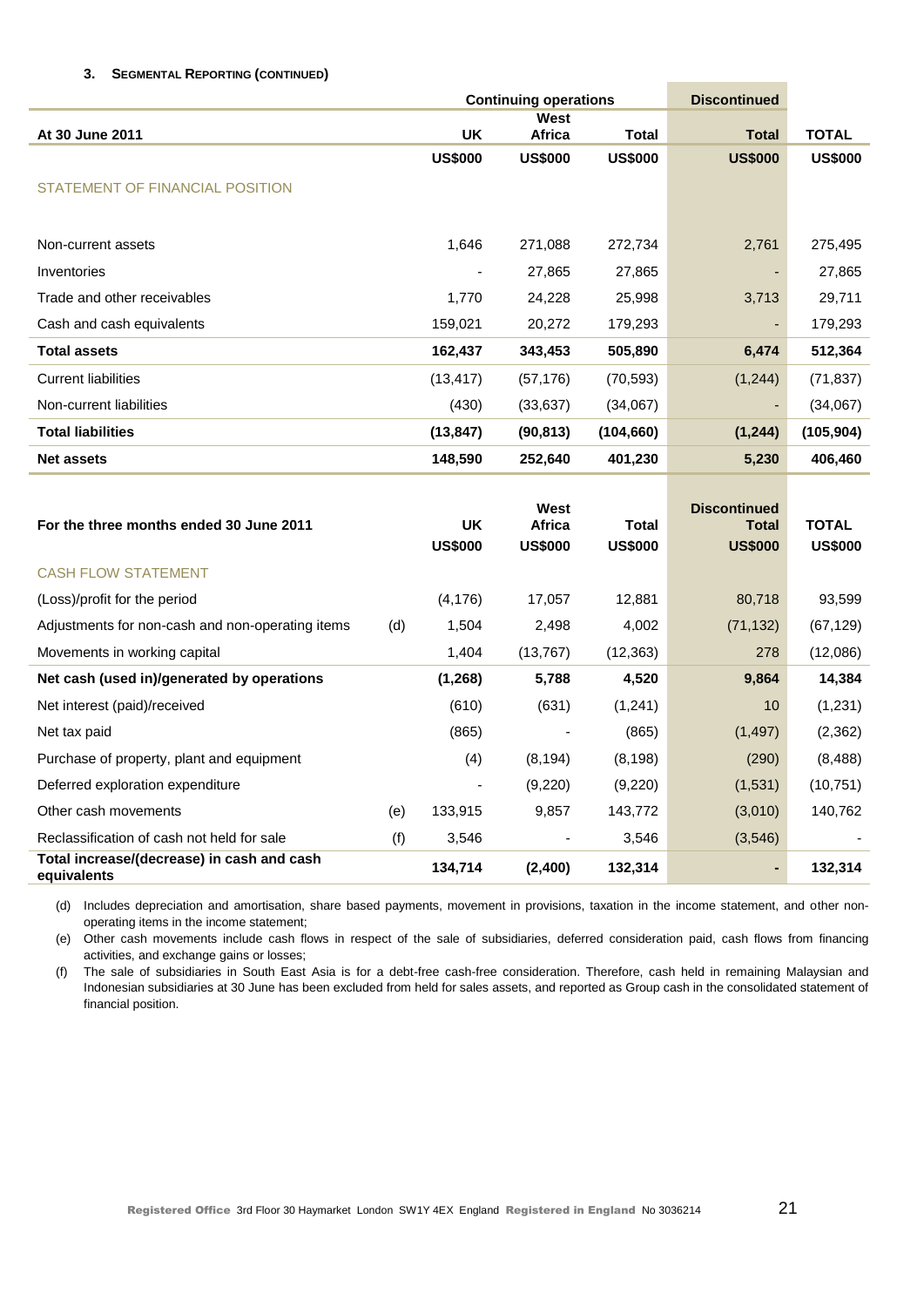|                                                     | <b>Continuing operations</b> |                          |                          |                | <b>Discontinued</b><br>operations |                |
|-----------------------------------------------------|------------------------------|--------------------------|--------------------------|----------------|-----------------------------------|----------------|
| For the three months ended 30 June 2010             |                              | <b>UK</b>                | West<br><b>Africa</b>    | <b>Total</b>   | <b>Total</b>                      | <b>TOTAL</b>   |
|                                                     |                              | <b>US\$000</b>           | <b>US\$000</b>           | <b>US\$000</b> | <b>US\$000</b>                    | <b>US\$000</b> |
| <b>INCOME STATEMENT</b>                             |                              |                          |                          |                |                                   |                |
| <b>Revenue</b>                                      |                              |                          | 36,604                   | 36,604         | 28,280                            | 64,884         |
| <b>Cost of Sales</b>                                |                              | (105)                    | (24,096)                 | (24, 201)      | (25, 049)                         | (49, 250)      |
| Cash production costs:                              |                              |                          |                          |                |                                   |                |
| - mining                                            |                              |                          | (4, 585)                 | (4, 585)       | (10, 969)                         | (15, 554)      |
| - processing                                        |                              |                          | (6,580)                  | (6, 580)       | (4,993)                           | (11, 573)      |
| - overheads                                         |                              |                          | (3,843)                  | (3,843)        | (2,277)                           | (6, 120)       |
| - royalties                                         |                              | $\overline{\phantom{a}}$ | (2,747)                  | (2,747)        | (1,052)                           | (3,799)        |
|                                                     |                              |                          | (17, 755)                | (17, 755)      | (19, 291)                         | (37,046)       |
| Changes in inventory                                |                              |                          | 3,469                    | 3,469          | (1,710)                           | 1,759          |
| Other cost of sales                                 | (a)                          | (75)                     | (1,217)                  | (1,292)        | (1,017)                           | (2,309)        |
| Depreciation and amortisation                       | (b)                          | (30)                     | (8,593)                  | (8,623)        | (3,031)                           | (11, 654)      |
| <b>Gross (loss)/profit</b>                          |                              | (105)                    | 12,508                   | 12,403         | 3,231                             | 15,634         |
| Administrative expenses and share based<br>payments |                              | (2,729)                  |                          | (2,729)        |                                   | (2,729)        |
| (Loss)/profit from operations                       |                              | (2,834)                  | 12,508                   | 9,674          | 3,231                             | 12,905         |
| Profit on disposal of investments                   |                              | 1,986                    | $\overline{\phantom{0}}$ | 1,986          |                                   | 1,986          |
| Net finance items                                   |                              | (2,863)                  | (1,032)                  | (3,895)        | (96)                              | (3,991)        |
| (Loss)/profit before taxation                       |                              | (3,711)                  | 11,476                   | 7,765          | 3,135                             | 10,900         |
| Taxation                                            |                              | (2,060)                  | ٠                        | (2,060)        | (1,521)                           | (3,581)        |
| (Loss)/profit for the period                        |                              | (5,771)                  | 11,476                   | 5,705          | 1,614                             | 7,319          |
| Attributable to:                                    |                              |                          |                          |                |                                   |                |
| Non-controlling interest                            |                              |                          | 1,107                    | 1,107          | 804                               | 1,911          |
| Equity shareholders of parent company               |                              | (5,771)                  | 10,369                   | 4,598          | 810                               | 5,408          |
|                                                     |                              | (5,771)                  | 11,476                   | 5,705          | 1,614                             | 7,319          |
| <b>EBITDA</b>                                       | (c)                          | (2,804)                  | 21,101                   | 18,297         | 6,262                             | 24,559         |

(a) Other cost of sales represents costs not directly attributable to production, including exploration expenditure expensed;

(b) Includes amounts in respect of the amortisation of mine closure provisions at Inata, Penjom and North Lanut;

(c) EBITDA represents earnings before exceptional items, finance items, tax, depreciation and amortisation. EBITDA is not defined by IFRS but is commonly used as an indication of underlying cash generation.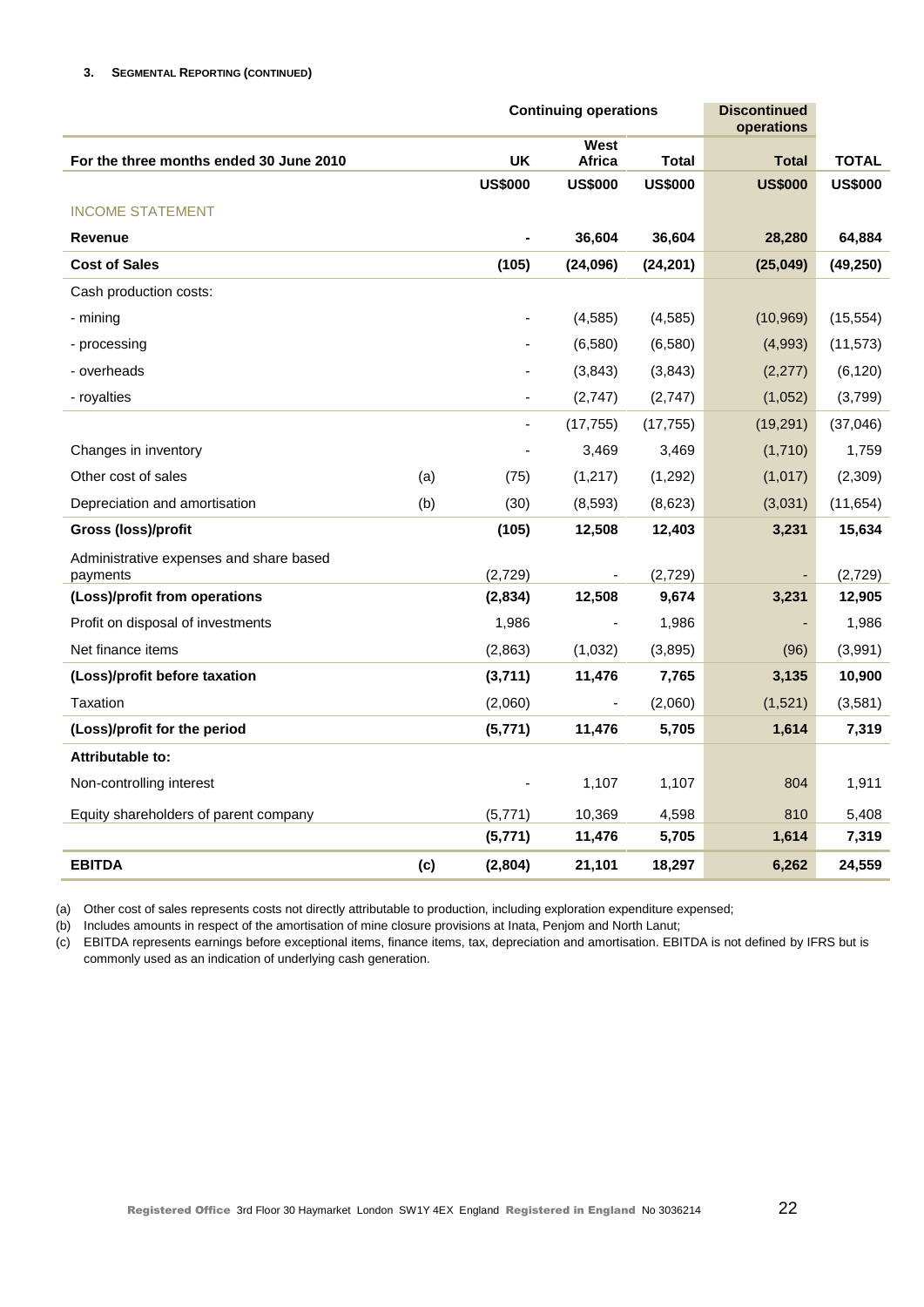### **3. SEGMENTAL REPORTING (CONTINUED)**

|                                                                            |     |                             | <b>Continuing operations</b>            |                                | <b>Discontinued</b><br>operations |                                |
|----------------------------------------------------------------------------|-----|-----------------------------|-----------------------------------------|--------------------------------|-----------------------------------|--------------------------------|
|                                                                            |     |                             | West                                    |                                |                                   |                                |
| At 30 June 2010                                                            |     | <b>UK</b>                   | Africa                                  | <b>Total</b>                   | <b>Total</b>                      | <b>TOTAL</b>                   |
|                                                                            |     | <b>US\$000</b>              | <b>US\$000</b>                          | <b>US\$000</b>                 | <b>US\$000</b>                    | <b>US\$000</b>                 |
| <b>STATEMENT OF FINANCIAL POSITION</b>                                     |     |                             |                                         |                                |                                   |                                |
| Non-current assets                                                         |     | 11,825                      | 238,707                                 | 250,532                        | 89,395                            | 339,927                        |
| Inventories                                                                |     | $\blacksquare$              | 17,019                                  | 17,019                         | 22,410                            | 39,429                         |
| Trade and other receivables                                                |     | 1,526                       | 9,296                                   | 10,822                         | 10,282                            | 21,104                         |
| Cash and cash equivalents                                                  |     | 11,440                      | 22,238                                  | 33,678                         | 11,669                            | 45,347                         |
| <b>Total assets</b>                                                        |     | 24,791                      | 287,260                                 | 312,051                        | 133,756                           | 445,807                        |
| <b>Current liabilities</b>                                                 |     | (2, 440)                    | (26, 711)                               | (29, 151)                      | (15,018)                          | (44, 169)                      |
| Non-current liabilities                                                    |     | (28, 635)                   | (66, 768)                               | (95, 403)                      | (17, 845)                         | (113,248)                      |
| <b>Total liabilities</b>                                                   |     | (31, 075)                   | (93, 479)                               | (124, 554)                     | (32, 863)                         | (157, 417)                     |
| <b>Net assets</b>                                                          |     | (6, 284)                    | 193,781                                 | 187,497                        | 100,893                           | 288,390                        |
| For the three months ended 30 June 2010                                    |     | <b>UK</b><br><b>US\$000</b> | West<br><b>Africa</b><br><b>US\$000</b> | <b>Total</b><br><b>US\$000</b> | <b>Total</b><br><b>US\$000</b>    | <b>TOTAL</b><br><b>US\$000</b> |
|                                                                            |     |                             |                                         |                                |                                   |                                |
| <b>CASH FLOW STATEMENT</b><br>(Loss)/profit for the period                 |     | (5,771)                     | 11,476                                  | 5,705                          | 1,614                             | 7,319                          |
| Adjustments for non-cash and non-operating items                           | (d) | 7,834                       | 9,521                                   | 17,355                         | 4,057                             | 21,412                         |
| Movements in working capital                                               |     | (7, 163)                    | 240                                     | (6,923)                        | 1,599                             | (5, 324)                       |
| Net cash (used in)/generated by operations<br>Net interest (paid)/received |     | (5, 100)<br>(557)           | 21,237<br>(961)                         | 16,137<br>(1,518)              | 7,270                             | 23,407<br>(1,518)              |
| Net tax paid                                                               |     |                             |                                         |                                | 1,200                             | 1,200                          |
| Purchase of property, plant and equipment                                  |     | (8)                         | (8, 814)                                | (8,822)                        | (302)                             | (9, 124)                       |
| Deferred exploration expenditure                                           |     | (25)                        | (1,826)                                 | (1, 851)                       | (1, 180)                          | (3,031)                        |
| Other cash movements                                                       | (e) | 12,716                      | (9,627)                                 | 3,089                          | (4, 147)                          | (1,058)                        |
| Total increase in cash and cash equivalents                                |     | 7,026                       | 9                                       | 7,035                          | 2,841                             | 9,876                          |

(d) Includes depreciation and amortisation, share based payments, movement in provisions, taxation in the income statement, and other nonoperating items in the income statement;

(e) Other cash movements include deferred consideration paid, cash flows from financing activities, and exchange gains or losses.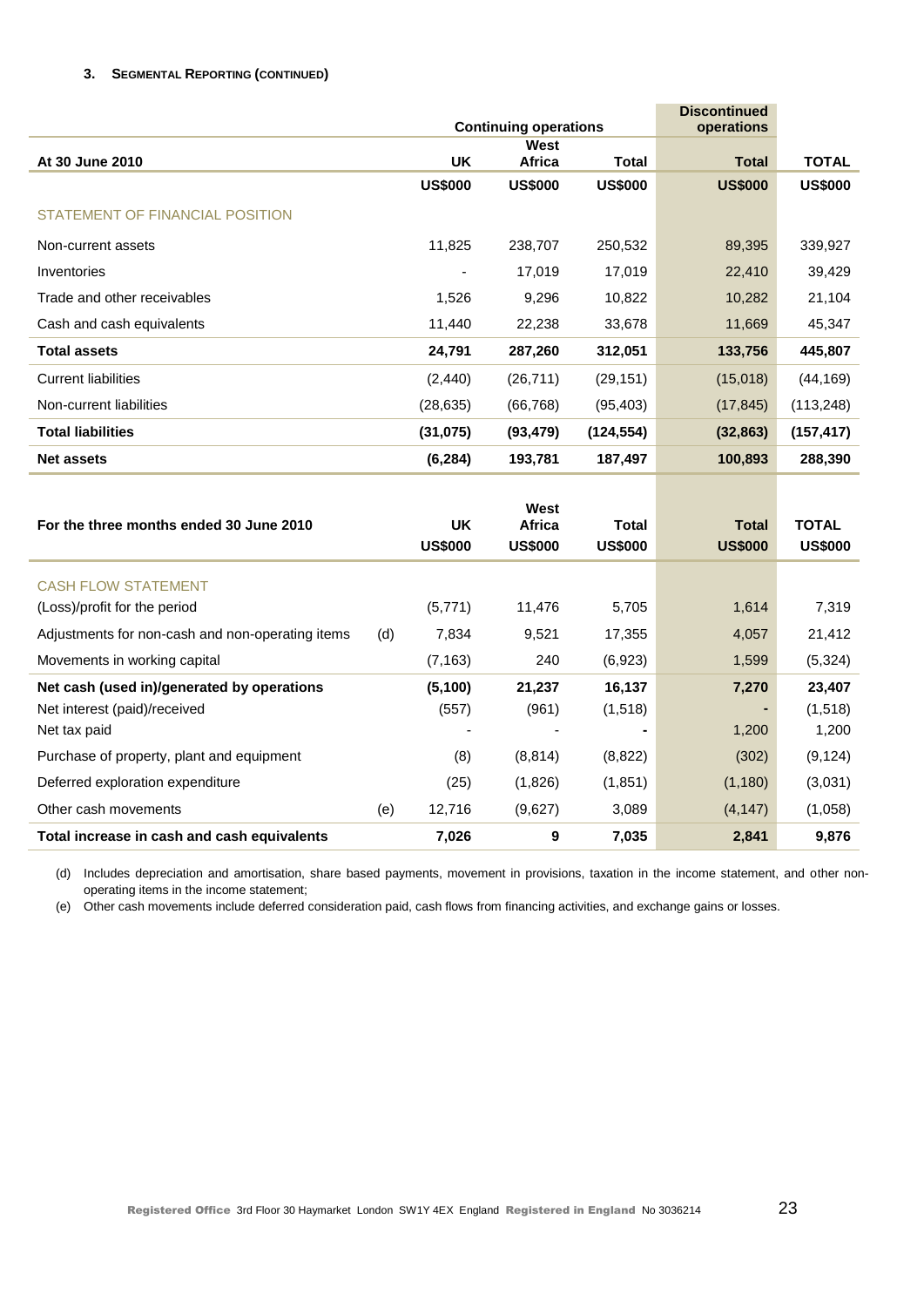### **3. SEGMENTAL REPORTING**

|                                                  |     |                          | <b>Continuing operations</b> | <b>Discontinued</b><br>operations |                          |                |
|--------------------------------------------------|-----|--------------------------|------------------------------|-----------------------------------|--------------------------|----------------|
| For the six months ended 30 June 2011            |     | UK                       | West<br>Africa               | <b>Total</b>                      | <b>Total</b>             | <b>TOTAL</b>   |
|                                                  |     | <b>US\$000</b>           | <b>US\$000</b>               | <b>US\$000</b>                    | <b>US\$000</b>           | <b>US\$000</b> |
| <b>INCOME STATEMENT</b>                          |     |                          |                              |                                   |                          |                |
| <b>Revenue</b>                                   |     | $\overline{\phantom{a}}$ | 100,516                      | 100,516                           | 67,236                   | 167,752        |
| <b>Cost of Sales</b>                             |     | 425                      | (73, 913)                    | (73, 488)                         | (50, 162)                | (123, 650)     |
| Cash production costs:                           |     |                          |                              |                                   |                          |                |
| - mining                                         |     | $\overline{\phantom{a}}$ | (14, 398)                    | (14, 398)                         | (27, 336)                | (41, 734)      |
| - processing                                     |     | $\overline{\phantom{a}}$ | (19, 229)                    | (19, 229)                         | (12,046)                 | (31, 275)      |
| - overheads                                      |     |                          | (11, 495)                    | (11, 495)                         | (4, 842)                 | (16, 337)      |
| - royalties                                      |     |                          | (7, 158)                     | (7, 158)                          | (2,552)                  | (9,710)        |
|                                                  |     |                          | (52, 280)                    | (52, 280)                         | (46, 776)                | (99,056)       |
| Changes in inventory                             |     |                          | 2,024                        | 2,024                             | (44)                     | 1,980          |
| Other cost of sales                              | (a) | 493                      | (3,278)                      | (2,785)                           | (3,342)                  | (6, 127)       |
| Depreciation and amortisation                    | (b) | (68)                     | (20, 379)                    | (20, 447)                         | $\overline{\phantom{a}}$ | (20, 447)      |
| <b>Gross profit</b>                              |     | 425                      | 26,603                       | 27,028                            | 17,074                   | 44,102         |
| Administrative expenses and share based payments |     | (5, 472)                 | $\overline{\phantom{a}}$     | (5, 472)                          |                          | (5, 472)       |
| (Loss)/profit from operations                    |     | (5,047)                  | 26,603                       | 21,556                            | 17,074                   | 38,630         |
| Profit on disposal of investments                |     |                          | 8,990                        | 8,990                             |                          | 8,990          |
| Profit on disposal of subsidiaries               |     |                          |                              |                                   | 72,807                   | 72,807         |
| Net finance items                                |     | (692)                    | (2, 422)                     | (3, 114)                          | (19)                     | (3, 133)       |
| (Loss)/profit before taxation                    |     | (5,739)                  | 33,171                       | 27,432                            | 89,862                   | 117,294        |
| Taxation                                         |     | (865)                    | (3,737)                      | (4,602)                           | (2,723)                  | (7, 325)       |
| (Loss)/profit for the period                     |     | (6, 604)                 | 29,434                       | 22,830                            | 87,139                   | 109,969        |
| Attributable to:                                 |     |                          |                              |                                   |                          |                |
| Non-controlling interest                         |     |                          | 1,355                        | 1,355                             | 2,209                    | 3,564          |
| Equity shareholders of parent company            |     | (6,604)                  | 28,079                       | 21,475                            | 84,930                   | 106,405        |
|                                                  |     | (6, 604)                 | 29,434                       | 22,830                            | 87,139                   | 109,969        |
| <b>EBITDA</b>                                    | (c) | (4, 979)                 | 46,982                       | 42,003                            | 17,074                   | 59,077         |

(a) Other cost of sales represents costs not directly attributable to production, including exploration expenditure expensed;

(b) Includes amounts in respect of the amortisation of mine closure provision at Inata;

(c) EBITDA represents earnings before exceptional items, finance items, tax, depreciation and amortisation. EBITDA is not defined by IFRS but is commonly used as an indication of underlying cash generation.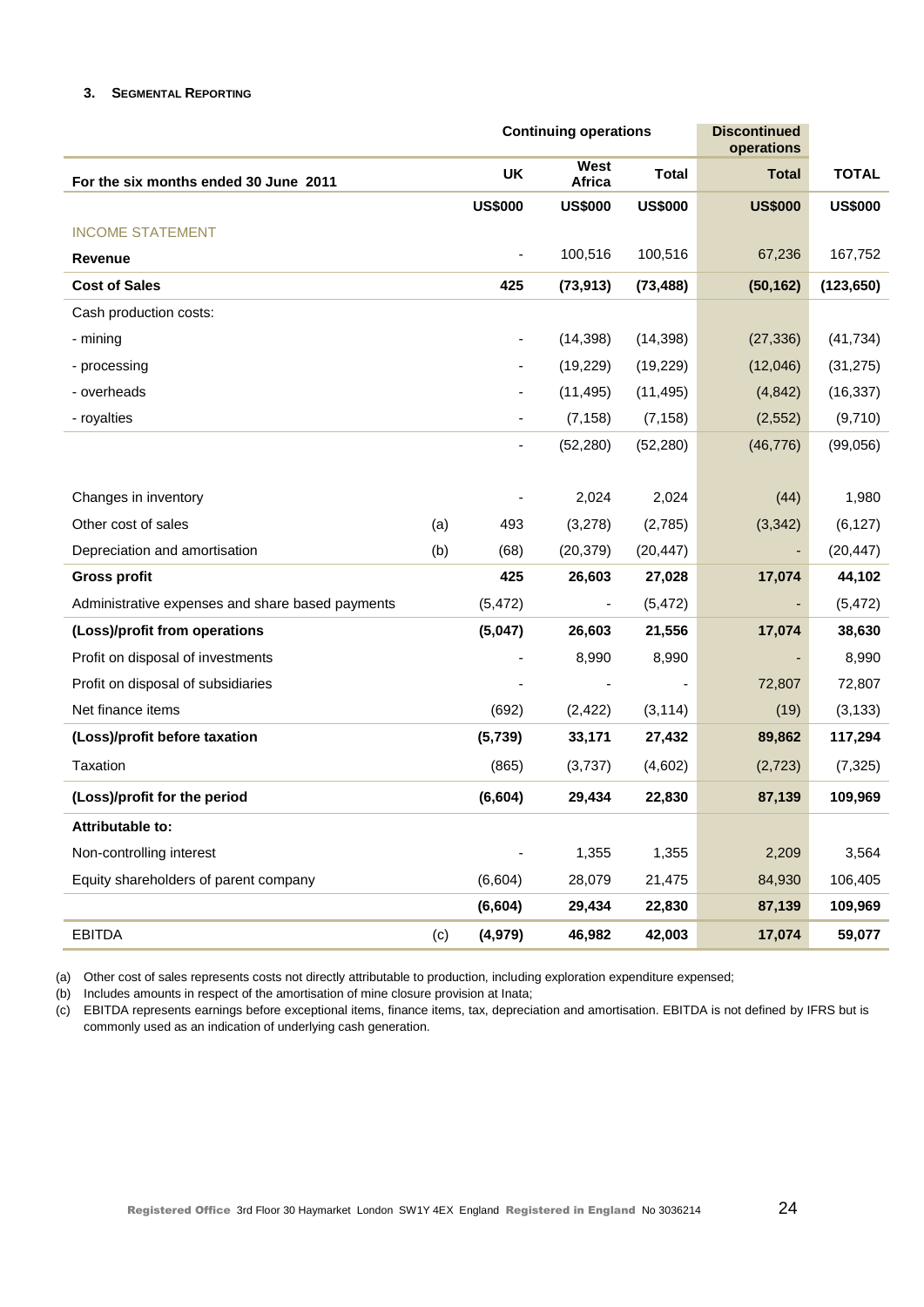### **3. SEGMENTAL REPORTING (CONTINUED)**

| For the six months ended 30 June 2010            |     |                | <b>Continuing operations</b> |                | <b>Discontinued</b><br>operations |                |  |  |
|--------------------------------------------------|-----|----------------|------------------------------|----------------|-----------------------------------|----------------|--|--|
|                                                  |     | UK             | West<br>Africa               | <b>Total</b>   | <b>Total</b>                      | <b>TOTAL</b>   |  |  |
|                                                  |     | <b>US\$000</b> | <b>US\$000</b>               | <b>US\$000</b> | <b>US\$000</b>                    | <b>US\$000</b> |  |  |
| <b>INCOME STATEMENT</b>                          |     |                |                              |                |                                   |                |  |  |
| <b>Revenue</b>                                   |     |                | 36,604                       | 36,604         | 55,450                            | 92,054         |  |  |
| <b>Cost of Sales</b>                             |     | (1, 043)       | (24,096)                     | (25, 139)      | (48, 044)                         | (73, 183)      |  |  |
| Cash production costs:                           |     |                |                              |                |                                   |                |  |  |
| - mining                                         |     |                | (4, 585)                     | (4, 585)       | (21, 316)                         | (25, 901)      |  |  |
| - processing                                     |     |                | (6,580)                      | (6,580)        | (9,731)                           | (16, 311)      |  |  |
| - overheads                                      |     |                | (3,843)                      | (3, 843)       | (4, 428)                          | (8,271)        |  |  |
| - royalties                                      |     |                | (2,747)                      | (2,747)        | (2, 215)                          | (4,962)        |  |  |
|                                                  |     |                | (17, 755)                    | (17, 755)      | (37,690)                          | (55, 445)      |  |  |
|                                                  |     |                |                              |                |                                   |                |  |  |
| Changes in inventory                             |     |                | 3,469                        | 3,469          | (652)                             | 2,817          |  |  |
| Other cost of sales                              | (a) | (983)          | (1, 217)                     | (2,200)        | (2, 583)                          | (4,783)        |  |  |
| Depreciation and amortisation                    | (b) | (60)           | (8, 593)                     | (8,653)        | (7, 119)                          | (15, 772)      |  |  |
| <b>Gross profit</b>                              |     | (1, 043)       | 12,508                       | 11,465         | 7,406                             | 18,871         |  |  |
| Administrative expenses and share based payments |     | (5,969)        |                              | (5,969)        |                                   | (5,969)        |  |  |
| (Loss)/profit from operations                    |     | (7,012)        | 12,508                       | 5,496          | 7,406                             | 12,902         |  |  |
| Profit on disposal of investments                |     | 1,986          |                              | 1,986          |                                   | 1,986          |  |  |
| Net finance items                                |     | (2,828)        | (1,032)                      | (3,860)        | 68                                | (3,792)        |  |  |
| (Loss)/profit before taxation                    |     | (7, 854)       | 11,476                       | 3,622          | 7,474                             | 11,096         |  |  |
| Taxation                                         |     | (873)          |                              | (873)          | (1,600)                           | (2, 473)       |  |  |
| (Loss)/profit for the period                     |     | (8,727)        | 11,476                       | 2,749          | 5,874                             | 8,623          |  |  |
| Attributable to:                                 |     |                |                              |                |                                   |                |  |  |
| Non-controlling interest                         |     |                | 1,107                        | 1,107          | 1,003                             | 2,110          |  |  |
| Equity shareholders of parent company            |     | (8,727)        | 10,369                       | 1,642          | 4,871                             | 6,513          |  |  |
|                                                  |     |                |                              |                |                                   |                |  |  |
| <b>EBITDA</b>                                    | (c) | (6,952)        | 21,101                       | 14,149         | 14,525                            | 28,674         |  |  |

(a) Other cost of sales represents costs not directly attributable to production, including exploration expenditure expensed;

(b) Includes amounts in respect of the amortisation of mine closure provisions at Inata, Penjom and North Lanut;

(c) EBITDA represents earnings before exceptional items, finance items, tax, depreciation and amortisation. EBITDA is not defined by IFRS but is commonly used as an indication of underlying cash generation.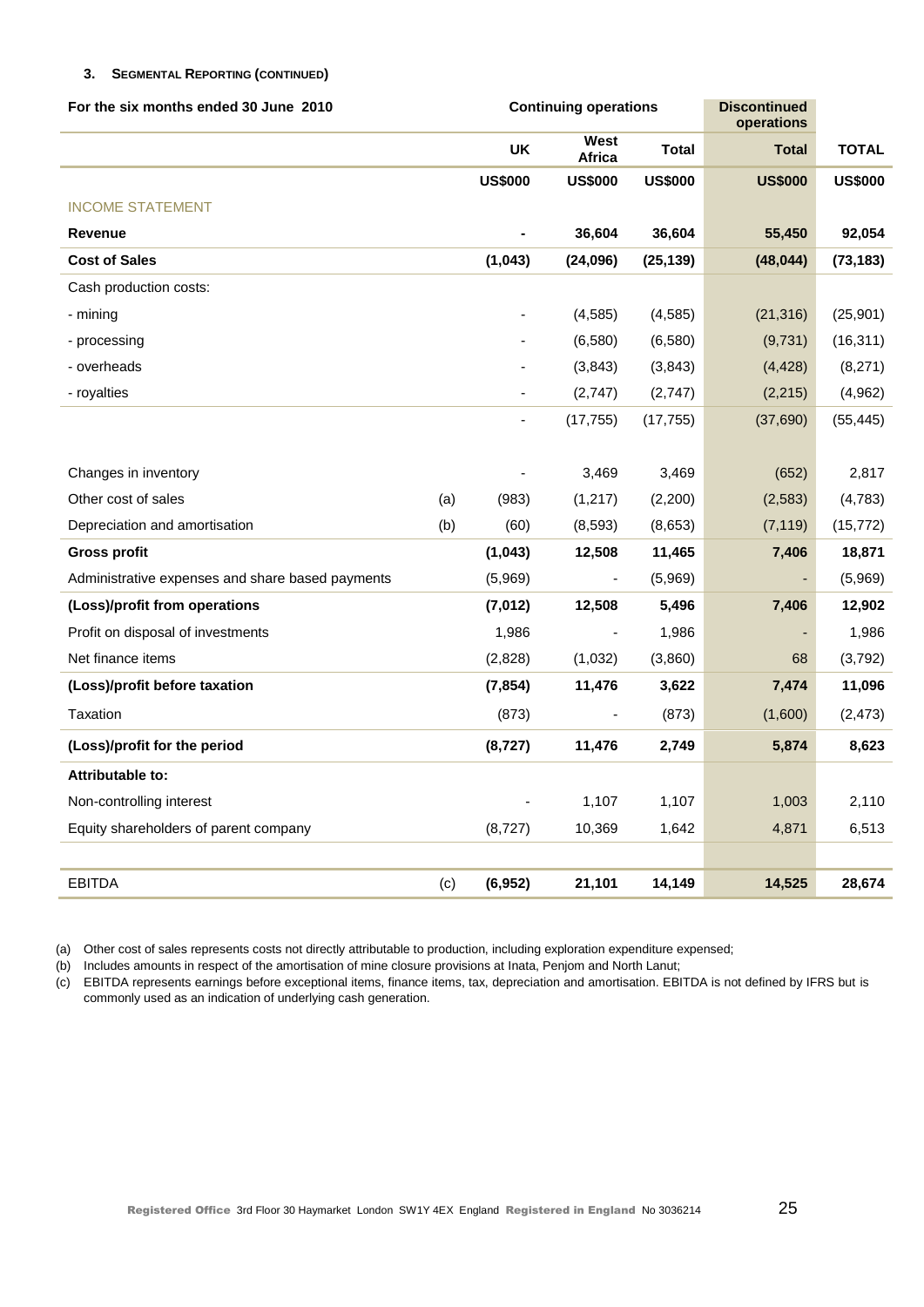### **3. SEGMENTAL REPORTING (CONTINUED)**

|                                                  |     | <b>Continuing operations</b> |                |                | <b>Discontinued</b><br>operations |                |
|--------------------------------------------------|-----|------------------------------|----------------|----------------|-----------------------------------|----------------|
| For the six months ended 30 June 2011            |     | <b>UK</b>                    | West<br>Africa | <b>Total</b>   | <b>Total</b>                      | <b>TOTAL</b>   |
|                                                  |     | <b>US\$000</b>               | <b>US\$000</b> | <b>US\$000</b> | <b>US\$000</b>                    | <b>US\$000</b> |
| <b>CASH FLOW STATEMENT</b>                       |     |                              |                |                |                                   |                |
| (Loss)/profit for the period                     |     | (6,604)                      | 29,434         | 22,830         | 87,139                            | 109,969        |
| Adjustments for non-cash and non-operating items | (d) | 237                          | 19,490         | 19,727         | (69, 684)                         | (49, 957)      |
| Movements in working capital                     |     | (2, 914)                     | (8,480)        | (11, 394)      | (1, 181)                          | (12, 575)      |
| Net cash (used in)/generated by operations       |     | (9,281)                      | 40,444         | 31,163         | 16,274                            | 47,437         |
| Net interest (paid)/received                     |     | (610)                        | (1, 334)       | (1, 944)       | 17                                | (1,927)        |
| Net tax paid                                     |     | (865)                        |                | (865)          | (3,679)                           | (4, 544)       |
| Purchase of property, plant and equipment        |     | (9)                          | (21, 987)      | (21, 996)      | (884)                             | (22, 880)      |
| Deferred exploration expenditure                 |     | ۰                            | (19, 231)      | (19, 231)      | (2,995)                           | (22, 226)      |
| Other cash movements                             | (e) | 134,470                      | 3,400          | 137,870        | (3,960)                           | 133,910        |
| Reclassification of cash not held for sale       | (f) | 4,773                        |                | 4,773          | (4, 773)                          |                |
| Total increase in cash and cash equivalents      |     | 128,478                      | 1,292          | 129,770        |                                   | 129,770        |

|                                                        |     |                          | West           |                          |                |                |
|--------------------------------------------------------|-----|--------------------------|----------------|--------------------------|----------------|----------------|
| For the six months ended 30 June 2010                  |     | <b>UK</b>                | Africa         | Total                    | <b>Total</b>   | <b>TOTAL</b>   |
|                                                        |     | <b>US\$000</b>           | <b>US\$000</b> | <b>US\$000</b>           | <b>US\$000</b> | <b>US\$000</b> |
| <b>CASH FLOW STATEMENT</b>                             |     |                          |                |                          |                |                |
| (Loss)/profit for the period                           |     | (8, 727)                 | 11,476         | 2,749                    | 5,874          | 8,623          |
| Adjustments for non-cash and non-operating items       | (d) | 8,218                    | 9,521          | 17,739                   | 9,077          | 26,816         |
| Movements in working capital                           |     | (154)                    | (16, 735)      | (16, 889)                | (3, 354)       | (20, 243)      |
| Net cash (used in)/generated by operations             |     | (663)                    | 4,262          | 3,599                    | 11,597         | 15,196         |
| Net interest (paid)/received                           |     | (557)                    | (1,841)        | (2,398)                  | 69             | (2, 329)       |
| Net tax paid                                           |     |                          |                | $\overline{\phantom{a}}$ | 790            | 790            |
| Purchase of property, plant and equipment              |     | (20)                     | (14, 973)      | (14,993)                 | (1,321)        | (16, 314)      |
| Inata pre-commercial revenues capitalised              | (g) | ۰                        | 21,495         | 21,495                   |                | 21,495         |
| Inata pre-commercial costs capitalised                 | (g) | $\overline{\phantom{a}}$ | (14, 296)      | (14, 296)                |                | (14, 296)      |
| Deferred exploration expenditure                       |     | (50)                     | (2,305)        | (2,355)                  | (2,315)        | (4,670)        |
| Other cash movements                                   | (e) | (4,716)                  | 17,879         | 13,163                   | (14, 744)      | (1,581)        |
| Total (decrease)/increase in cash and cash equivalents |     | (6,006)                  | 10,221         | 4,215                    | (5, 924)       | (1,709)        |

(d) Includes depreciation and amortisation, share based payments, movement in provisions, taxation in the income statement, and other nonoperating items in the income statement;

(e) Other cash movements include deferred consideration paid, cash flows from financing activities, and exchange gains or losses.

(f) The sale of subsidiaries in South East Asia is for a debt-free cash-free consideration. Therefore, cash held in remaining Malaysian and Indonesian subsidiaries at 30 June has been excluded from held for sales assets, and reported as Group cash in the consolidated statement of financial position. Cash remaining in the subsidiaries sold in the period is compensated for in the adjustment to consideration proceeds receivable.

(g) All costs and revenues at Inata between 1 January and 31 March 2010 related to the testing and development phase, prior to the commencement of commercial operations. Therefore, these costs and revenues were capitalised as part of mining property, plant and equipment. Since 1 April 2010, all revenues and operating expenses in respect of mining operations at Inata have been recognised in the income statement.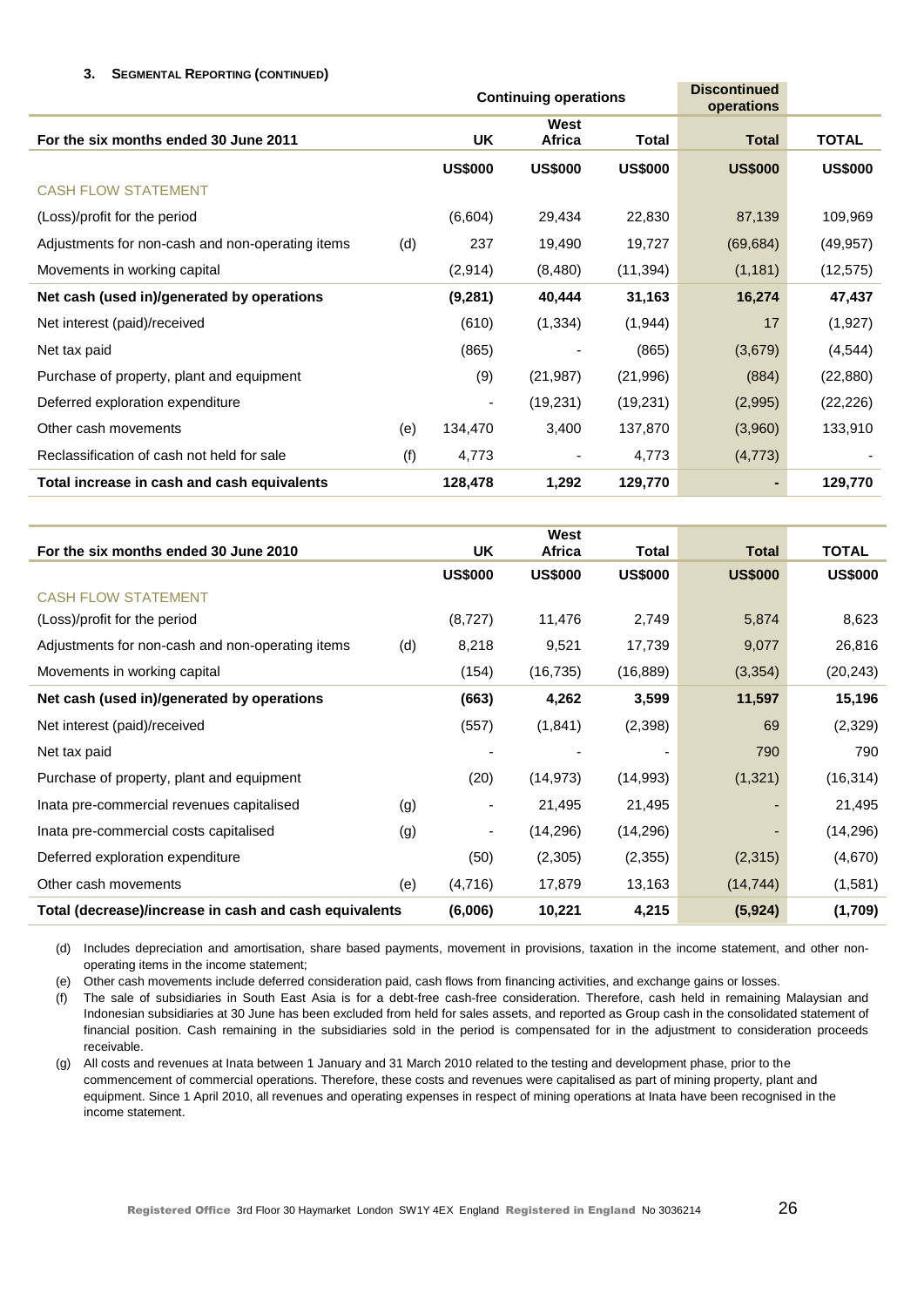### **4. UNAUDITED QUARTERLY INCOME STATEMENT**

|                                                                                | Q1 2011<br>(Unaudited) | Q2 2011<br>(Unaudited) | H <sub>1</sub> 2011<br>(Unaudited) | 2010<br>(Audited) |
|--------------------------------------------------------------------------------|------------------------|------------------------|------------------------------------|-------------------|
|                                                                                | <b>US\$000</b>         | <b>US\$000</b>         | <b>US\$000</b>                     | <b>US\$000</b>    |
| Revenue                                                                        |                        |                        |                                    |                   |
| Continuing operations                                                          | 55,767                 | 44,749                 | 100,516                            | 132,779           |
| Discontinued operations                                                        | 32,021                 | 35,215                 | 67,236                             | 121,814           |
|                                                                                | 87,788                 | 79,964                 | 167,752                            | 254,593           |
| Cost of sales                                                                  |                        |                        |                                    |                   |
| Continuing operations                                                          | (39, 288)              | (34,200)               | (73, 488)                          | (95, 135)         |
| Discontinued operations                                                        | (24, 430)              | (25, 732)              | (50, 162)                          | (105, 533)        |
|                                                                                | (63, 718)              | (59, 932)              | (123, 650)                         | (200, 668)        |
| <b>Gross profit</b>                                                            | 24,070                 | 20,032                 | 44,102                             | 53,925            |
| Administrative expenses – continuing operations                                | (1,934)                | (2,872)                | (4,806)                            | (7,040)           |
| Share based payments - continuing operations                                   | (361)                  | (305)                  | (666)                              | (8,625)           |
| <b>Profit from operations</b>                                                  | 21,775                 | 16,855                 | 38,630                             | 38,260            |
| Profit on disposal of investments – continuing operations                      |                        | 8,990                  | 8,990                              | 2,669             |
| Profit on disposal of discontinued subsidiaries                                |                        | 72,807                 | 72,807                             |                   |
| Loss on disposal of property, plant and equipment -<br>discontinued operations |                        |                        |                                    | (151)             |
| Finance items - continuing operations                                          |                        |                        |                                    |                   |
| Exchange gains/(losses)                                                        | 62                     | (144)                  | (82)                               | (49)              |
| Finance income                                                                 |                        |                        |                                    | 5                 |
| Finance expense                                                                | (1,676)                | (1,356)                | (3,032)                            | (4,766)           |
| Expenses of listing on Oslo Børs                                               |                        |                        |                                    | (2, 363)          |
| Net finance items - discontinued operations                                    | 160                    | (179)                  | (19)                               | (56)              |
| Profit before tax                                                              | 20,321                 | 96,973                 | 117,294                            | 33,549            |
| Analysed as:                                                                   |                        |                        |                                    |                   |
| Profit before taxation and exceptional items                                   | 20,321                 | 15,176                 | 35,497                             | 33,394            |
| <b>Exceptional items</b>                                                       |                        | 81,797                 | 81,797                             | 155               |
| <b>Profit before taxation</b>                                                  | 20,321                 | 96,973                 | 117,294                            | 33,549            |
| <b>Taxation</b>                                                                |                        |                        |                                    |                   |
| Continuing operations                                                          | (2,621)                | (1,981)                | (4,602)                            | (12, 021)         |
| Discontinued operations                                                        | (1, 330)               | (1, 393)               | (2, 723)                           | (3, 316)          |
|                                                                                | (3,951)                | (3, 374)               | (7, 325)                           | (15, 337)         |
| Profit for the period                                                          |                        |                        |                                    |                   |
| Profit from continuing operations                                              | 9,949                  | 12,881                 | 22,830                             | 5,454             |
| Profit from discontinued operations                                            | 6,421                  | 80,718                 | 87,139                             | 12,758            |
| Profit for the period                                                          | 16,370                 | 93,599                 | 109,969                            | 18,212            |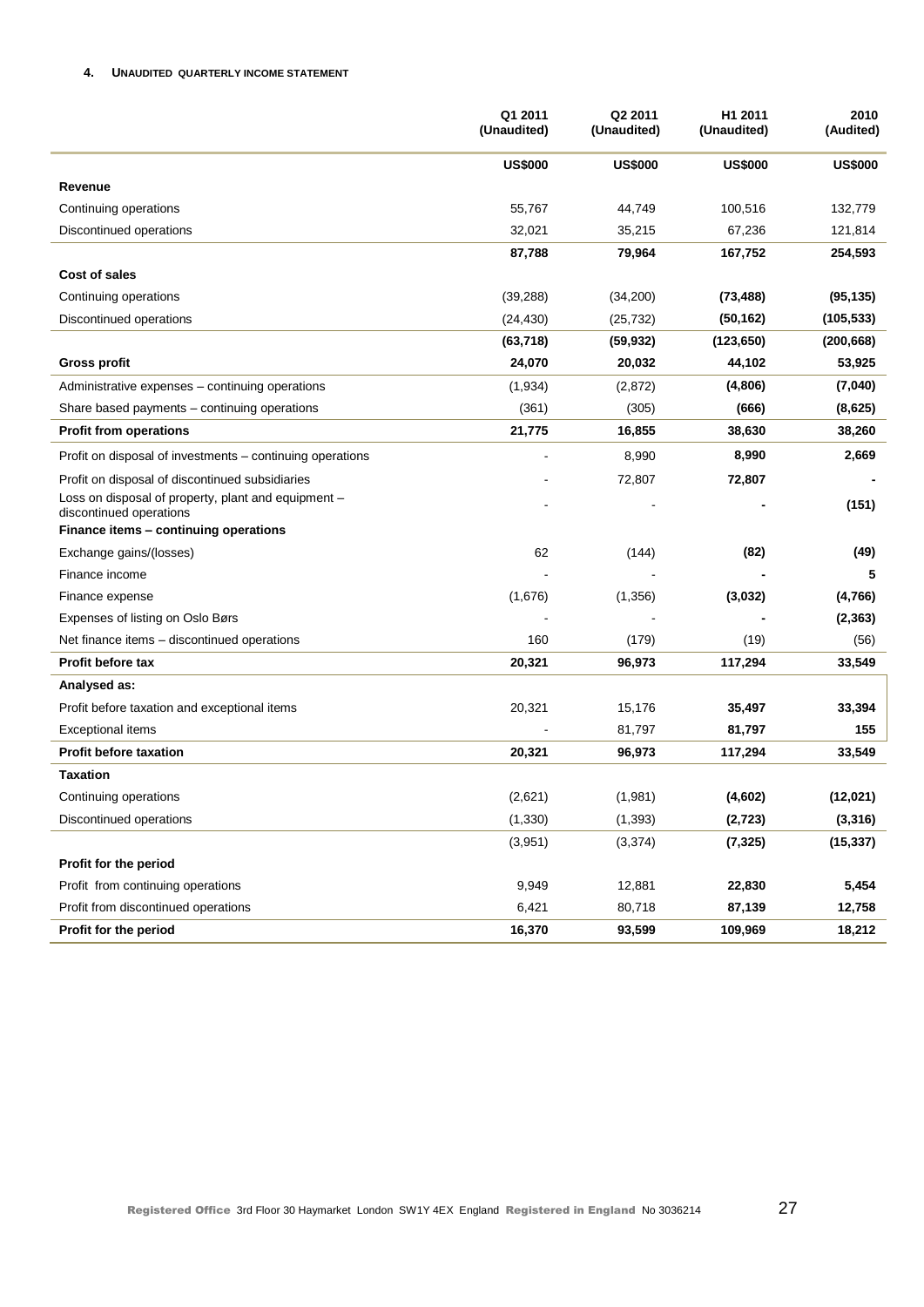### **5. EARNINGS PER SHARE**

Earnings per share are analysed in the table below, presenting earnings per share for continuing and discontinued operations.

|                                                                        | 30 June 2011<br>(three months)<br><b>Unaudited</b> | (three months) (six months)<br>Unaudited | 30 June 2010 30 June 2011<br><b>Unaudited</b> | 30 June 2010<br>(six months)<br>Unaudited |
|------------------------------------------------------------------------|----------------------------------------------------|------------------------------------------|-----------------------------------------------|-------------------------------------------|
|                                                                        | <b>Shares</b>                                      | <b>Shares</b>                            | <b>Shares</b>                                 | <b>Shares</b>                             |
| Weighted average number of shares in issue for the<br>period           |                                                    |                                          |                                               |                                           |
| - number of shares with voting rights                                  | 199,546,710                                        | 195,462,754                              | 198,891,154                                   | 194,916,302                               |
| - effect of share options in issue                                     | 3,604,795                                          | 2,391,189                                | 3,879,369                                     | 1,467,754                                 |
| - total used in calculation of diluted earnings per share              | 203, 151, 505                                      | 197,853,943                              | 202,770,523                                   | 196,384,056                               |
|                                                                        | <b>US\$000</b>                                     | <b>US\$000</b>                           | <b>US\$000</b>                                | <b>US\$000</b>                            |
| Earnings per share from continuing operations                          |                                                    |                                          |                                               |                                           |
| Profit for the period from continuing operations                       | 12,881                                             | 5,705                                    | 22,830                                        | 2,749                                     |
| Less non-controlling interest                                          | (267)                                              | (1, 107)                                 | (1, 355)                                      | (1, 107)                                  |
| Profit for period attributable to equity shareholders of<br>the parent | 12,614                                             | 4,598                                    | 21,475                                        | 1,642                                     |
| Earnings per share                                                     |                                                    |                                          |                                               |                                           |
| - basic (cents per share)                                              | 6.32                                               | 2.35                                     | 10.80                                         | 0.84                                      |
| - diluted (cents per share)                                            | 6.21                                               | 2.32                                     | 10.59                                         | 0.84                                      |
| Earnings per share from discontinued operations                        |                                                    |                                          |                                               |                                           |
| Profit for the period                                                  | 80,718                                             | 1,614                                    | 87,139                                        | 5,874                                     |
| Less non-controlling interest                                          | (1,015)                                            | (804)                                    | (2, 209)                                      | (1,003)                                   |
| Profit for period attributable to equity shareholders of<br>the parent | 79,703                                             | 810                                      | 84,930                                        | 4,871                                     |
| Earnings per share                                                     |                                                    |                                          |                                               |                                           |
| - basic (cents per share)                                              | 39.94                                              | 0.41                                     | 42.70                                         | 2.50                                      |
| - diluted (cents per share)                                            | 39.23                                              | 0.41                                     | 41.88                                         | 2.48                                      |
| Total earnings per share                                               |                                                    |                                          |                                               |                                           |
| - basic (cents per share)                                              | 46.26                                              | 2.77                                     | 53.50                                         | 3.34                                      |
| - diluted (cents per share)                                            | 45.44                                              | 2.73                                     | 52.47                                         | 3.32                                      |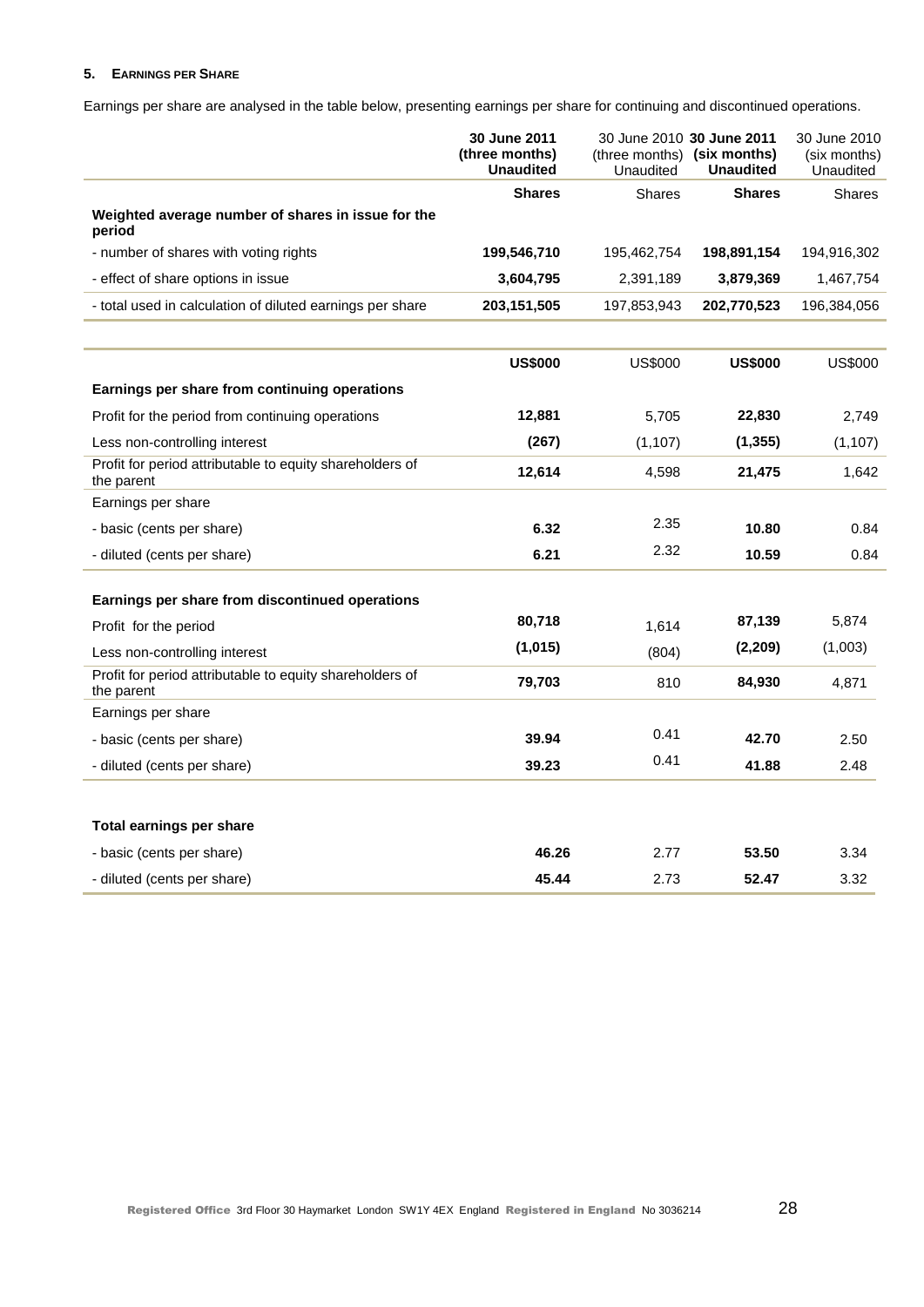#### **6. INTANGIBLE ASSETS**

Intangible assets represent deferred exploration expenditure. The movement in the period is analysed below:

|                               | 30 June<br>2011<br>(6 months) |
|-------------------------------|-------------------------------|
|                               |                               |
| At 1 January                  | 11,091                        |
| Additions                     | 19,231                        |
| Transferred to disposal group | (575)                         |
| At 30 June                    | 29,747                        |

### **7. PROPERTY, PLANT AND EQUIPMENT**

|                                  | <b>Mining property</b><br>and plant | <b>Office</b><br>equipment |                |
|----------------------------------|-------------------------------------|----------------------------|----------------|
| Six months ended<br>30 June 2011 | <b>West Africa</b>                  | UK.                        | <b>Total</b>   |
|                                  |                                     |                            |                |
|                                  | <b>US\$000</b>                      | <b>US\$000</b>             | <b>US\$000</b> |
| Cost                             |                                     |                            |                |
| At 1 January 2011                | 272,227                             | 570                        | 272,797        |
| Additions                        | 21,987                              | 9                          | 21,996         |
| At 30 June 2011                  | 294,214                             | 579                        | 294,793        |
| <b>Depreciation</b>              |                                     |                            |                |
| At 1 January 2011                | 32,494                              | 324                        | 32,818         |
| Charge for the period            | 20,379                              | 68                         | 20,447         |
| At 30 June 2011                  | 52,873                              | 392                        | 53,265         |
| <b>Net Book Value</b>            |                                     |                            |                |
| At 30 June 2011                  | 241,341                             | 187                        | 241,528        |
| At 1 January 2011                | 239,733                             | 246                        | 239,979        |

The net book value of property plant and equipment in Malaysia and Indonesia, of US\$0.3 million and US\$2.5 million respectively, is included within the balance of the assets of disposal group held for sale (note 2). Since 24 December 2010, the date on which the criteria for being held for sale were met, no depreciation has been charged in the Group financial statements for the Malaysian and Indonesian assets, in accordance with IFRS. During the quarter, US\$0.9 million was spent on property, plant and equipment additions in South East Asia.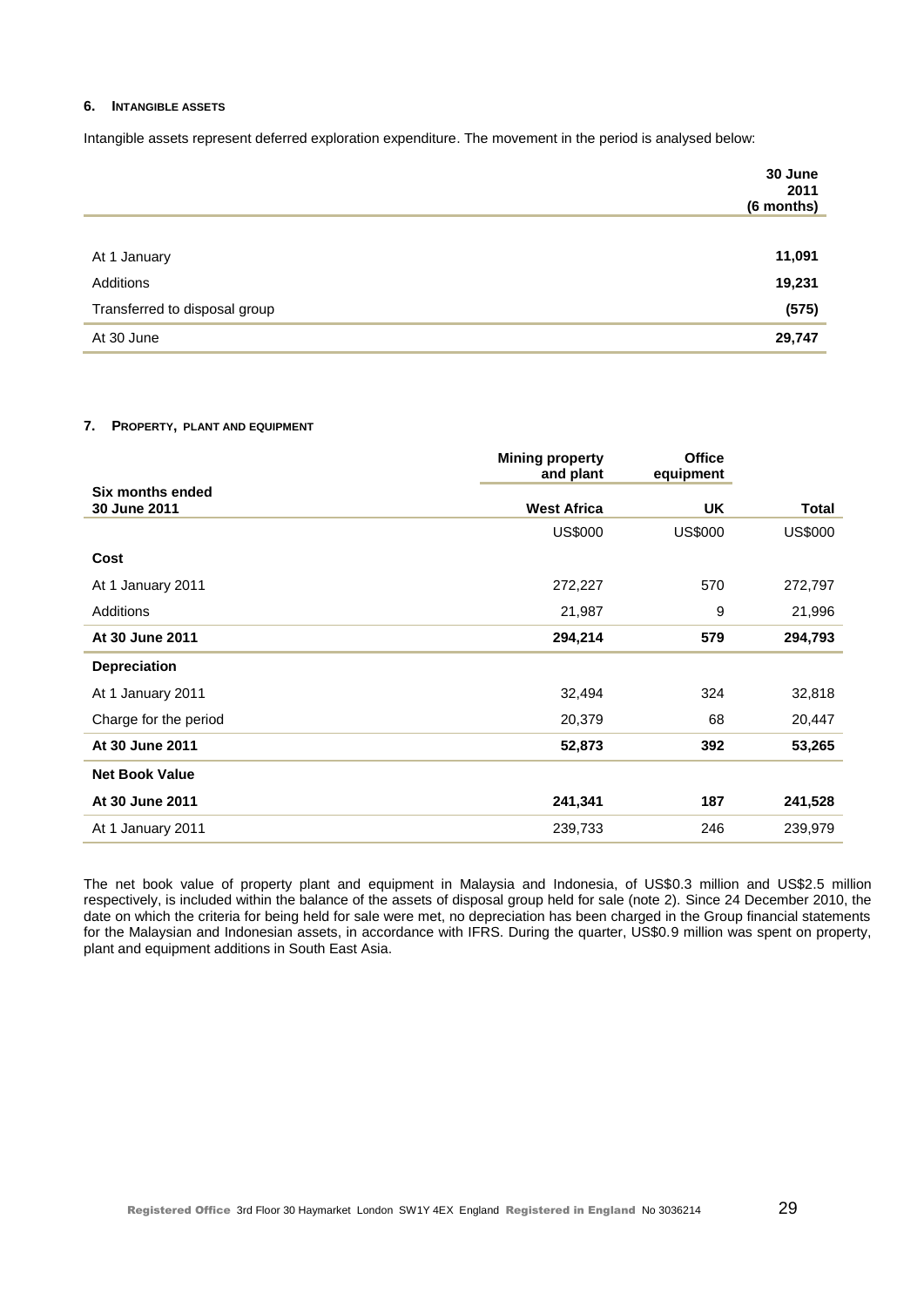#### **8. OTHER FINANCIAL LIABILITIES**

Other financial liabilities of US\$41 million represent the balance outstanding under a project finance facility from Macquarie Bank Limited relating to the Inata gold project. US\$6 million of the project finance facility was repaid in the three month period, in accordance with the facility terms. A total of US\$12 million has been repaid in the year to date. \$24 million of this project finance facility is due for repayment within one year.

US\$25 million drawn under a corporate facility with Standard Chartered Bank was repaid on 24 June 2011 following the substantial completion of the sale of Company"s South East Asian assets. The facility was secured on the Penjom assets.

During the quarter, the Group continued to make deliveries of gold from Inata production to meet forward sale contracts that were entered into as part of the Macquarie project finance facility. The contracts are considered to be outside the scope of IAS39, on the basis that they are for own use and at the balance sheet date it was intended that gold produced would continue to be delivered into these contracts in future periods, and therefore no value is reflected in the condensed consolidated financial statements. 24,792 ounces were delivered into the forward contracts during the quarter, at an average realised price of US\$970 per ounce. At 30 June 2011, the hedge book had reduced to 299,401 ounces.

On 27 July 2011, Avocet announced that it had restructured these forward contracts, through a combination of a partial settlement for cash and an extension of the term over which the remaining hedged ounces are to be delivered. These changes mean that the "own use exemption" may no longer be applicable.

#### **9. CASH AND CASH EQUIVALENTS**

Included in Group cash and cash equivalents is US\$14.7 million of restricted cash. US\$14.0 million of restricted cash relates to the minimum account balance held in Macquarie Bank Limited, a condition of the Inata project finance facility, and US\$0.7 million relates to amounts held on restricted deposit in Burkina Faso for the purposes of environmental rehabilitation work, as required by the terms of the Inata mining licence.

US\$130 million of cash and cash equivalent is held on short term deposit, with a maturity of less than one month.

#### **10. NON-OPERATING ITEMS IN THE INCOME STATEMENT**

In arriving at net cash flow from operating activities, the following non-operating items in the income statement have been adjusted for:

|                                                     | <b>30 June 2011</b><br>(three months)<br><b>Unaudited</b> | 30 June 2010<br>(three months)<br>Unaudited | <b>30 June 2011</b><br>(six months)<br><b>Unaudited</b> | 30 June 2010<br>(six months)<br>Unaudited |
|-----------------------------------------------------|-----------------------------------------------------------|---------------------------------------------|---------------------------------------------------------|-------------------------------------------|
|                                                     | <b>US\$000</b>                                            | <b>US\$000</b>                              | <b>US\$000</b>                                          | US\$000                                   |
| Exchange losses/(gains) – continuing operations     | 124                                                       | 257                                         | (28)                                                    | 221                                       |
| Exchange (gains)/losses - discontinued operations   | (183)                                                     | 97                                          | (195)                                                   | 2                                         |
| Finance expense – continuing operations             | 1,356                                                     | 1,380                                       | 3,032                                                   | 1,380                                     |
| Net finance items – discontinued operations         | 179                                                       |                                             | 19                                                      | (68)                                      |
| (Profit)/loss on disposal of other financial assets | (8,990)                                                   | 1,152                                       | (8,990)                                                 | 1,152                                     |
| Profit on disposal of subsidiaries                  | (72, 807)                                                 |                                             | (72, 807)                                               |                                           |
| Expenses of listing on Oslo Børs                    |                                                           | 2,363                                       |                                                         | 2,363                                     |
| Non-operating items in the income statement         | (80, 321)                                                 | 5,249                                       | (78, 969)                                               | 5,050                                     |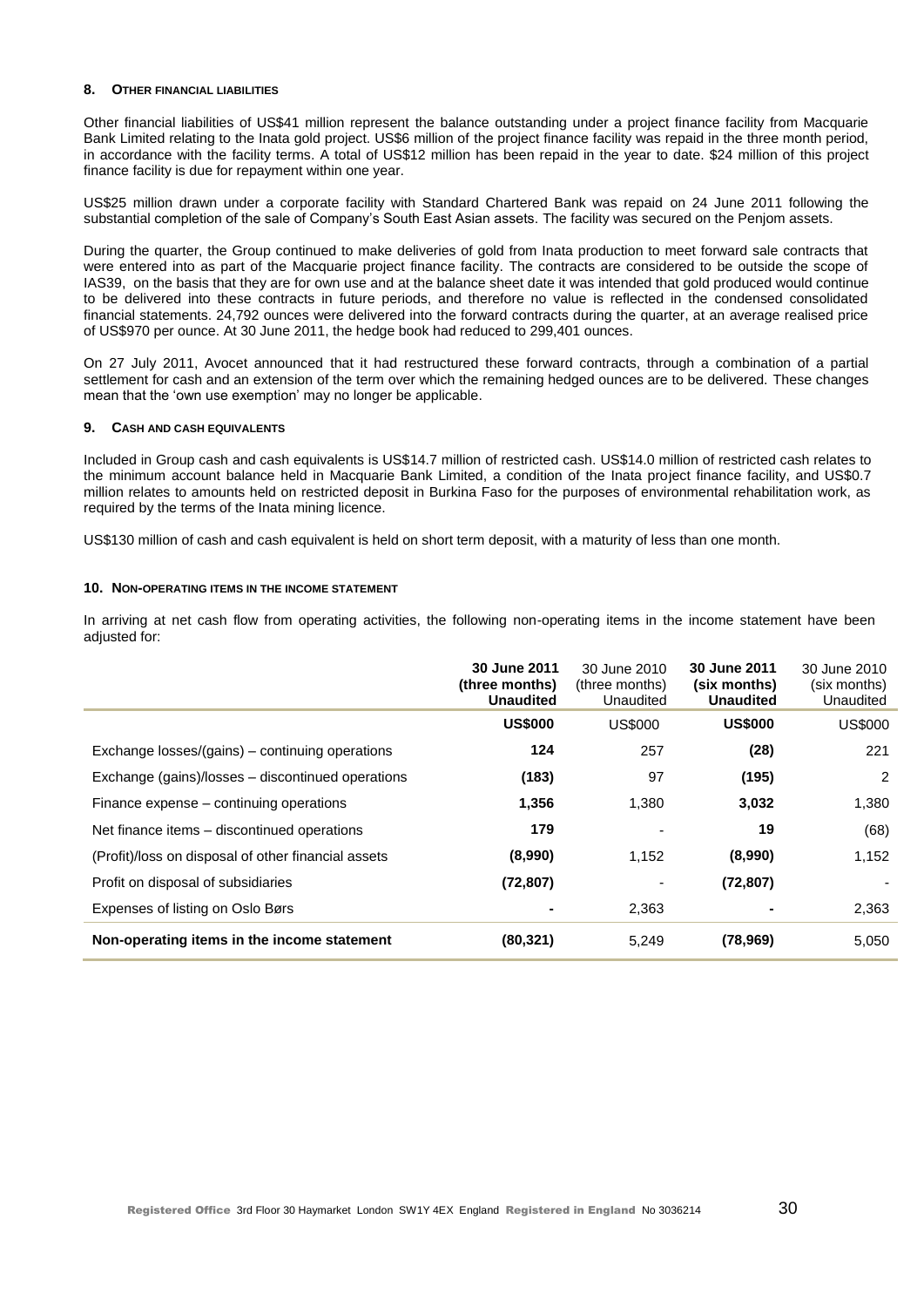### **11. EXCEPTIONAL ITEMS**

|                                                     | 30 June 2011<br>(3 months)<br><b>Unaudited</b> | 30 June 2010<br>$(3$ months)<br>Unaudited | 30 June 2011<br>$(6$ months)<br><b>Unaudited</b> | 30 June 2010<br>$(6$ months)<br>Unaudited |
|-----------------------------------------------------|------------------------------------------------|-------------------------------------------|--------------------------------------------------|-------------------------------------------|
|                                                     | <b>US\$000</b>                                 | US\$000                                   | <b>US\$000</b>                                   | US\$000                                   |
| Profit on disposal of subsidiaries                  | 72,807                                         |                                           | 72,807                                           |                                           |
| Profit/(loss) on disposal of other financial assets | 8,990                                          | (1, 152)                                  | 8,990                                            | (1, 152)                                  |
| Profit on redemption of debenture                   | $\blacksquare$                                 | 3,138                                     | -                                                | 3,138                                     |
| Expenses of listing on Oslo Børs                    | $\blacksquare$                                 | (2,363)                                   | $\blacksquare$                                   | (2, 363)                                  |
| <b>Exceptional gain/(loss)</b>                      | 81,797                                         | (377)                                     | 81,797                                           | (377)                                     |

#### **PROFIT ON DISPOSAL OF SUBSIDIARIES**

Profit on disposal of subsidiaries relates to the provisional profit on disposal of the Penjom mine and Avocet's 80% interest in PT Avocet Bolaang Mongondow, which holds the North Lanut mine. Further details of the provisional profit on disposal are included in note 2.

#### **PROFIT/(LOSS) ON DISPOSAL OF OTHER FINANCIAL ASSETS**

During the period, Avocet disposed its entire holding of shares in Avion Gold Corp (Avion) for cash consideration of US\$16.5 million. The Avion shares were acquired as consideration for the disposal of the Houndé group of licences in 2010. The shares were recorded in the balance sheet at fair value, with movements in fair value recognised in equity, in accordance with IAS39. On the disposal of the shares, accumulated gains previously recognised in equity were transferred to the income statement and recognised in the profit on disposal.

During the comparative period, Avocet disposed of the shares held in Dynasty Gold Corp (Dynasty). Shares in Dynasty were also recorded in the balance sheet at fair value, with movements in fair value recognised in equity. On the disposal of the shares, accumulated losses previously recognised in equity were transferred to the income statement and recognised in the loss on disposal.

#### **PROFIT ON REDEMPTION OF DEBENTURE**

In the comparative period, a profit on disposal arose from the redemption of a debenture held by Wega Mining AS, a whollyowned subsidiary of Avocet Mining PLC, in Merit Mining Corp ("Merit"). This debenture, along with all remaining assets in Merit, had been fully written down as part of the fair value adjustments on the acquisition of Wega Mining. At the time of the acquisition it was not considered likely that Merit would have the resources to settle the debenture. Following the investment of approximately CA\$16 million in Merit by Hong Kong Huakan Investment Co Ltd, the repayment was possible, and the gain was therefore classified as exceptional.

#### **OSLO LISTING COSTS**

On 16 June 2010 Avocet announced its successful listing on Oslo Børs. Costs of the listing, which were not directly attributable to new shares issued, were treated as exceptional costs in the period of the listing. These included US\$1.8 million of Stamp Duty Reserve Tax costs following the transfer of existing Avocet shareholders from the UK based registration system to the Norwegian VPS share registration system.